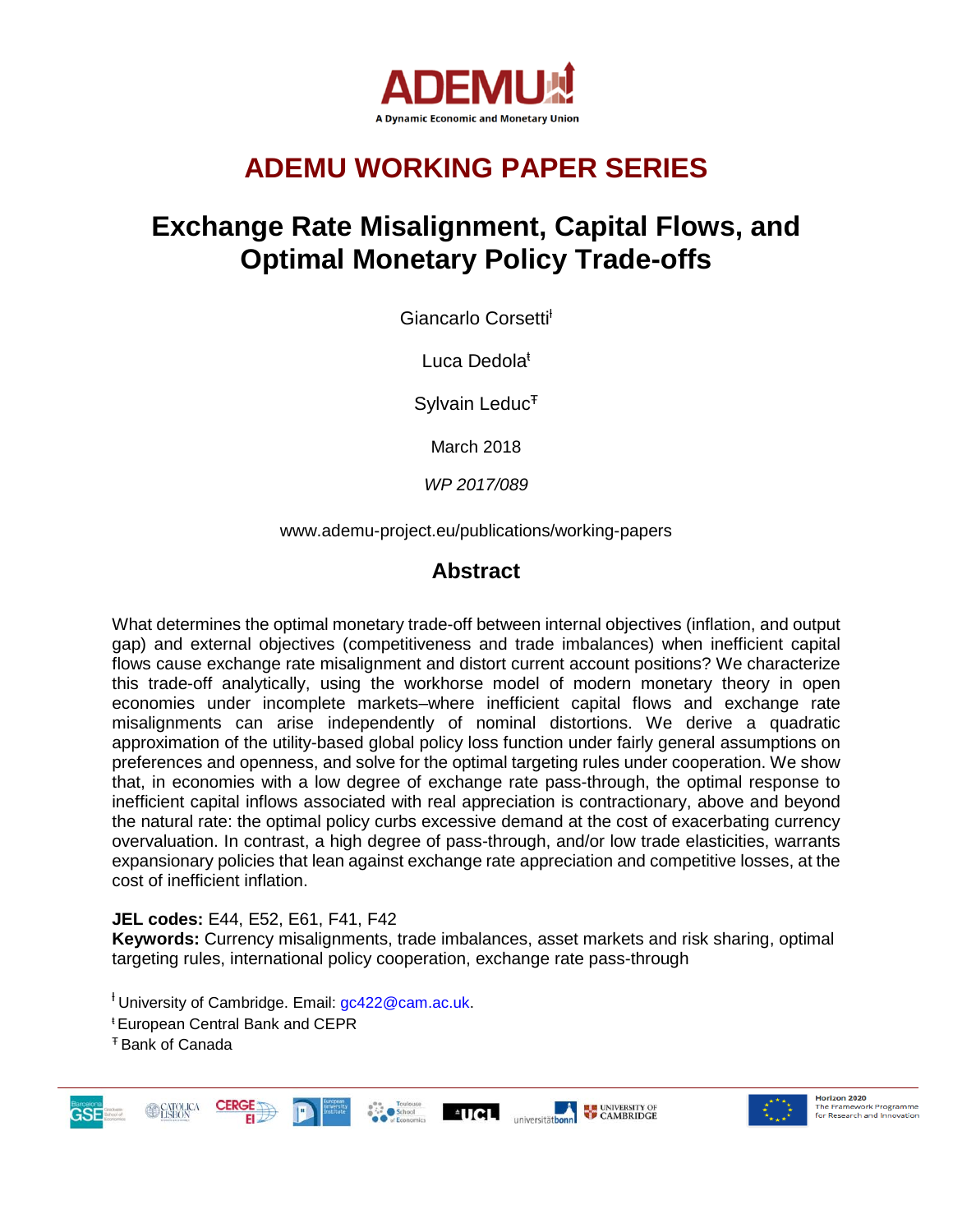

## **Acknowledgments**

We thank for comments, without implicating, our discussants Rodrigo Caputo, Harris Dellas, Charles Engel, Jordi Galì, Bruce Preston, Assaf Razin, Alan Sutherland, Cedric Tille, the participants at the CEPR ESSIM, the Bank of Canada-ECB Workshop on Exchange Rates, the International Research Forum on Monetary Policy, the World Congress of the Econometric Society, the SNB conference on Monetary Policy Advances, the Barcelona Summer Forum: International Capital Flows, and seminar participants at the Bank of England, Bank of Spain, Berkely, Boccony University, European Central Bank, the 2017 ECB Cluster 2 Meeting in Madrid, HEC Montreal, International Monetary Fund, Oxford, Rennes and Riksbank We thank Simon Lloyd for superb research assistance. Giancarlo Corsetti acknowledges the generous support of the Keynes Fellowship at Cambridge University, the Cambridge-INET Institute at Cambridge, the Centre For Macroeconomics and the Horizon 2020 ADEMU. The views expressed in this paper are our own, and do not reflect those of the European Central Bank or its Executive Board, the Bank of Canada, or any institution with which we are affiliated.

This project is related to the research agenda of the ADEMU project, "A Dynamic Economic and Monetary Union". ADEMU is funded by the European Union's Horizon 2020 Program under grant agreement N° 649396 (ADEMU).

**AUCL** 

universitätbonn



\_\_\_\_\_\_\_\_\_\_\_\_\_\_\_\_\_\_\_\_\_\_\_\_\_





**ELE** UNIVERSITY OF

The ADEMU Working Paper Series is being supported by the European Commission Horizon 2020 European Union funding for Research & Innovation, grant agreement No 649396.

This is an Open Access article distributed under the terms of the Creative Commons Attribution License Creative Commons Attribution 4.0 International, which permits unrestricted use, distribution and reproduction in any medium provided that the original work is properly attributed.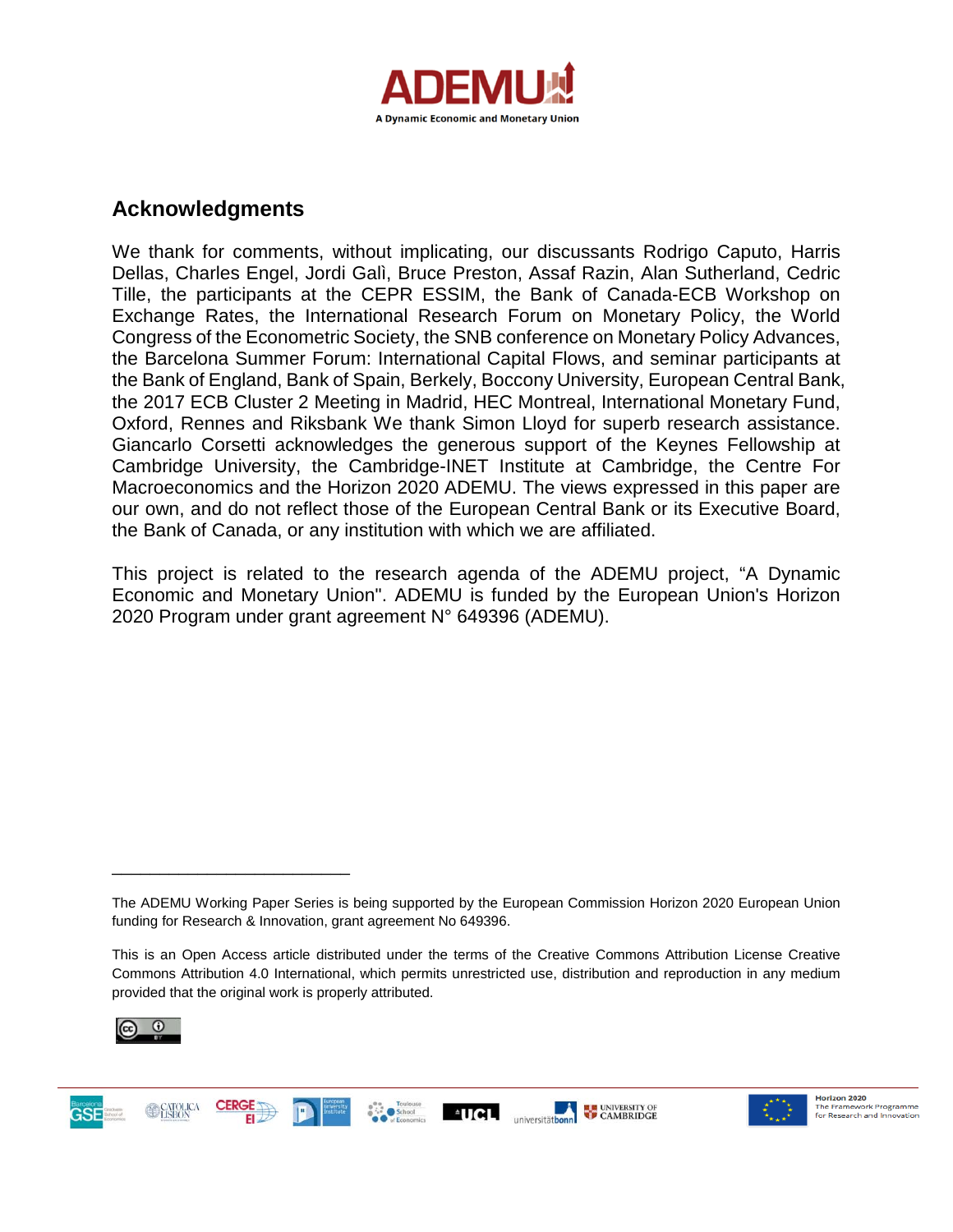"*Better macro performance comes from a monetary rule that recognizes how an external deficit raises the natural real rate of interest.*" Obstfeld and Rogoff [2010] p. 34.

### 1 Introduction

External deficits and large swings in exchange rates associated with cross-border capital flows confront monetary authorities with complex trade-offs between price stability, growth, trade imbalances and exchange rate competitiveness. In the actual experience of policy-making, the trade-offs between these "internal" and "external" objectives are often resolved in different ways. Drawing on the experience of industrialized countries, a case in point is the monetary policy response to capital inflows and widening external deficits in Germany and the United States in the 1990s. In the early 1990s, the Bundesbank responded to external deficits in the aftermath of German unification by adopting a contractionary monetary stance for a long time period, during which capital inflows into the country translated into a steep appreciation of the D-mark in nominal and real terms. In contrast, in the second half of the 1990s, when the global "Saving Glut" envisioned by Bernanke [2005] started to to cause the dollar exchange rate to appreciate and created a significant deterioration of the US current account, the US monetary authorities kept their monetary stance persistently accommodative.1 The issue is again coming into consideration at the time of writing, since central banks on the recovery path from the Great Recession are lifting rates from the zero lower bound. In this process, the United States is experiencing increasing capital inflows, while the euro area is experiencing sizeable current account surpluses. How should these different external developments be factored into an efficient stabilization policy?

The question we address in this paper concerns what determines the optimal monetary trade-off between internal objectives (inflation, and output gap) and external objectives (competitiveness and trade imbalances) in the face of inefficient capital flows that cause exchange rate misalignment and distort current account positions. We provide an answer using the workhorse open economy monetary model with incomplete markets–the two-country New Keynesian model in which the only internationally traded asset is an non-contingent bond (as in the seminal contribution by Obstfeld and Rogoff [1995]; see also Costinot et al. [2015] and Davila and Korinek [2017]). Our point of departure is the conventional wisdom that net inflows of capital raise the natural rate of interest, hence should be matched by a tighter monetary stance–synthesized by Obstfeld and Rogoff [2010] in the quote opening this paper. In the presence of financial market imperfections, however, the natural rate allocation is not necessarily a desirable compass for stabilization policy. Because shocks are not fully insurable in a bond economy, pecuniary externalities make the real exchange rate misaligned, independently of nominal rigidities — the same core financial market distortion analyzed in Costinot et al. [2015]. As a result, the valuation of current and future national outputs is distorted, and so are the incentives to borrow and lend across borders. Similarly to their valuation effects on outstanding foreign assets and liabilities

<sup>1</sup>See Eichengreen and Wyplosz [1993] and Buiter et al. [1998]. Systematic evidence on the monetary response to capital inflows is scarce. Kruger and Pasricha [2016] and Pasricha [2017] document that a neutral or an expansionary stance is actually as frequent as a contractionary one. An early study stressing procyclicality in monetary policy is Kaminsky, Reinhart and Vegh [2004].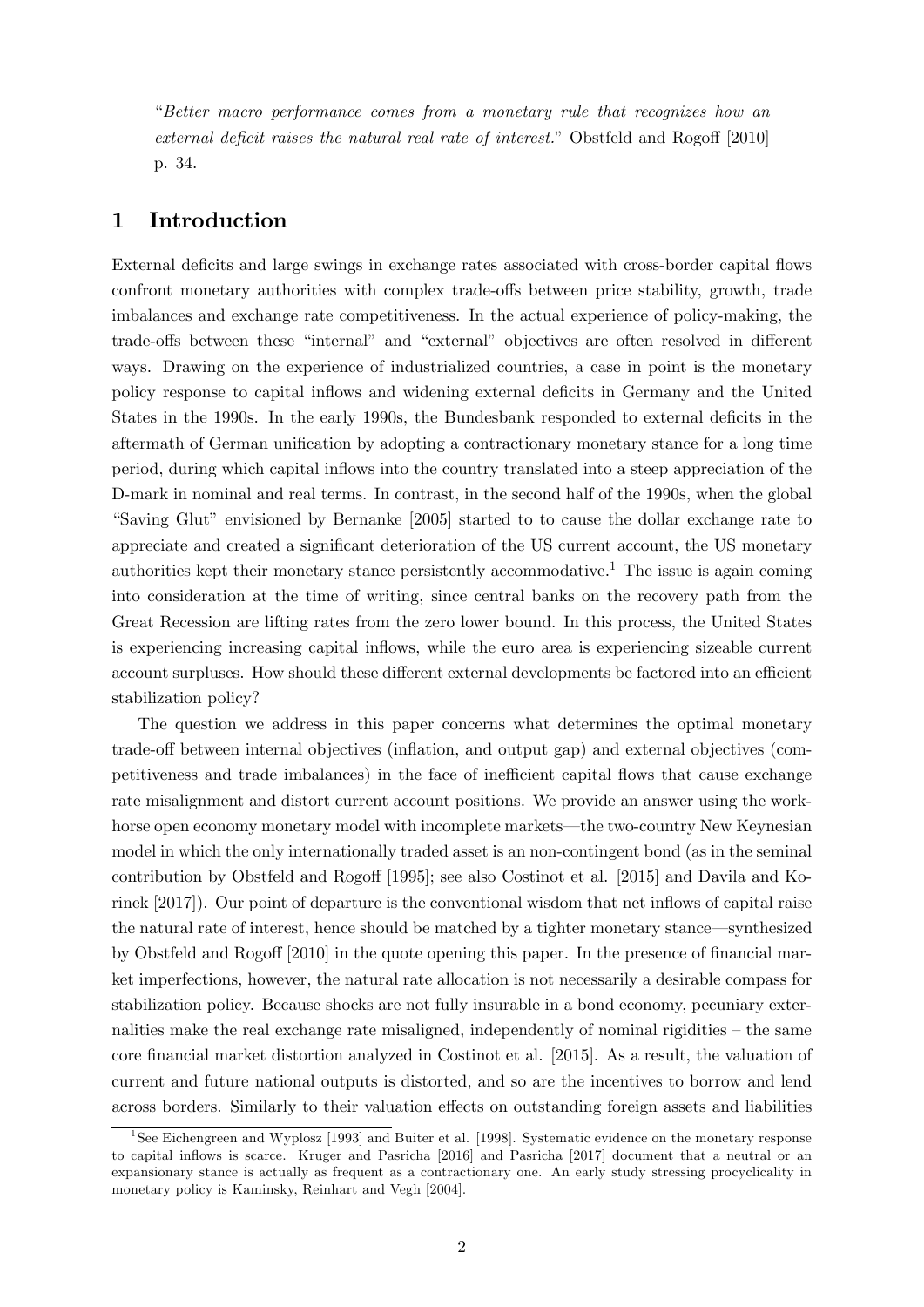stressed by the literature (see, e.g., Gourinchas and Rey [2014]), exchange rate movements drive differences in national wealth by affecting the present discounted value of a country's output (namely, the natural borrowing constraint in a bond economy). With financial market frictions, real exchange rate misalignments thus induce an inefficient wealth wedge across countries.

Our main result consists of showing analytically that the optimal monetary response to inefficient capital inflows is not necessarily contractionary, and does not follow the natural rate. Instead, it depends on structural features that are inherent to open economies: the degree of exchange rate pass-through and the elasticity of output to the real exchange rate. The role played by these features in shaping the optimal monetary stance squares with basic economic intuition. In response to excessive capital inflows that over-appreciate the Home currency, it is optimal to tighten the Home monetary stance when exchange rate misalignment has little impact on competitiveness and growth (owing to low exchange rate pass-through). The optimal stance, however, is more contractionary than required by the natural rate compass, up to causing a fall in consumer price index (CPI) inflation. Conversely, it is optimal to pursue a Home monetary expansion that mitigates the real exchange rate appreciation, despite its inflationary effect on aggregate demand, when competitiveness and growth are sensitive to exchange rate misalignment (due to a high exchange rate pass-through, and/or a low trade elasticity). The direction of adjustment in this case lends theoretical support to views that are critical of the natural rate prescriptions (see, e.g., Eichengreen [2011]).

Our analysis has significant implications for exchange rate volatility and external imbalances. In our characterization of the optimal policy, low pass-through strenghtens the welfare incentives to stabilize aggregate demand, even if this means exacerbating currency movements. Our results suggest that, with incomplete markets, optimal stabilization will tend to raise exchange rate volatility in economies where import and export prices do not fully adjust to exchange rate movements, relative to economies characterized by a high degree of exchange rate pass-through. We also show that, by leaning against appreciation, an expansionary stance discourages capital inflows–with the notable exception of economies with a trade elasticity well below unity, where the optimal policy boosts demand and, irrespective of the degree of pass-through, domestic borrowing.

In deriving these results, our paper makes at least two novel contributions to the literature. First, it provides a second-order accurate approximation of the global welfare function and optimal targeting rules under cooperation for the standard New Keynesian two-country model with incomplete markets. The welfare function encompasses different models of exchange rate pass-through (ERPT)–with export prices being sticky either in the currency of the producers (producer currency pricing or PCP, whereas ERPT is complete) or in the currency of the destination market (local currency pricing or LCP, whereas ERPT is incomplete).<sup>2</sup> The derivation of this function does not rely on specific forms of market incompleteness (e.g., bond economies and financial autarky obtain as special cases), nor on restrictive assumptions about preferences (e.g., it is not restricted to the case of unitary trade elasticity). We show that in addition to output gaps and inflation rates, the arguments of the welfare function include real exchange rate misalignment and relative demand misallocation, themselves a function of inefficient capital

<sup>&</sup>lt;sup>2</sup>We focus here on the the two symmetric cases of ERPT, leaving the analysis of the asymmetric case, the dominant currency pricing (DCP) recently emphasized by Gopinath [2016], to future work.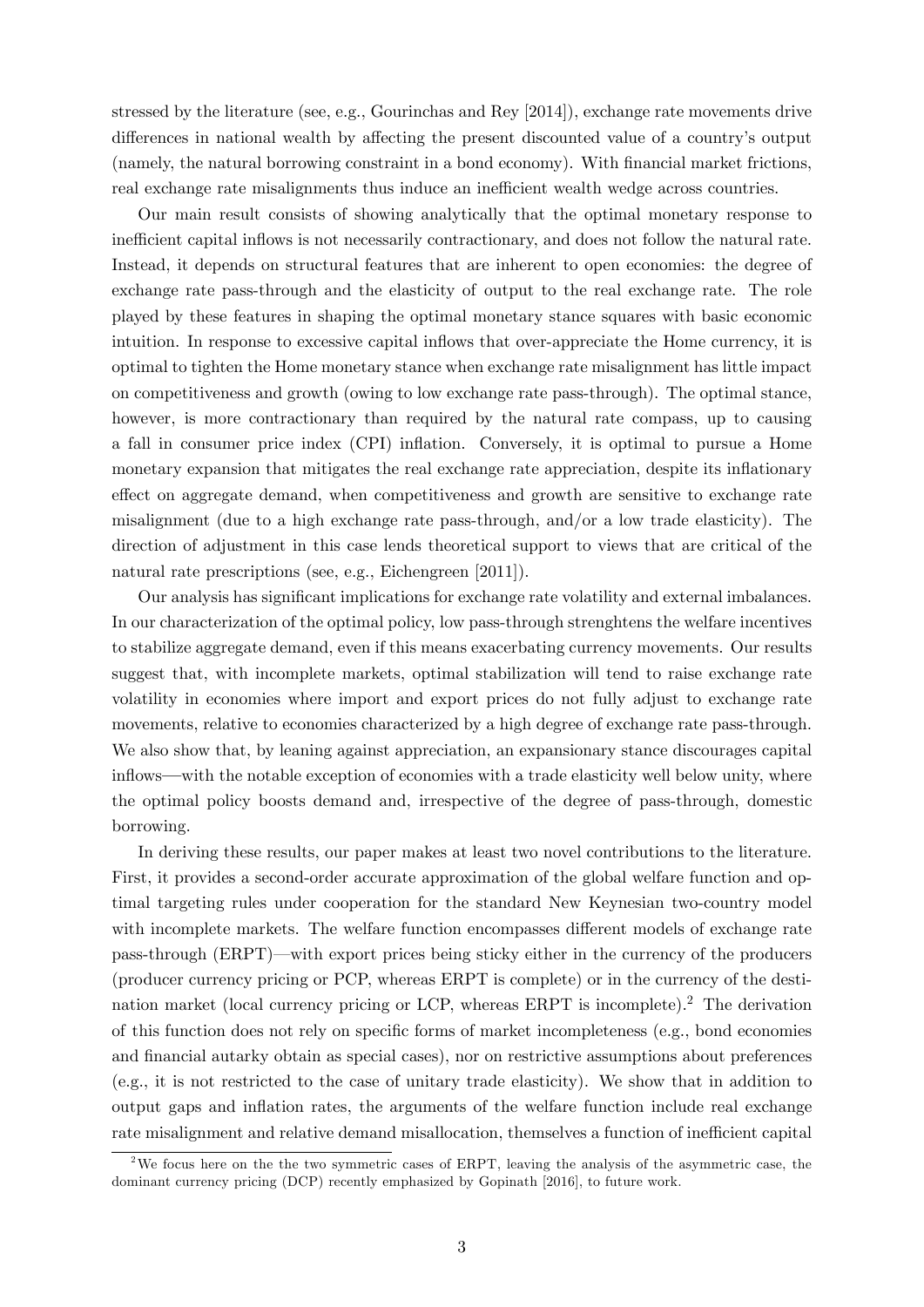flows. Combined, these arguments define a "wealth gap" that turns out to play a key role in optimal policy design. Based on our general loss function, we characterize and discuss optimal targeting rules under both PCP and LCP for economies that trade only non-contingent bonds across borders. These rules hold for a wide range of shocks (including preferences, productivity, markups, etc., current or anticipated), but, unlike the welfare function, are specific to bond economies.3

Second, the paper derives a transparent analytical characterization of macroeconomic dynamics under the optimal monetary policy in economies in which inefficient capital flows are due to anticipated or "news shocks." The news shocks may stem from political risk (i.e., anticipation of capital controls; see, e.g., Acharya and Bengui [2015]), the strength of financial frictions (see, e.g., Gabaix and Maggiori [2015] and Cavallino [2016]), technology or preferences impinging on savings–without loss of generality, we focus on the latter. In the first-best (complete market and flex-price) allocation, even though households are forward looking, relative prices and quantities depend only on the current-period (exogenous) fundamentals, not on their expected realizations in the future–in line with the well-known results in Barro and King [1984].4 Relative to this benchmark, under incomplete markets, the entire cross-border flow of capital that responds to news shocks is inefficient. Remarkably, we show that in model specifications that are standard in the literature, capital flows in response to news shocks are *exogenous* to monetary policy and macroeconomic adjustment. We can thus bring our study to bear directly on a case often debated in policy circles, where monetary policy can only mitigate the effects of inefficient capital flows on domestic macroeconomic dynamics, but cannot curb their size.<sup>5</sup>

Two specific results are worth stressing. First, from the vantage point of monetary policymaking, inefficient capital inflows open gaps that act much like *endogenous* "markup" shocksthey raise trade-offs between inflation and the output gap. However, while the exogenous markup shocks typically assumed in the monetary literature create aggregate global distortions, we show that the inefficiencies from capital inflows have opposing effects on different economies, that cancel out in the aggregate. A key implication is that, under the optimal policy, the Home and Foreign monetary stance will be symmetric but with the opposite sign. $6$  Second, our analysis identifies structural features (i.e., shocks and ranges of trade elasticities) such that capital inflows may actually depreciate the domestic currency and depress domestic demand. In these cases, the optimal monetary response is unambiguously expansionary, to sustain domestic activity, in both LCP and PCP economies. We show that the theoretical core of this result rests on the classical controversy on the transfer problem–originally debated by Keynes and Ohlin concerning the war reparation imposed on Germany after World War I, and more recently reconsidered in the debate on current account rebalancing (see, e.g., Obstfeld and Rogoff [2005]).

To characterize the optimal policy as transparently as possible, we initially focus on a baseline specification that we dub the Cole and Obstfeld (CO) economy, following Cole and

<sup>&</sup>lt;sup>3</sup>For an analysis of optimal policy under financial autarky and PCP, see Corsetti Dedola and Leduc [2010].

<sup>4</sup>Recall that in the workhorse monetary model we use in our analysis, preferences are time separable and there is no capital accumulation. See Devereux and Engel [2006, 2009] for an analysis of the optimal monetary response to news shocks under complete markets.

<sup>&</sup>lt;sup>5</sup>In addition, a specification after Cole and Obstfeld [1991] enhances comparability with seminal contributions to the literature (e.g., Clarida et al. [2002]) that impose similar restrictions on parameters.

<sup>6</sup>This is in contrast with the optimal response to the *exogenous* markup shocks commonly assumed by the monetary literature, which may be symmetric across borders, in particular under LCP (see e.g. Corsetti et al. [2010] page 902-904).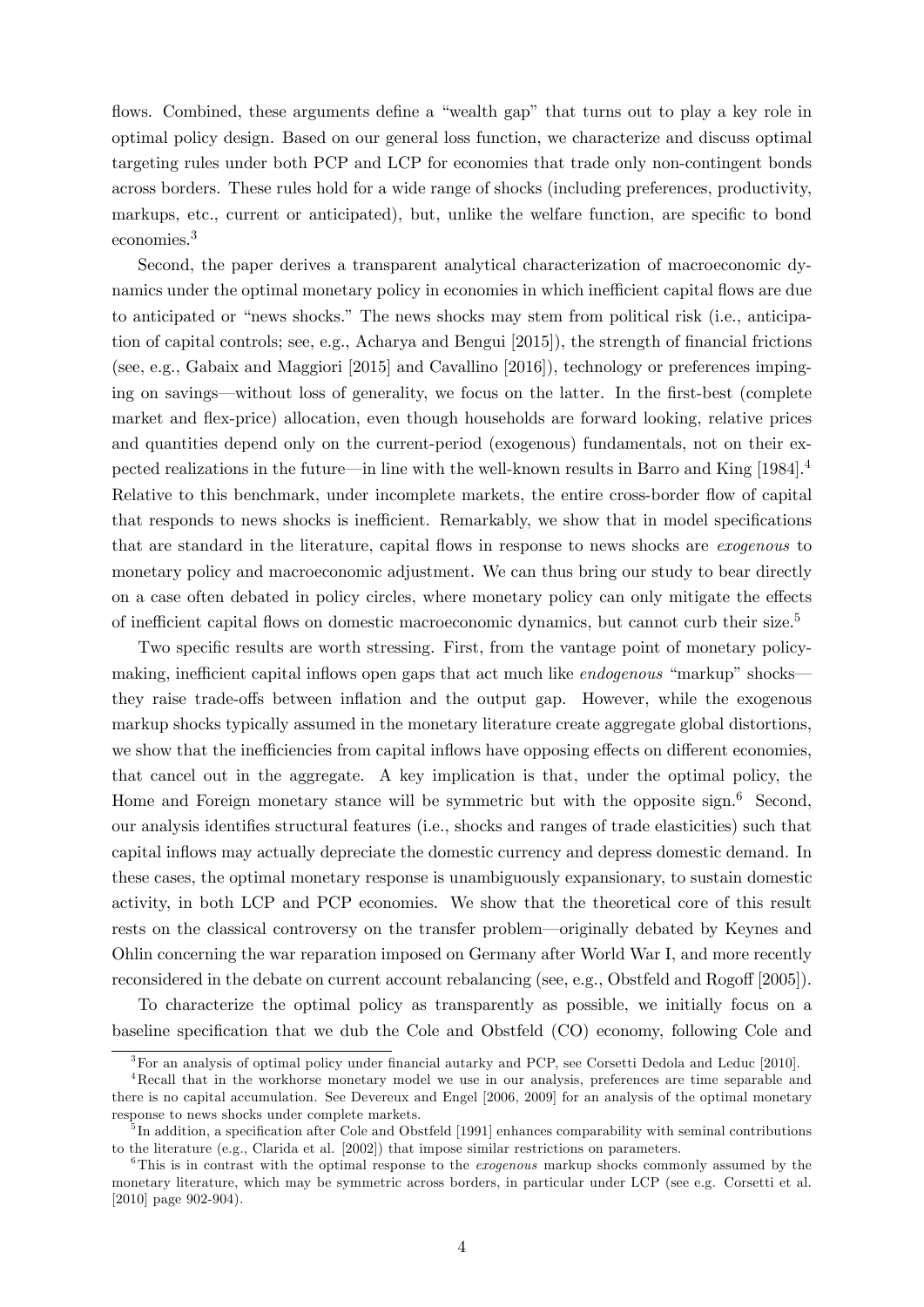Obstfeld [1991]. This baseline specification sets a unitary trade elasticity, complemented by the assumption of log consumption utility and a linear disutility of labor (the latter is relevant for tractability in the LCP case, as importantly shown by Engel [2011]). We then generalize our results to the case of non-unitary trade elasticity, showing that the analytical characterization of the optimal monetary stance in the CO economies still provides tight guidance for policy analysis for sufficiently large trade elasticities.

Literature Our analysis builds on a vast body of work that, over the last two decades, has redefined open economy macroeconomics (see Benigno and Benigno [2003]; Clarida, Galí and Gertler [2002]; Corsetti and Pesenti [2005]; Devereux and Engel [2003]; Engel [2011]; Ferrero, Gertler, and Svensson [2008]; and Galí and Monacelli [2005], among others, as discussed in Corsetti, Dedola, and Leduc  $[2010]$ .<sup>7</sup> It is nonetheless useful to emphasize two strands of this literature that help highlight our contribution.

The first is the literature epitomized by Engel [2011], who studies optimal policy under deviations from the law of one price via LCP into the otherwise canonical open economy New Keynesian model developed by Clarida, Galí and Gertler [2002]. In this literature, risk sharing is perfect so that inefficient capital flows, demand misallocation and real exchange rate misalignment are the products of nominal rigidities only. A key result stressed by Engel [2011] for LCP economies is that monetary policy can support a constrained-optimal allocation with CPI-price stability and no exchange rate misalignement–under complete markets, this also closes any cross-country demand gaps (as defined in Section 3.1 below). Our paper complements this literature by stressing that the simplest form of financial market imperfections, incomplete financial markets, rules out this possibility. With incomplete risk sharing, there is always a trade-off between price stability and misalignment, as real exchange rate misalignment and cross-country demand gaps are no longer proportional to each other.<sup>8</sup> This is so independently of whether ERPT is complete (PCP) or incomplete  $(LCP)$ .<sup>9</sup> As shown in our analysis, however, ERPT is crucial in determining the optimal monetary stance and the extent to which exchange rate misalignment is stabilized.

The second strand of the literature includes a small number of contributions that, like ours, provide analytical characterizations of the optimal monetary policy in two-country models with incomplete financial markets.<sup>10</sup> Obstfeld and Rogoff [2002] and Devereux [2004] examine static frameworks without capital flows, and in which prices are set one period in advance–therefore, necessarily abstracting from the welfare implications of current account dynamics and inflation. Devereux and Sutherland [2007] study a dynamic setting similar to ours, but in which markets are effectively complete under flexible prices so that price stability also attains the efficient natural rate allocation.<sup>11</sup> Under PCP, Benigno [2009] emphasizes deviations from price stability,

<sup>&</sup>lt;sup>7</sup>Most of the papers in the literature either assume complete markets or close to efficient capital flows because of particular restrictions on preference and technology parameters.

 ${}^{8}$ In the tradition of Obstfeld and Rogoff [1995], we capture the lack of efficient diversification in the data despite the number of seemingly available cross-border assets, by focusing on bond economies. However, we do not restrict preferences to have a unit elasticity, unlike Clarida, Galí and Gertler [2002] and Engel [2011].

<sup>9</sup>The same is true whether ERPT is symmetric or asymmetric across borders–the case of DCP recently emphasized by Gopinath [2016]. Focusing on this case in a small open economy, Casas et al. [2016] shows that the optimal policy trade-offs price stability with other objectives.

 $10^{\circ}$ Other contributions have looked at similar issues in a small open economy framework—see e.g. De Paoli [2009].

 $11$ Tille [2005] assesses the welfare impact of integrating international asset markets with nominal rigidities and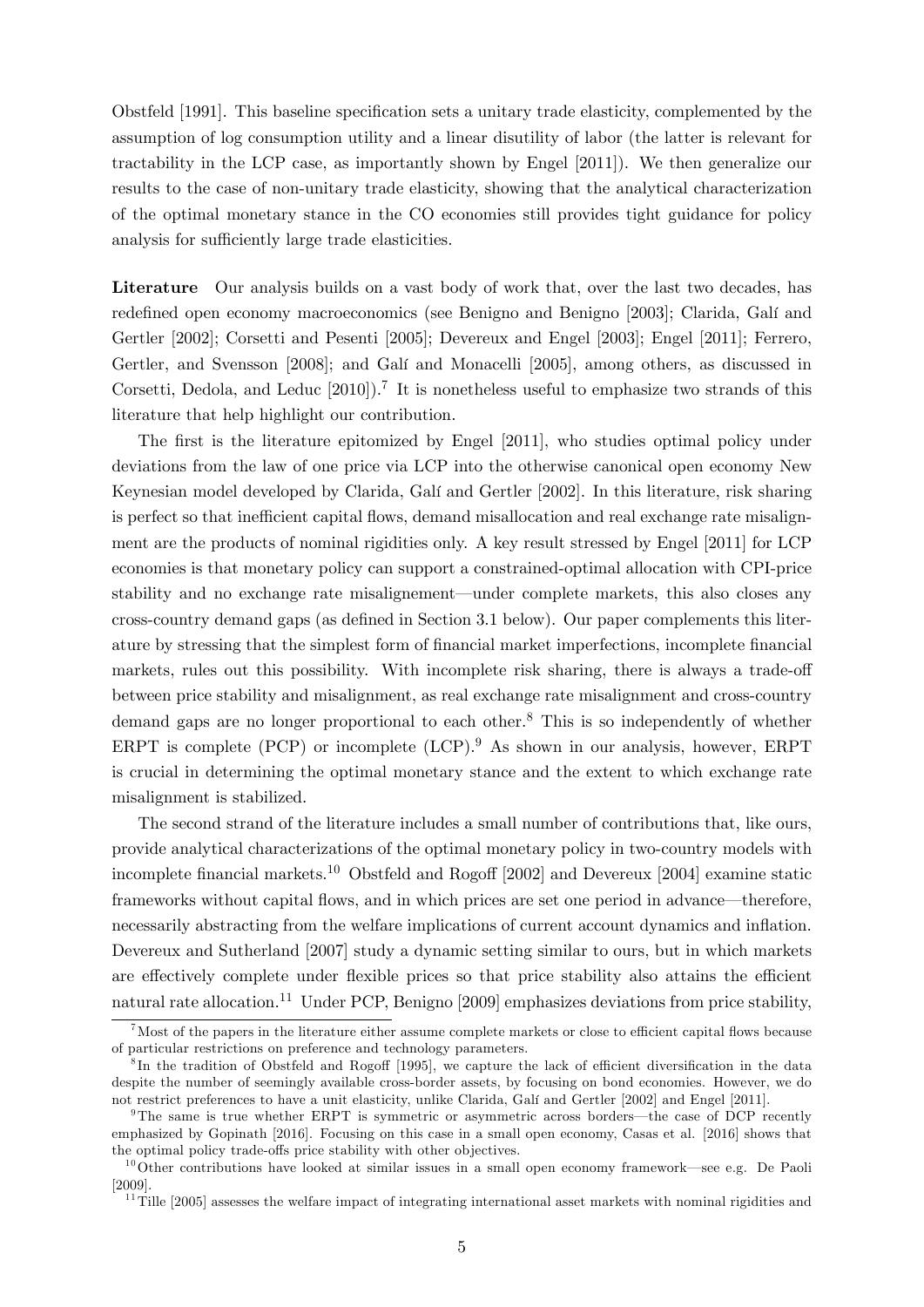in economies in which net foreign asset holdings are asymmetrical in the nonstochastic steady state. However, the focus is on economies in which deviations from both purchasing power parity (PPP) and the law of one price are assumed away, in contrast with the analysis of real exchange rate misalignment at the core of optimal policy design analyzed in our paper.

Monetary policy with incomplete financial markets is the focus of recent numerical analyses by Rabitsch [2012], who revisits the benefits from international cooperation, and Senay and Sutherland [2016], who study the properties of optimal rules in a incomplete markets model with bonds and equities. Unlike our analysis, in their setting monetary policy also operates by manipulating the risk-sharing properties of assets–essentially, via their impact on the exchange rate (and prices)–monetary policy moves the ex post return on assets contingent on shocks. In our analysis, however, we focus on the more conventional channel of monetary transmission, operating exclusively by affecting current and anticipated real rates. $12$ 

Our study is naturally related to recent literature that emphasizes the role of pecuniary externalities under collateral constraints, financial accelerator (balance-sheet) effects and overand underborrowing relative to the  $[constraint]$  efficient allocation  $[see Benjamin]$  equals and  $[2010]$ ; Bianchi [2011]; Bianchi and Mendoza [2010]; Costinot et al. [2015]; Davila and Korinek [2017]; Fahri and Werning [2015]; and Lorenzoni [2008], among others).<sup>13</sup> Devereux and Yu [2016] characterize optimal monetary policy under discretion in a small open economy with occasionally binding borrowing constraints. Relative to these papers, our contribution considers a standard framework with natural borrowing constraints on short-term debt, which, in equilibrium, respond to both exogenous shocks and the endogenous real appreciation created by inefficient capital inflows—indeed an appreciation relaxes the natural borrowing constraint, by raising the international value of (present discounted) domestic output. A distinct feature is our specific focus on monetary policy in a global equilibrium characterized by overborrowing (and obviously underborrowing in the other country) with respect to both the first-best and the constrained-efficient allocation.

Last, but not least, our results are in line with Woodford [2009], showing that financial integration does not compromise monetary control, i.e., the ability of the central bank to pursue a desired monetary stance. Yet, as stressed by Rey [2013] and Fahri and Werning [2015], inefficient capital flows may create adverse trade-offs across policy goals, hampering a central bank's ability to maintain the economy on an efficient path. Our main contribution is to inspect the monetary policy trade-offs created by capital flows, and characterize the optimal monetary response that can provide a fungible first-line defence in the absence of other readily implementable measures, or complement other policy instruments–ranging from macroprudential policy to capital controls–when these are in place.

The rest of the paper is organized as follows. The next section synthetically goes over the standard two-good, two-country, New Keynesian model that we take as the framework for our analysis. Section 3 derives the global loss function, discussing each of its arguments in some

a stochastic component in monetary policy.

 $12$ A number of other papers numerically solve open economy models under incomplete markets, and examine optimal policy often using ad hoc loss functions. See, for example, Kollmann [2003] and Bergin and Tchakarov [2003].

 $13$ Cavallino [2016] examines foreign exchange interventions as a second instrument (in addition to conventional interest rate policy) available to the central bank to redress inefficient capital flows in an economy with borrowing constraints similar to those of Gabaix and Maggiori [2015].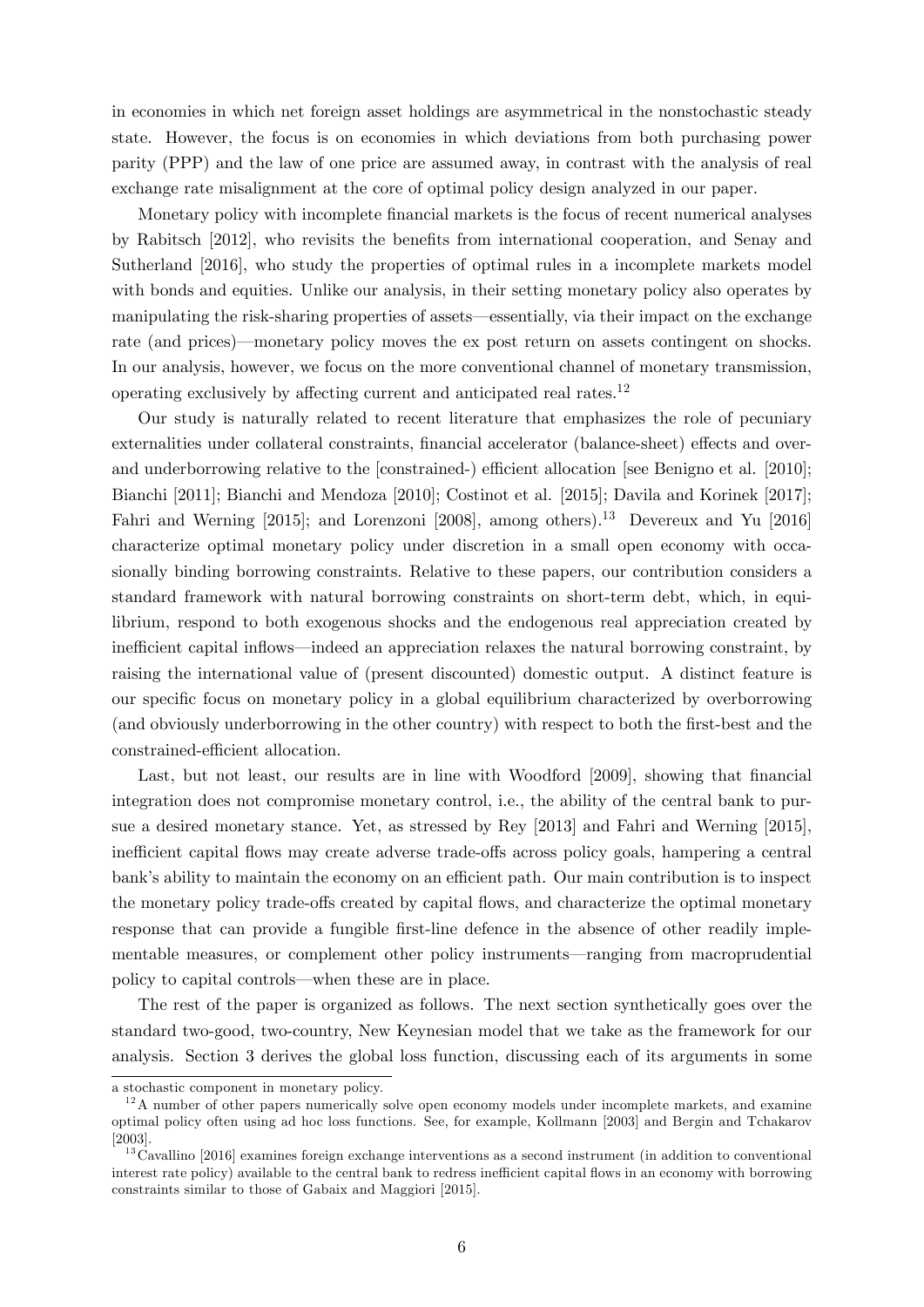detail, and characterizes the cooperative optimal targeting rules under PCP and LCP. Section 4 studies optimal monetary stabilization policy under PCP and LCP in CO economies whereas capital flows are independent of policy. In section 5, we generalize our results for the case of non unitary trade elasticity. Section 6 concludes.

### 2 The model economy

The analysis builds on the standard open economy version of the workhorse model in monetary economics (see, e.g., Clarida, Galí and Gertler [2002] and Engel [2011]], with well-known characteristics. The world economy consists of two countries of equal size, *H* and *F*. Each country specializes in one type of tradable good, produced in a number of varieties or brands defined over a continuum of unit mass. Brands of tradable goods are indexed by  $h \in [0,1]$  in the Home country and  $f \in [0, 1]$  in the Foreign country. Firms producing the goods are monopolistic supplier of one brand only and use labor as the only input to production. These firms set prices either in local or producer currency units and in a staggered fashion as in Calvo [1983]. Asset markets are complete at the national level, but incomplete internationally.

In what follows, we describe our set-up focusing on the Home country, with the understanding that similar expressions also characterize the Foreign economy–variables referring to Foreign firms and households are marked with an asterisk.

### 2.1 The household's problem

#### 2.1.1 Preferences

We consider a cashless economy in which the representative Home agent maximizes the expected value of her lifetime utility, where instantaneous utility *U* is a function of a consumption index,  $C$ , and (negatively) of labor effort  $L$ , specialized as follows:

$$
U[C_t, L_t] = \zeta_{C,t} \frac{C_t^{1-\sigma}}{1-\sigma} - \kappa \frac{L^{1+\eta}}{1+\eta}, \qquad \sigma, \eta > 0
$$
 (1)

whereas the model also allows for shocks to marginal utilities of consumption  $\zeta_{C,t}$ *.* Foreign agents' preferences are symmetrically defined. Households consume both domestically produced and imported goods. We define  $C_t(h)$  as the Home agent's consumption as of time *t* of the Home good *h*; similarly,  $C_t(f)$  is the Home agent's consumption of the imported good *f*. We assume that each good  $h$  (or  $f$ ) is an an imperfect substitute for all other goods' varieties, with constant elasticity of substitution  $\theta > 1$ :

$$
C_{\mathcal{H},t} \equiv \left[ \int_0^1 C_t(h)^{\frac{\theta-1}{\theta}} dh \right]^{\frac{\theta}{\theta-1}}, \qquad C_{\mathcal{F},t} \equiv \left[ \int_0^1 C_t(f)^{\frac{\theta-1}{\theta}} df \right]^{\frac{\theta}{\theta-1}}.
$$
 (2)

The full consumption basket, *Ct*, in each country, aggregates Home and Foreign goods according to the following standard CES function:

$$
C_t \equiv \left[ a_H^{1/\phi} C_{H,t}^{\phi} \frac{\phi^{-1}}{\phi} + a_F^{1/\phi} C_{F,t}^{\phi} \frac{\phi^{-1}}{\phi} \right]_{\phi^{-1}}^{\phi}, \qquad \phi > 0,
$$
\n(3)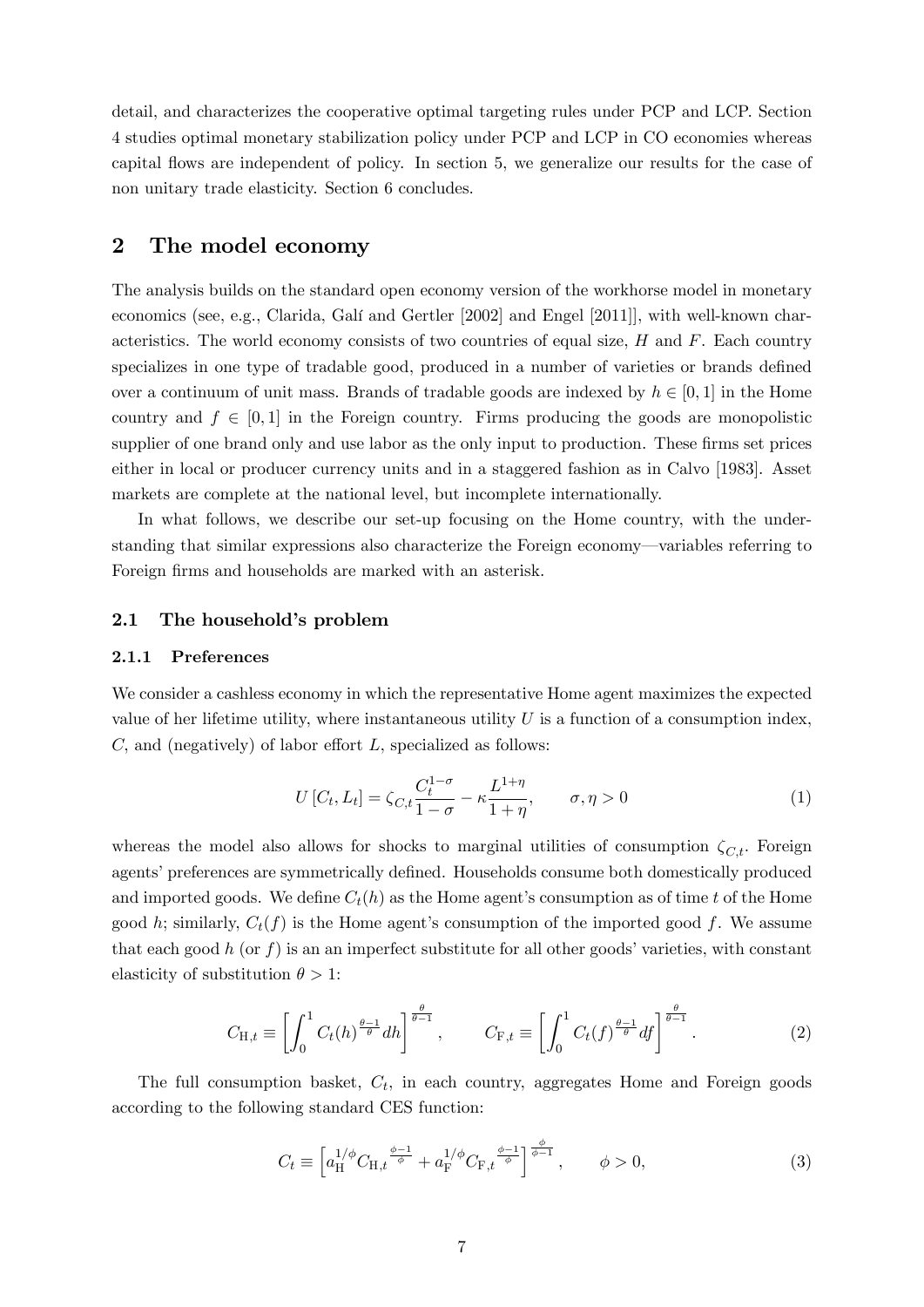where  $a_{\rm H}$  and  $a_{\rm F}$  are the weights on the consumption of Home and Foreign traded goods, respectively, and  $\phi$  is the constant (trade) elasticity of substitution between  $C_{H,t}$  and  $C_{F,t}$ .

#### 2.1.2 Price indexes

The price index of the Home goods is given by:

$$
P_{\mathrm{H},t} = \left[ \int_0^1 P_t(h)^{1-\theta} dh \right]^{\frac{1}{1-\theta}}, \tag{4}
$$

and the price index associated with the consumption basket,  $C_t$ , is:

$$
\mathbb{P}_{t} = \left[ a_{\rm H} P_{\rm H, t}^{1-\phi} + a_{\rm F} P_{\rm F, t}^{1-\phi} \right]^{\frac{1}{1-\phi}}.
$$
\n(5)

Let  $\mathcal{E}_t$  denote the Home nominal exchange rate, expressed in units of Home currency per unit of Foreign currency. The real exchange rate (RER) is customarily defined as the ratio of CPIs expressed in the same currency, i.e.,  $\mathcal{Q}_t = \frac{\mathcal{E}_t \mathbb{P}_t^*}{\mathbb{P}_t}$  $\mathbb{P}_t$ *.* The terms of trade (TOT) are instead defined as the relative price of domestic imports in terms of exports:  $\tau_t = \frac{P_{\text{F},t}}{\mathcal{E}_t P_{\text{H},t}^*}$ if firms set prices in local currency and  $\frac{\mathcal{E}_t P_{\mathrm{F},t}^*}{P}$  $\frac{\partial^2 F_{\mu,\mu}}{\partial P_{\mu,\mu}}$  under producer currency pricing.

### 2.1.3 Budget constraints

Home and Foreign agents trade an international bond,  $B<sub>H</sub>$ , which pays in units of Home currency and is zero in net supply. Households derive income from working,  $w_t L_t$ , from domestic firms' profits,  $\Pi(h)$ , lump-sum transfers  $T_t$ , and from interest payments,  $(1 + i_t)B_{H,t}$ , where  $i_t$  is the nominal bond's yield, paid at the beginning of period *t* but known at time *t* − 1. Households use their disposable income to consume and invest in state-contingent assets. The individual flow budget constraint for the representative agent  $j$  in the Home country is therefore:

$$
P_{\mathcal{H},t}C_{\mathcal{H},t} + P_{\mathcal{F},t}C_{\mathcal{F},t} + B_{\mathcal{H},t+1} \le w_t L_t + (1 + i_{t-1})B_{\mathcal{H},t} + \int_0^1 \Pi(h)dh + T_t.
$$
 (6)

The household's problem thus consists of maximizing lifetime utility, defined by (1), subject to the constraint (6).

#### 2.2 Firms

Firms employ domestic labor to produce a differentiated product *h* according to the following linear production function:

$$
Y(h) = \zeta_Y L(h),\tag{7}
$$

where  $L(h)$  is the demand for labor by the producer of the good h and  $\zeta_Y$  is a technology shock common to all producers in the Home country, which follows a statistical process to be specified below.

Firms are subject to nominal rigidities à la Calvo so that, at any time *t,* they keep their price fixed with probability  $\alpha$ . We assume that when firms update their prices, they do so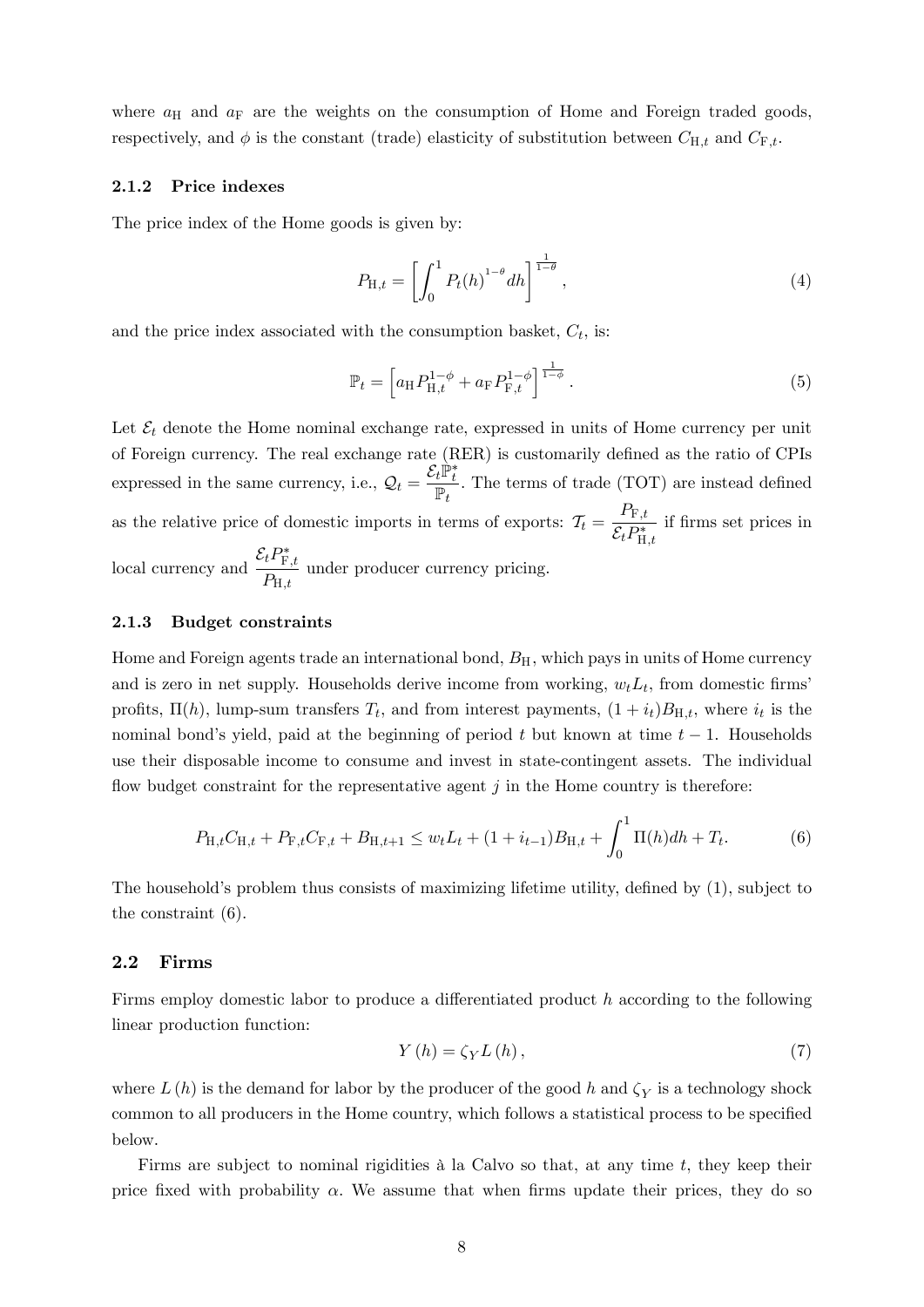simultaneously in the Home and Foreign markets. Following the literature, we consider two models of nominal price distortions in the export markets. According to the first model, firms can set prices in local currencies – this is the LCP hypothesis. The maximization problem is then as follows:

$$
Max_{\mathcal{P}(h),\mathcal{P}^*(h)} E_t \left\{ \sum_{k=0}^{\infty} p_{bt,t+k} \alpha^k \left( \begin{array}{c} \left[ \mathcal{P}_t(h) D_{t+k}(h) + \mathcal{E}_t \mathcal{P}_t^*(h) D_{t+k}^*(h) \right] - \\ MC_{t+k}(h) \left[ D_{t+k}(h) + D_{t+k}^*(h) \right] \end{array} \right) \right\} \tag{8}
$$

where  $p_{bt,t+k}$  is the firm's stochastic nominal discount factor between t and  $t+k$ , and the firm's demand at Home and abroad is given by:

$$
D_t(h) = \int \left(\frac{\mathcal{P}_t(h)}{P_{\mathrm{H},t}}\right)^{-\theta} C_{\mathrm{H},t} dh
$$
  

$$
D_t^*(h) = \int \left(\frac{\mathcal{P}_t^*(h)}{P_{\mathrm{H},t}^*}\right)^{-\theta} C_{\mathrm{H},t}^* dh
$$

In these expressions,  $P_{H,t}$  and  $P_{H,t}^*$  denote the price index of Home goods in the Home and Foreign countries – the latter expressed in Foreign currency.

By the first-order condition of the producer's problem, the optimal price  $\mathcal{P}_t(h)$  in domestic currency charged to domestic customers is:

$$
\mathcal{P}_t(h) = \frac{\theta}{\theta - 1} \frac{E_t \sum_{k=0}^{\infty} \alpha^k p_{bt, t+k} D_{t+k}(h) M C_{t+k}(h)}{E_t \sum_{k=0}^{\infty} \alpha^k p_{bt, t+k} D_{t+k}(h)};
$$
\n
$$
(9)
$$

while the price (in foreign currency) charged to customers in the Foreign country is:

$$
\mathcal{P}_{t}^{*}(h) = \frac{\theta}{\theta - 1} \frac{E_{t} \sum_{k=0}^{\infty} \alpha^{k} p_{bt, t+k} D_{t+k}^{*}(h) MC_{t+k}(h)}{E_{t} \sum_{k=0}^{\infty} \alpha^{k} p_{bt, t+k} \mathcal{E}_{t+k} D_{t+k}^{*}(h)}.
$$
\n(10)

According to the alternative model, we posit that firms set prices in the producer currency – this is the PCP hypothesis. In this case, exchange rate pass-through is complete. Given that demand elasticities are the same across markets, in domestic currency the price charged to foreign consumers is the same as the optimal price charged at Home: the law of one price holds:  $\mathcal{P}_t^*(h) = \mathcal{P}_t(h)/\mathcal{E}_t$ . The optimal price is similar to (9), whereas Home demand is replaced by global demand.

Since all the producers that can choose their price set it to the same value, we obtain the following equations for  $P_{H,t}$  and  $P_{H,t}^*$ 

$$
P_{\mathrm{H},t}^{1-\theta} = \alpha P_{\mathrm{H},t-1}^{1-\theta} + (1-\alpha) P_t(h)^{1-\theta},
$$
  
\n
$$
P_{\mathrm{H},t}^{*1-\theta} = \alpha P_{\mathrm{H},t-1}^{*1-\theta} + (1-\alpha) P_t^*(h)^{1-\theta}.
$$
\n(11)

Similar relations hold for the Foreign firms.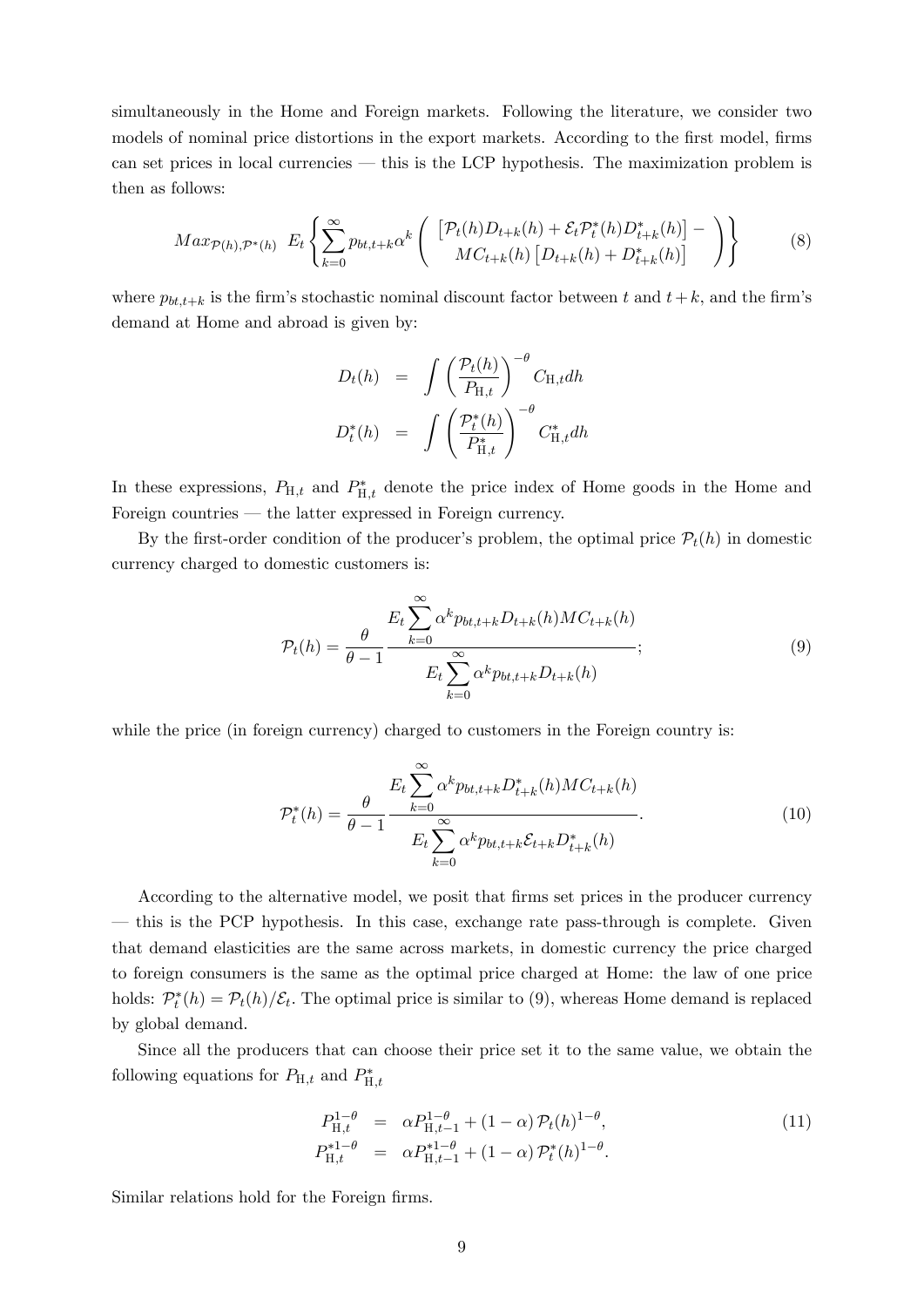### 2.3 Asset markets and exchange rate determination

In specifying the asset market structure, we restrict trade to one financial instrument only, a safe nominal bond. While capturing the notion that international financial markets do not provide efficient risk insurance against all shocks, intertemporal trade still implies forward-looking exchange rate determination, as a byproduct of equilibrium in financial markets. Namely, by combining the Euler equations for the Home households

$$
\frac{U_C(C_t, \zeta_{C,t})}{\mathbb{P}_t} = (1 + i_t) E_t \left[ \beta \frac{U_C(C_{t+1}, \zeta_{C,t+1})}{\mathbb{P}_{t+1}} \right]
$$

and the Foreign households:

$$
\frac{U_C(C_t^*, \zeta_{C,t}^*)}{\mathbb{P}_t^*} = (1 + i_t^*) E_t \left[ \beta \frac{U_C(C_{t+1}^*, \zeta_{C,t+1}^*)}{\mathbb{P}_{t+1}^*} \right],
$$
  

$$
\frac{U_C(C_t^*, \zeta_{C,t}^*)}{\mathcal{E}_t \mathbb{P}_t^*} = (1 + i_t) E_t \left[ \beta \frac{U_C(C_{t+1}^*, \zeta_{C,t+1}^*)}{\mathcal{E}_{t+1} \mathbb{P}_{t+1}^*} \right];
$$

efficient trade in the international bond will imply the following uncovered interest parity condition, which equates the nominal stochastic discount rates in expectations:

$$
E_{t}\left[\beta \frac{U_{C}\left(C_{t+1}, \zeta_{C,t+1}\right)}{U_{C}\left(C_{t}, \zeta_{C,t}\right)} \frac{\mathbb{P}_{t}}{\mathbb{P}_{t+1}}\right] = E_{t}\left[\beta \frac{U_{C}\left(C_{t+1}^{*}, \zeta_{C,t+1}^{*}\right)}{U_{C}\left(C_{t}^{*}, \zeta_{C,t}^{*}\right)} \frac{\mathcal{E}_{t} \mathbb{P}_{t}^{*}}{\mathcal{E}_{t+1} \mathbb{P}_{t+1}^{*}}\right]
$$
(12)

Solved forward, this equation pins down the equilibrium exchange rate.

Under complete markets, the condition (12) holds state-by-state, rather than in expectations, since agents trade in contingent assets up to the point when, at the margin, the valuation of an extra unit of currency is equalized across borders. When countries are symmetric, this implies that the relative utility value of wealth, denoted by  $W_t$ ,

$$
\mathcal{W}_t \equiv \frac{U_C \left(C_t^*, \zeta_{C,t}^* \right) \frac{1}{\mathcal{E}_t \mathbb{P}_t^*}}{U_C \left(C_t, \zeta_{C,t} \right) \frac{1}{\mathbb{P}_t}} = \frac{U_C \left(C_t^*, \zeta_{C,t}^* \right)}{U_C \left(C_t, \zeta_{C,t} \right)} \frac{1}{\mathcal{Q}_t}
$$
\n(13)

is identically equal to one (see, e.g., Gravelle and Rees [1992], Backus and Smith [1993] and Obstfeld and Rogoff [2001]). Note that the marginal utility of consumption across borders is adjusted for the respective prices of the consumption basket.

Under incomplete markets, however, the equilibrium condition (12) only holds in expectations: any shocks will induce a wedge in the (ex post) relative value of wealth across borders, so that in general  $W_t \neq 1$ . As shown below,  $W_t$  defines a theoretically grounded and efficient measure to account for asset markets imperfections in the policy problem–in line with the approach by Woodford  $[2010]$ , who studies monetary trade-offs under financial frictions in a closed economy setting.

#### 2.4 Log-linearized equilibrium

Throughout the paper, the model's equilibrium conditions and constraints will be written out in log-deviations from the non-stochastic steady state–we will assume a symmetric steady-state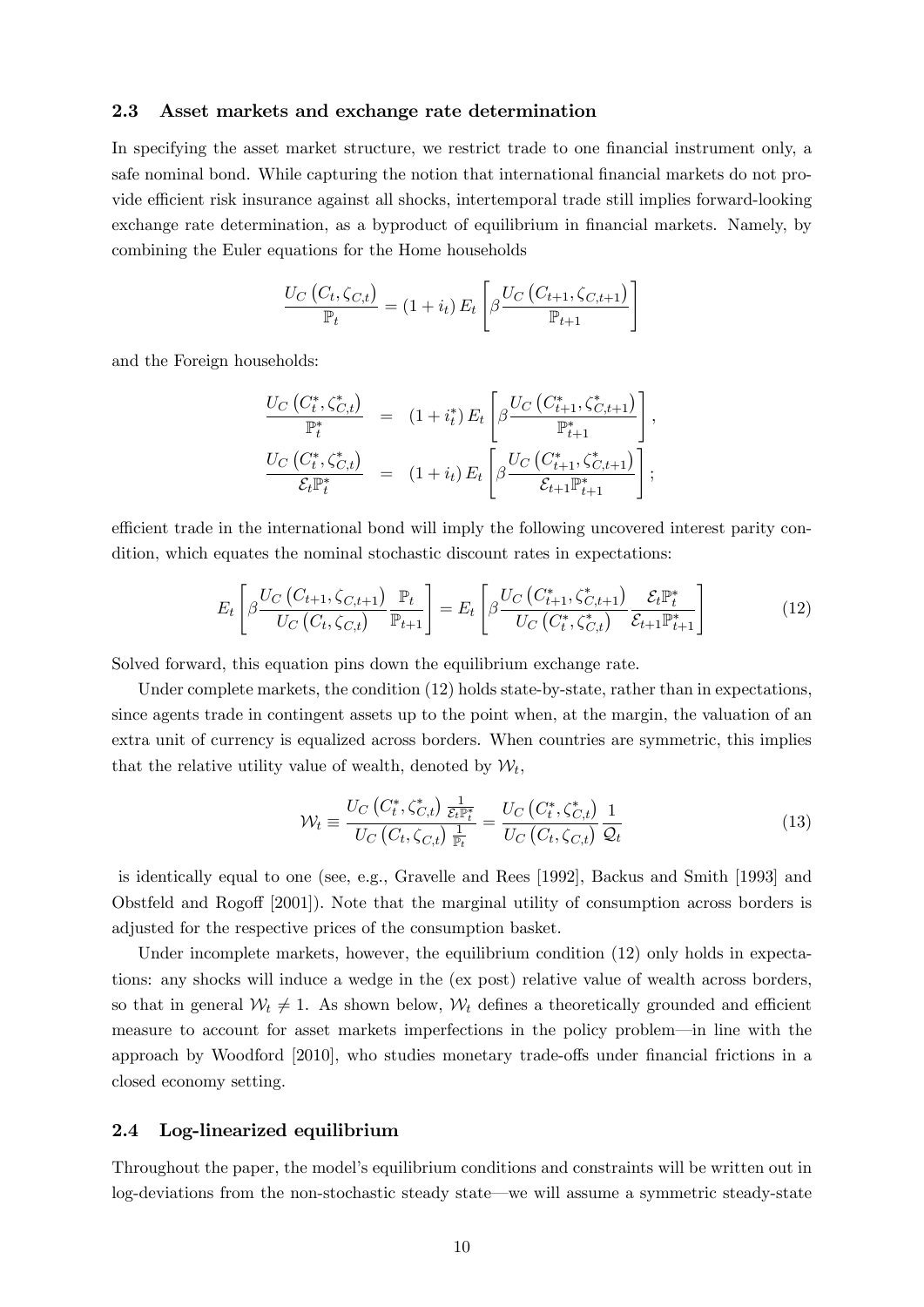in which the net foreign asset position is zero and the markup distortion is eliminated, with appropriate subsidies. Details on the log-linearized model equations are given in appendix.

Notation-wise: denoting with upper-bar steady-state values,  $\hat{x}_t = \ln x_t/\overline{x}$  will represent deviations under sticky prices. In general, we will not denote the same variable differently across alternative specifications of the model–PCP vs. LCP, unitary trade elasticity vs. generic trade elasticity–as each model will be discussed in a distinct section or subsection. We make two exceptions to this rule. First, we will use the superscript *fb* to denote variables in the unique "first-best" allocation, corresponding to the case of complete asset markets, flexible prices and no markup distortions. Second, in Sections 4 and 5, we will use the superscript *na* to denote variables in the "natural" (flex-price) allocation when the trade elasticity is set to one or left unconstrained.

Before proceeding, it is useful to single out two properties of the log-linearized equilibrium in our bond economy. First, the uncovered interest parity condition (12) implies

$$
E_t \widehat{\mathcal{W}}_{t+1} = \widehat{\mathcal{W}}_t. \tag{14}
$$

Because of incomplete risk sharing, shocks will generally result in a unit root in the relative value of wealth across borders–corresponding to a unit root in net foreign assets. While we will carry out our analysis using a specification of the model in which  $\mathcal{W}_t$  (and net foreign wealth) is not stationary, in the appendix we show that nonstationarity does not play any substantive role in our result. Second, under a symmetric steady state with zero net foreign wealth, up to first order, net foreign assets (and thus  $\mathcal{W}_t$ ) do not respond to the ex post returns on internationally traded assets. In other words, real net foreign assets are capitalized at the steady-state real interest rate  $\beta^{-1}$ . This feature has important implications for optimal monetary policy; namely, starting from a symmetric steady state with zero net foreign wealth, monetary policy cannot correct misallocations in demand and misalignment by manipulating the ex post return on existing assets to affect the wealth distribution (as in, e.g., Devereux and Sutherland [2008] and Benigno [2009]). Instead, it will operate via relative prices, output allocation and net foreign assets accumulation.

# 3 Monetary policy trade-offs in open economies with incomplete markets

Our main objective is to examine the monetary policy trade-offs brought about by inefficient capital flows in economies where asset markets are incomplete. In this section, we first define and discuss the welfare-relevant gaps shaping policy trade-offs in open economies. We then derive a general quadratic policy loss function obtained from a second-order approximation of agents' utility for generic incomplete markets (i.e., without specifying the form of market incompleteness). Finally, we characterize the optimal cooperative policy under commitment, in terms of optimal targeting rules. To complete our analysis of monetary policy under incomplete markets, in an appendix we also reconsider how imperfect risk sharing affects the monetary transmission to macroeconomic variables.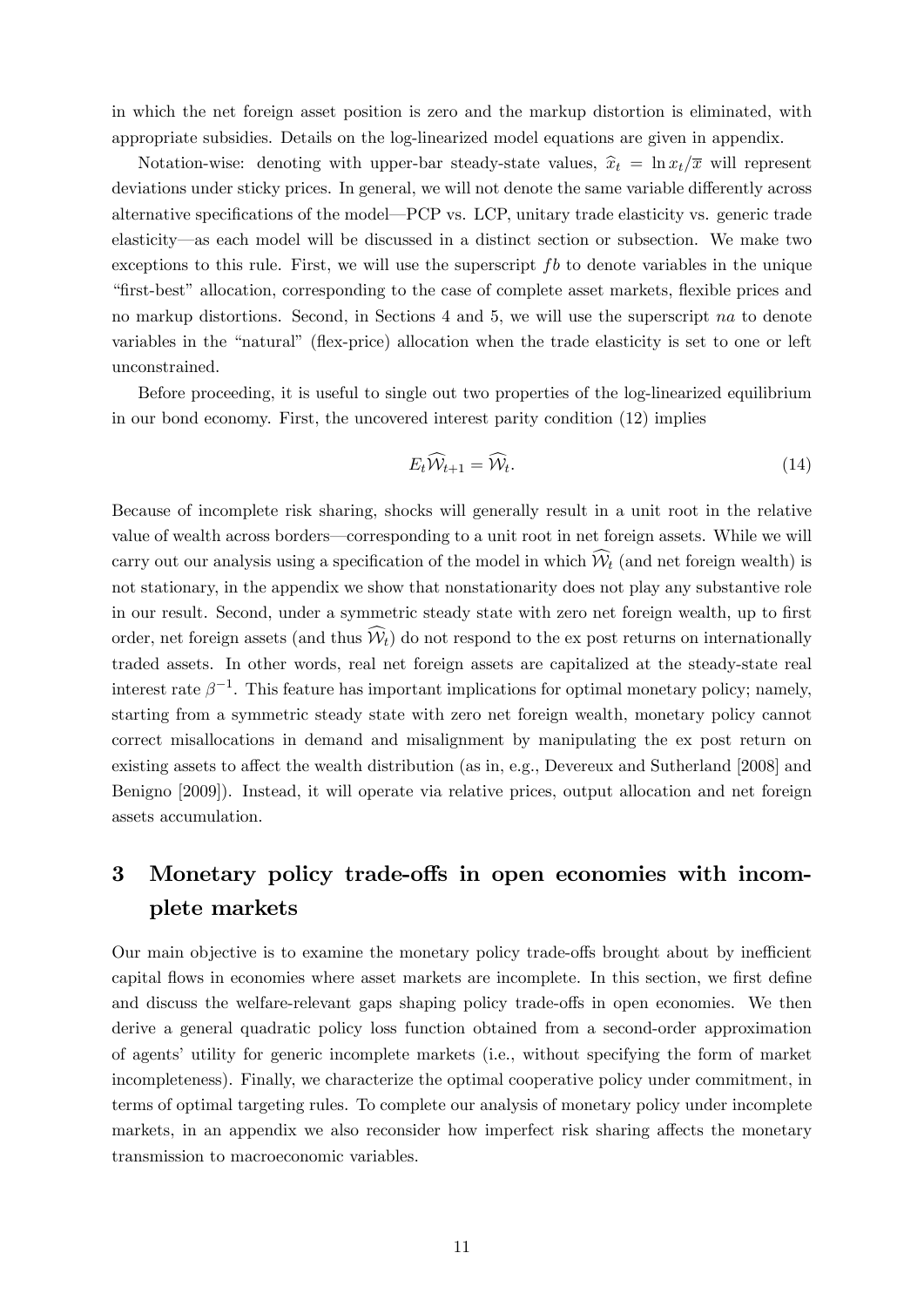### 3.1 Welfare-relevant gaps in an open economy

As is customary in monetary stabilization analysis, we will write policy objectives and targeting rules in terms of welfare-relevant gaps (all denoted with a tilde), expressing relevant variables as deviations from their first-best allocation values.

### 3.1.1 The first-best allocation benchmark

Under the assumption that real net foreign assets are zero in steady state  $(\overline{B} = 0)$ , the firstbest allocation can be characterized as follows. The first-best output in the Home and Foreign country,  $\widehat{Y}_{H,t}^{fb}$  and  $\widehat{Y}_{F,t}^{fb}$ , are, respectively:

$$
\begin{split}\n\widehat{Y}_{H,t}^{fb} &= \frac{2a_{\text{H}}(1-a_{\text{H}})(\sigma\phi-1)\left(\widehat{T}_{t}^{fb}\right)-(1-a_{\text{H}})\left(\widehat{\zeta}_{C,t}-\widehat{\zeta}_{C,t}^{*}\right)+\widehat{\zeta}_{C,t}+(1+\eta)\widehat{\zeta}_{Y,t}}{\eta+\sigma} \\
\widehat{Y}_{F,t}^{fb} &= \frac{2a_{\text{H}}(1-a_{\text{H}})(\sigma\phi-1)\left(-\widehat{T}_{t}^{fb}\right)+(1-a_{\text{H}})\left(\widehat{\zeta}_{C,t}-\widehat{\zeta}_{C,t}^{*}\right)+\widehat{\zeta}_{C,t}^{*}+(1+\eta)\widehat{\zeta}_{Y,t}^{*}}{\eta+\sigma}.\n\end{split} \tag{15}
$$

The terms of trade and the real exchange rate are:

$$
\widehat{T}_{t}^{fb} = \frac{\sigma\left(\widehat{Y}_{H,t}^{fb} - \widehat{Y}_{F,t}^{fb}\right) - (2a_{\rm H} - 1)\left(\widehat{\zeta}_{C,t} - \widehat{\zeta}_{C,t}^{*}\right)}{4\left(1 - a_{\rm H}\right)a_{\rm H}\left(\sigma\phi - 1\right) + 1},
$$
\n
$$
\widehat{Q}_{t}^{fb} = (2a_{\rm H} - 1)\widehat{T}_{t}^{fb} = \sigma\left(\widehat{C}_{t}^{fb} - \widehat{C}_{t}^{*fb}\right).
$$
\n(16)

The cross-border financial flows, characterized up to first order, are:

$$
\widehat{B}_t^{fb} - \beta^{-1} \widehat{B}_{t-1}^{fb} = (1 - a_H) \sigma^{-1} \left[ (2a_H (\sigma \phi - 1) + 1 - \sigma) \widehat{T}_t^{fb} - \left( \widehat{\zeta}_{C,t} - \widehat{\zeta}_{C,t}^* \right) \right] \tag{17}
$$

where, with slight abuse of notation,  $\widehat{\mathcal{B}}_t^{fb}$  refers to "notional" real net foreign assets in the first best, and real net foreign assets,  $B_t = \frac{B_{H,t+1}}{\mathbb{P}_t}$ *,* are scaled with steady-state output, so that

 $\widehat{\mathcal{B}}_{t}^{fb} \simeq \frac{\mathcal{B}_{t}^{fb} - \overline{\mathcal{B}}}{\overline{Y}^{fb}}.$ 

For the purpose of our analysis, the key property of the first-best allocation is that financial and trade flows, as well as relative prices, only respond to shocks affecting contemporaneous (not future, anticipated) productivity and preferences.<sup>14</sup> A notable implication is that neither the short-term real interest rate (given by the growth rates in marginal utility), nor the long-term interest rate (equal to current consumption) moves in response to anticipated shocks.

#### 3.1.2 Misalignment: real exchange rate gaps

A recurrent theme in policy debates concerns the possibility that international relative prices are misaligned and cross-border borrowing/lending is too high or too low–corresponding to either excessive or insufficient demand in different countries. Drawing on previous work of ours (Corsetti et al. [2010]), we now define gaps to account for these policy concerns, using the same logic underlying the definition of the welfare-relevant output gap.

 $14$ This is so because the model economy abstracts from capital accumulation and other sources of sluggish adjustment, such has habits or adjustment costs. Introducing these features would change the results to follow mainly quantitatively.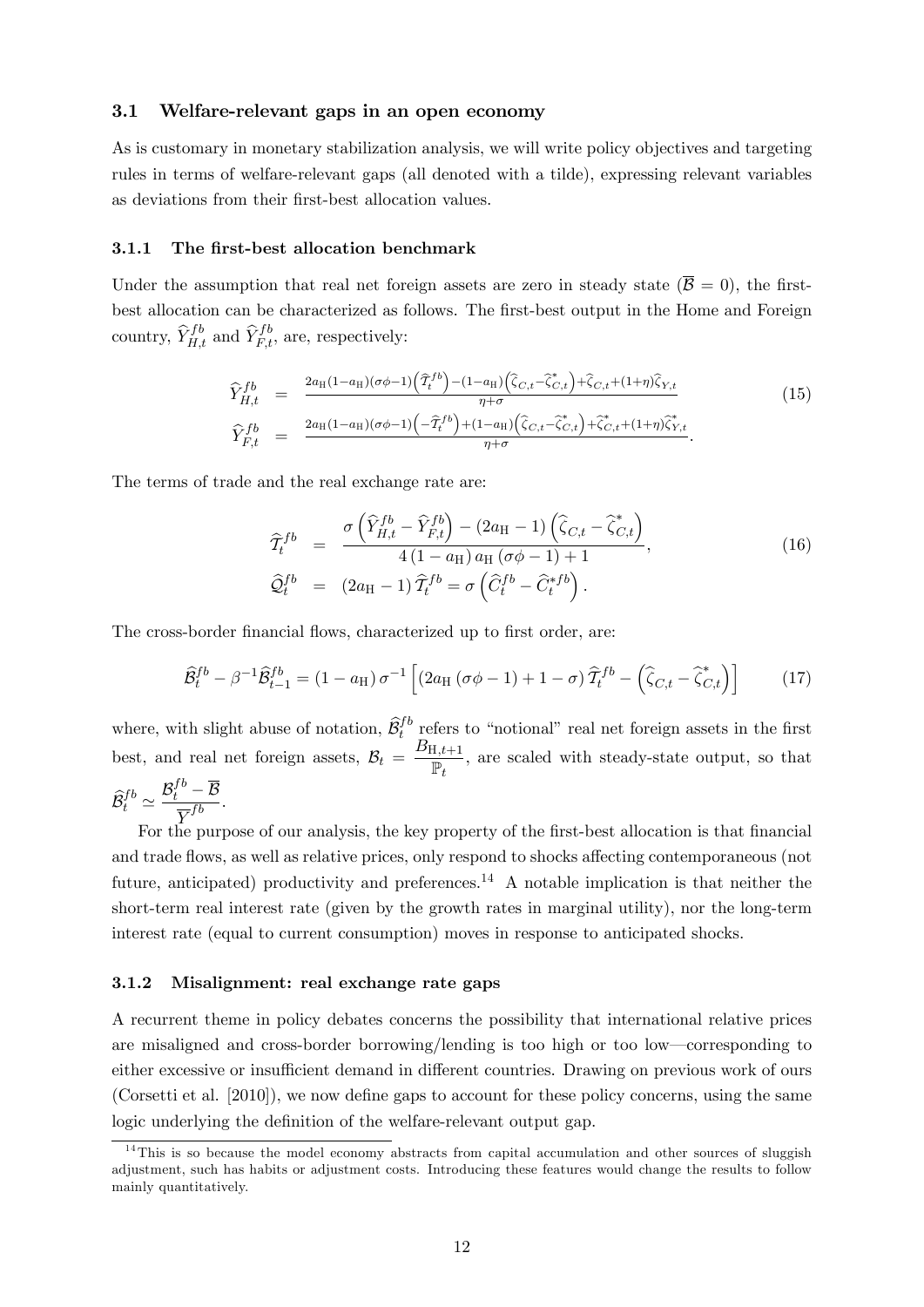Exchange rates are misaligned when they deviate from the value they would take in the efficient allocation.<sup>15</sup> Since there are different measures of international relative prices, there are different (complementary) measures of misalignment. For the relative price of consumption across countries, the welfare-relevant gap is  $RER_t$ :

$$
\widetilde{RER}_t = \widetilde{Q}_t = \widehat{Q}_t - \widehat{Q}_t^{fb}.\tag{18}
$$

Analogously, for the relative price of tradables, the terms-of-trade gap is  $\widetilde{TOT}_{t}$ :

$$
\widetilde{TOT}_t = \widetilde{T}_t = \widehat{T}_t - \widehat{T}_t^{fb}.\tag{19}
$$

Finally, misalignments can also occur when nominal rigidities in local currency translates into cross-border deviations from the law of one price (henceforth LOOP). In this case, identical goods are inefficiently traded at different prices at Home and abroad. These price differences define another dimension of misalignment, which, measured on average for the basket of Home goods, is:

$$
\widetilde{\Delta}_{H,t} = (\widehat{\mathcal{E}}_t + \widehat{P}_{H,t}^* - \widehat{P}_{H,t})
$$
\n(20)

where  $\Delta_{H,t}$  is equal to zero when the LOOP holds. Note that, to the extent that  $P_{H,t}^*$  and  $P_{H,t}$ are sticky, the law of one price is violated with any movement in the exchange rate. Specifically, domestic currency depreciation tends to increase the Home firms' receipts in Home currency from selling goods abroad, relative to the Home market: Home currency depreciation raises  $\widetilde{\Delta}_{H,t}$ . Similar considerations apply to  $\widetilde{\Delta}_{F,t}$ .

### 3.1.3 Demand misallocation and the wealth gap

Inefficient external positions could be captured by tracing capital flows in excess of the financial flows in an efficient allocation, i.e.,  $\widehat{B}_t - \widehat{B}_t^{fb}$ .<sup>16</sup> However, there is a better, more direct measure of policy-relevant distortions associated with cross-border misallocations. This is the "relative demand gap," denoted by  $\mathcal{D}_t$ , and defined as the cross-country difference in private (consumption) demand relative to the first best:

$$
\widetilde{\mathcal{D}}_t = \widetilde{C}_t - \widetilde{C}_t^*.
$$

One key advantage of  $\widetilde{\mathcal{D}}_t$  is that, combined with the real exchange rate gap,  $\widetilde{\mathcal{Q}}_t$ , it adds up to the "wealth" gap,  $W_t$ , defined as follows:

$$
\widetilde{\mathcal{W}}_t = \sigma \widetilde{\mathcal{D}}_t - \widetilde{\mathcal{Q}}_t,\tag{21}
$$

 $15$  We stress that, conceptually, the first-best exchange rate is not necessarily (and in general will not be) identical to the "equilibrium exchange rate," traditionally studied by international and public institutions, as a guide to policy-making. "Equilibrium exchange rates" typically refer to some notion of long-term external balance, against which to assess short-run movements in currency values possibly reflecting nominal rigidities and all kinds of real and financial frictions. On the contrary, the efficient exchange rate is theoretically and conceptually defined, at any time horizon, in relation to a hypothetical economy in which all prices are flexible and markets are complete. In fact, our measure of misalignment (as the difference between current exchange rates and the efficient one) is constructed, in strict analogy to the notion of a welfare-relevant output gap, as the difference between current output and the efficient level of output, which does not coincide with the natural rate (i.e., the level of output with flexible prices).

<sup>&</sup>lt;sup>16</sup>It is worth stressing that this measure would be well defined also under financial autarky, whereas  $\widehat{\mathcal{B}}_t = 0$ .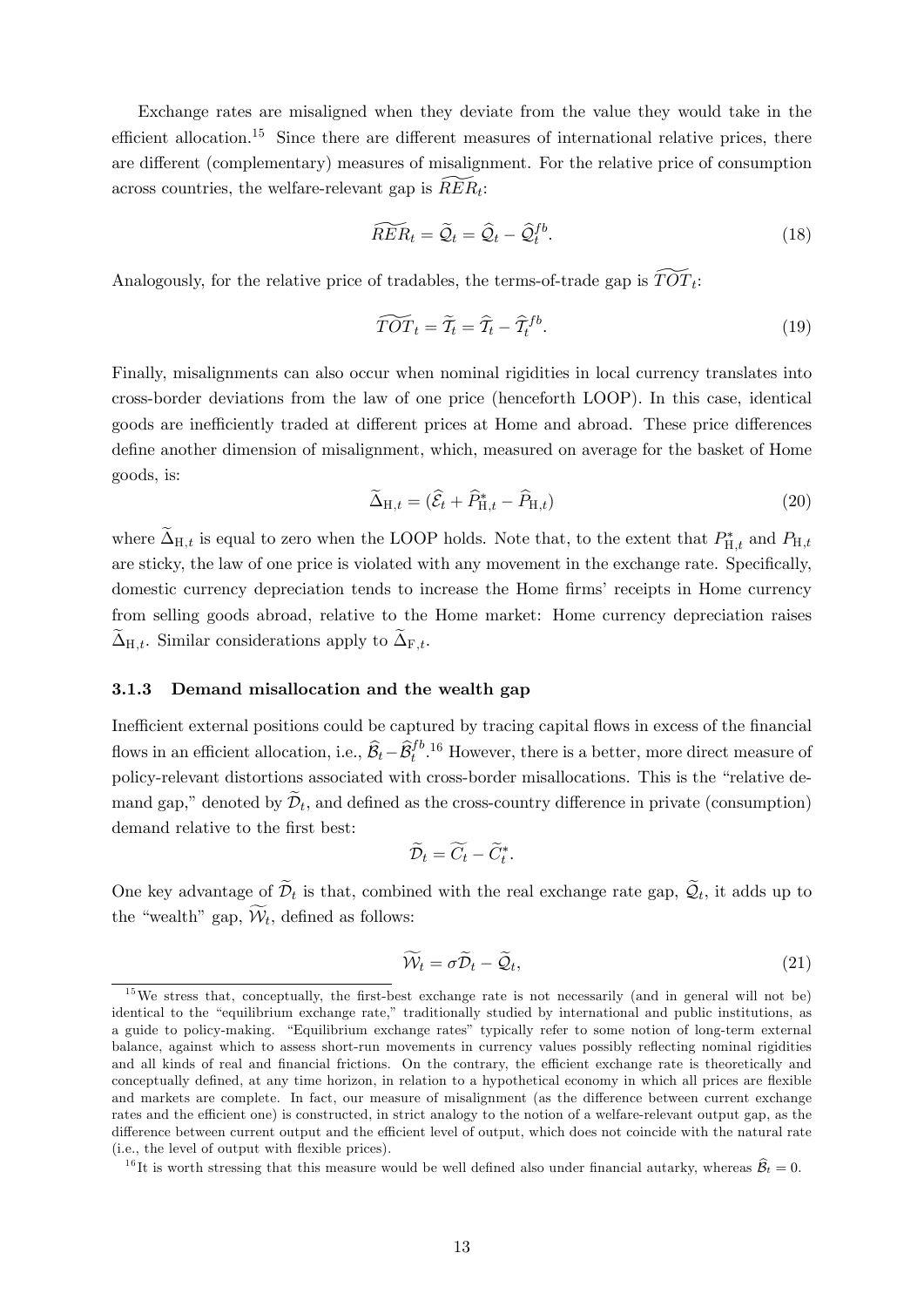where  $W_t$  is equal to log-deviations in the relative value of wealth (13). If markets are complete,  $W_t = 0$  always, even when the overall allocation is not efficient because of nominal rigidities or other distortions. If markets are incomplete, instead,  $W_t$  will generally not be zero, and can have either sign, with a straightforward interpretation. A positive gap  $W_t > 0$  means that, given the relative price of consumption, the consumption of the Home (national representative) individual is inefficiently high vis-à-vis foreign consumption. While consumption smoothing is optimal from an individual-agent perspective in response to anticipated shocks, from a global welfare perspective relative Home wealth would be too high. $17$  Conversely, a negative gap suggests that relative Home demand is inefficiently low given the exchange rate, and/or, for a given  $\widetilde{\mathcal{D}}_t$ , the shock causes inefficient real depreciation (relative to first best).

### 3.2 Why and how do incomplete markets affect monetary policy?

The wealth gap defined in the previous subsection fully captures the implications of imperfect financial markets for the policy trade-offs faced by policy-makers in the design of optimal stabilization rules. Under complete markets,  $W_t = \sigma D_t - Q_t = 0$ . The demand gap  $D_t$  and real exchange rate misalignment  $\widetilde{Q}_t$  can each be different from zero—depending on the effect of nominal rigidities or other distortions (e.g., taxes or markup shocks). Yet, as a consequences of perfect risk sharing, they will always remain proportional to each other: closing  $\widetilde{Q}_t$  will be tantamount to closing  $\mathcal{D}_t$ , and vice versa. Under incomplete markets, instead, since  $\mathcal{W}_t$  will generally deviate from zero,  $\widetilde{\mathcal{D}}_t$  and  $\widetilde{\mathcal{Q}}_t$  are no longer proportional to each other. In general, the optimal monetary rule will not close any of these gaps completely, but will have to trade off minimizing these gaps with inflation and output gaps.

In some notable cases (which we analyze in detail in Section 4), capital flows and the corresponding wealth gap  $\mathcal{W}_t$  will be exogenous to policy: this means that the monetary authorities will not be able to affect the combined inefficiencies arising from both the misallocation in demand and the real exchange rate misalignment. As shown in the appendix, under both LCP and PCP, when  $\mathcal{W}_t$  is exogenous, monetary policy affects the demand gap and misalignment in the same direction. Namely, a Home monetary tightening (easing) narrows (widens) the former while making the real exchange more overvalued (undervalued). Yet, as we show in Section 4, monetary policy will still be able to determine in a constrained-efficient way how to spread the welfare costs of macroeconomic adjustment across the different gaps, including the two components of  $W_t$ .

When instead monetary policy impacts capital flows and  $W_t$ , the effect of a Home monetary tightening depends on structural features such as risk aversion  $\sigma$ , the trade elasticity  $\phi$ , the degree of openness and price rigidities. As shown in the appendix, under PCP, a contractionary monetary policy always increases capital inflows but narrows  $\widetilde{W}_t$  for  $\phi > \frac{1+\frac{2a_{\text{H}}-1}{\sigma}}{2a_{\text{H}}}}$ ; the opposite occurs – i.e., capital inflows fall and  $\widetilde{\mathcal{W}}_t$  increases after a tightening – for  $\phi < \frac{1+\frac{2a_{\text{H}}-1}{\sigma}}{2a_{\text{H}}} - 1$ . Under LCP, a contractionary monetary policy always increases capital inflows but narrows  $\mathcal{W}_t$ 

 $17$ With incomplete markets, price movements are not efficient. An appreciation of the real exchange rate associated with a Home consumption boom is a leading example of a pecuniary externality. While fully rational from an individual perspective, agents's decisions to borrow and lend move international relative prices inefficiently. These are no longer correct indicators of relative scarcity: consumption is higher where the price of the consumption bundle is also higher; see Geanakoplos and Polemarchakis [1986].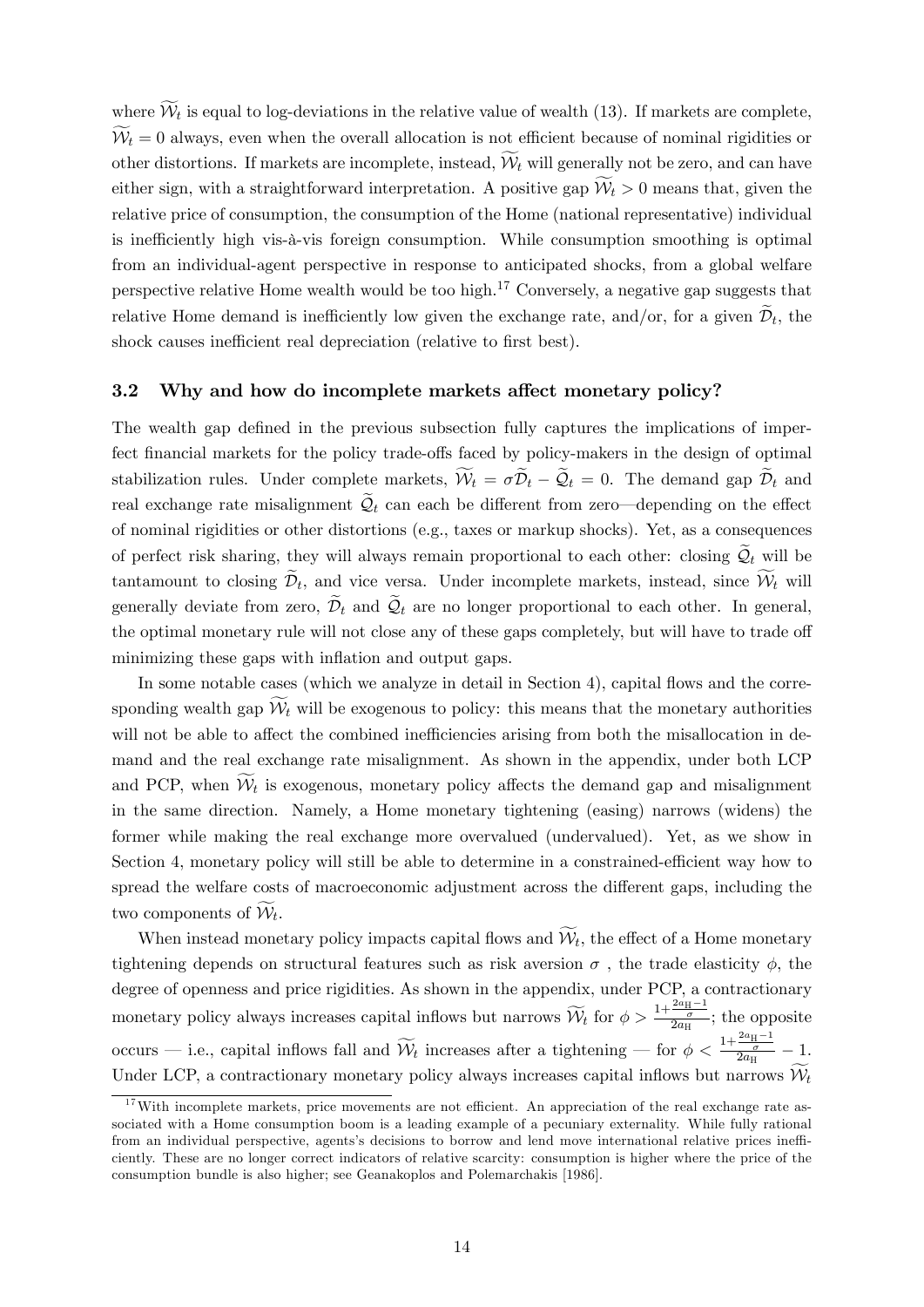for  $\sigma > 1$  and  $\phi > 1$ ; the opposite occurs for  $\sigma < 1$  and  $0 \leq \phi < 1 - \frac{2a_H - 1 + \frac{2(1-a_H)}{\sigma}}{2a_H \frac{\nu_2 - 1}{1 - \nu_1}}$  $< 1.^{18}$  We analyze the optimal monetary policy response to capital flows in this case in Section 5.

The wealth gap  $W_t$  affects all gaps in the economy. It first enters relative price misalignments as follows

$$
\widetilde{T}_t + \widetilde{\Delta}_t = \frac{\sigma\left(\widetilde{Y}_{H,t} - \widetilde{Y}_{F,t}\right) - (2a_H - 1)\left(\widetilde{\mathcal{W}}_t + \widetilde{\Delta}_t\right)}{4a_H(1 - a_H)(\sigma\phi - 1) + 1},
$$
\n
$$
\widetilde{Q}_t = (2a_H - 1)\left(\widetilde{T}_t + \widetilde{\Delta}_t\right) + \widetilde{\Delta}_t
$$
\n(22)

where we used the fact that, under symmetry,  $\tilde{\Delta}_{H,t} = \tilde{\Delta}_{F,t} = \tilde{\Delta}_t$  (see Engel [2011]). Note that, while  $\mathcal{Q}_t$  and  $\mathcal{T}_t$  are a function of each other, they can move differently in response to shocks because of home bias in preferences and deviations from the law of one price. Taking the difference in budget constraints, we obtain:

$$
\sigma \widetilde{\mathcal{D}}_t = \sigma \left[ -2\beta^{-1} \left( \widetilde{\mathcal{B}}_t - \beta \widetilde{\mathcal{B}}_{t-1} \right) + \widetilde{Y}_{H,t} - \widetilde{Y}_{F,t} \right] - 2 \left( 1 - a_H \right) \sigma \widetilde{\mathcal{I}}_t \tag{23}
$$

$$
+ \left( 1 - a_H \right) \left[ 4a_H \left( 1 - a_H \right) \left( \sigma \phi - 1 \right) - 1 \right] \sigma^{-1} \left[ \left( 2a_H \left( \sigma \phi - 1 \right) + 1 - \sigma \right) \widetilde{\mathcal{I}}_t^{fb} - \left( \widehat{\zeta}_{C,t} - \widehat{\zeta}_{C,t}^* \right) \right].
$$

Everything else equal, capital inflows  $(\widetilde{B}_t < 0)$  cause the demand gap to turn positive,  $\widetilde{D}_t > 0$ .

The wealth gap affects inflation dynamics, directly and indirectly (via relative price misalignment). The Phillips Curves in our model (four under LCP, collapsing into two under PCP) are written below:

$$
\pi_{H,t} - \beta E_t \pi_{H,t+1} =
$$
\n
$$
\frac{(1 - \alpha \beta)(1 - \alpha)}{\alpha} \left[ -(1 - a_H) \left[ 2a_H (\sigma \phi - 1) \left( \tilde{T}_t + \tilde{\Delta}_t \right) - \tilde{\Delta}_t - \tilde{\mathcal{W}}_t \right] \right]
$$
\n
$$
\pi_{H,t}^* - \beta E_t \pi_{H,t+1}^* = \pi_{H,t} - \beta E_t \pi_{H,t+1} + \frac{(1 - \alpha \beta)(1 - \alpha)}{\alpha} \tilde{\Delta}_t,
$$

$$
\pi_{F,t}^{*} - \beta E_{t} \pi_{F,t+1}^{*} =
$$
\n
$$
\frac{(1 - \alpha \beta)(1 - \alpha)}{\alpha} \left[ \begin{array}{c} (\sigma + \eta) \widetilde{Y}_{F,t} + \widehat{\mu}_{t}^{*} + \\ (1 - a_{H}) \left[ 2a_{H} (\sigma \phi - 1) \left( \widetilde{T}_{t} + \widetilde{\Delta}_{t} \right) - \widetilde{\Delta}_{t} - \widetilde{\mathcal{W}}_{t} \right] \end{array} \right]
$$
\n
$$
\pi_{F,t} - \beta E_{t} \pi_{F,t+1} = \pi_{F,t}^{*} - \beta E_{t} \pi_{F,t+1}^{*} - \frac{(1 - \alpha \beta)(1 - \alpha)}{\alpha} \widetilde{\Delta}_{t},
$$

where  $\hat{\mu}_t$  and  $\hat{\mu}_t^*$  denote markup shocks. As emphasized by CDL [2010], these expressions make it apparent that the wealth gap, as well as price misalignments, are akin to inefficient (but exogenous) markup shocks. Indeed, when markets are incomplete, the distinction between "efficient" and "inefficient" shocks becomes less useful for the purpose of policy design. Also, shocks to tastes and technology endogenously open a wealth gap and create misalignments–and thus raise meaningful policy trade-offs between output and inflation under both LCP and PCP.

<sup>&</sup>lt;sup>18</sup>See Section 4 for a definition of  $\nu_1$  and  $\nu_2$ , which are functions of the degree of price rigidities  $\alpha$ .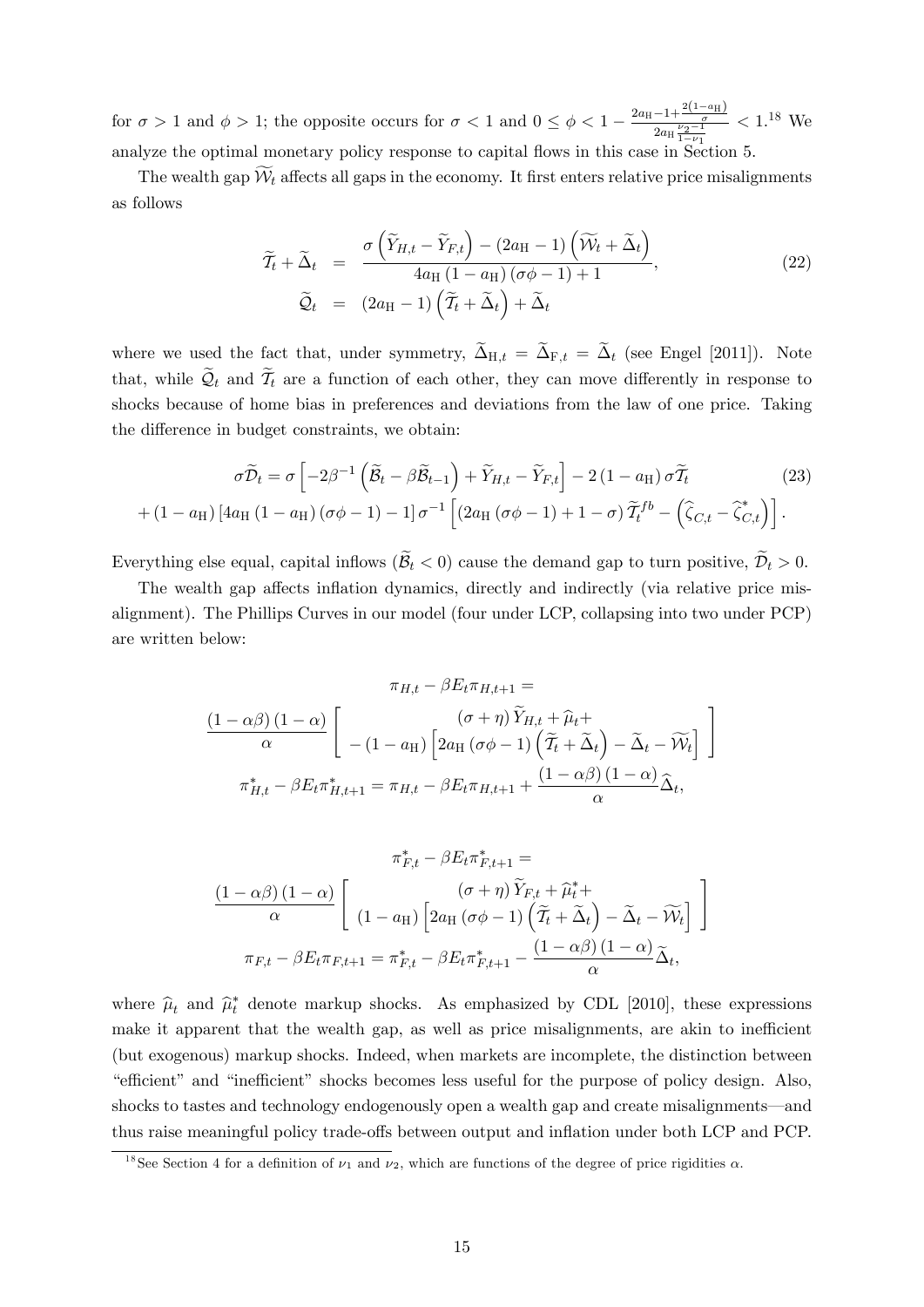### 3.3 A general (quadratic) global policy loss function

From the model, we derive a second-order approximation of the equally weighted sum of the utility of the Home and Foreign national representative agents–written in terms of the gaps defined above, all in quadratic forms. The policy loss functions include not only "internal" objectives (inflation and output gaps), but also "external" ones (relative price misalignments and the relative demand gap).

Specifically, under the assumption of appropriate subsidies offsetting firms' markup to deliver an efficient, non-distorted steady state, the period-by-period quadratic welfare function for incomplete market economies is as follows:

$$
\mathcal{L}_{t}^{W} - \left(\mathcal{L}_{t}^{W}\right)^{fb} \times\n-\frac{1}{2}\n\left\{\n\begin{array}{l}\n(\sigma + \eta) \left(\widetilde{Y}_{H,t}^{2} + \widetilde{Y}_{F,t}^{2}\right) + \frac{\alpha}{(1 - \alpha\beta)(1 - \alpha)} \theta \left(\pi_{t}^{2} + \pi_{t}^{*2}\right) \\
-\frac{2a_{\text{H}} \left(1 - a_{\text{H}}\right)}{4a_{\text{H}} \left(1 - a_{\text{H}}\right) \left(\sigma \phi - 1\right) + 1}\n\left[\left(\sigma \phi - 1\right) \sigma \left(\widetilde{Y}_{H,t} - \widetilde{Y}_{F,t}\right)^{2} - \phi \left(\widetilde{\Delta}_{t} + \widetilde{\mathcal{W}}_{t}\right)^{2}\n\right]\n\end{array}\n\right\}
$$
\n
$$
+ t.i.p.,
$$
\n(24)

where for convenience we have substituted out terms-of-trade misalignments using their equilibrium relation with output gaps, deviations from the law of one price, and relative demand gaps. While this loss function is written for an LCP economy, its PCP counterpart can be readily obtained by setting the LOOP deviations to zero ( $\tilde{\Delta}_t = 0$ ), and using the fact that, under the law of one price, the inflation term  $\pi_t^2 \equiv a_H \pi_{H,t}^2 + (1 - a_H) \pi_{F,t}^2$  and  $\pi_t^{*2} \equiv a_H \pi_{F,t}^{*2} + (1 - a_H) \pi_{H,t}^{*2}$ reduces to  $\pi_t^2 \equiv \pi_{H,t}^2$  and  $\pi_t^{*2} \equiv \pi_{F,t}^{*2}$ . It can be shown that expression (24) encompasses the cases of financial autarky (no asset is traded internationally), international trade in one bond, as well as international trade in any number of assets, including complete markets.19 In this sense, the above function generalizes and complements the ones derived in previous work of ours (CDL [2010]) for the case of autarky and complete markets.<sup>20</sup>

#### 3.4 Optimal targeting rules in bond economies

To characterize the optimal cooperative policy under commitment, we maximize the present discounted value of the sum of (24) over time, subject to the log-linearized equilibrium conditions and constraints characterizing the competitive equilibrium allocation in bond economies. In the interest of transparency and tractability, we adopt a timeless perspective (see, e.g., Woodford [2010]), and focus on the (widely studied) case of economies whereas non-contingent bonds are the only assets traded across borders. The derivation is in the appendix.

Following a standard practice in international economics, the optimal cooperative policy can be written in terms of two targeting rules: a global rule summing up inflation and output gaps across countries, and a cross-country rule, expressed in terms of differences in gaps across

<sup>&</sup>lt;sup>19</sup>With  $\widetilde{W}_t = 0$ , and  $\phi = 1$ , our loss function is comparable to the corresponding expressions in Engel [2009], who carries out the analysis under the assumption of complete markets and focuses on the case of a unitary elasticity.

 $^{20}$  Gaps (other than output gaps and inflation) similar to the ones we use in our analysis identify policy objectives arising from heterogeneity among sectors and agents in economies distorted by financial imperfections, in addition to nominal rigidities (see, e.g., Curdia and Woodford [2009] for an analysis in a closed economy).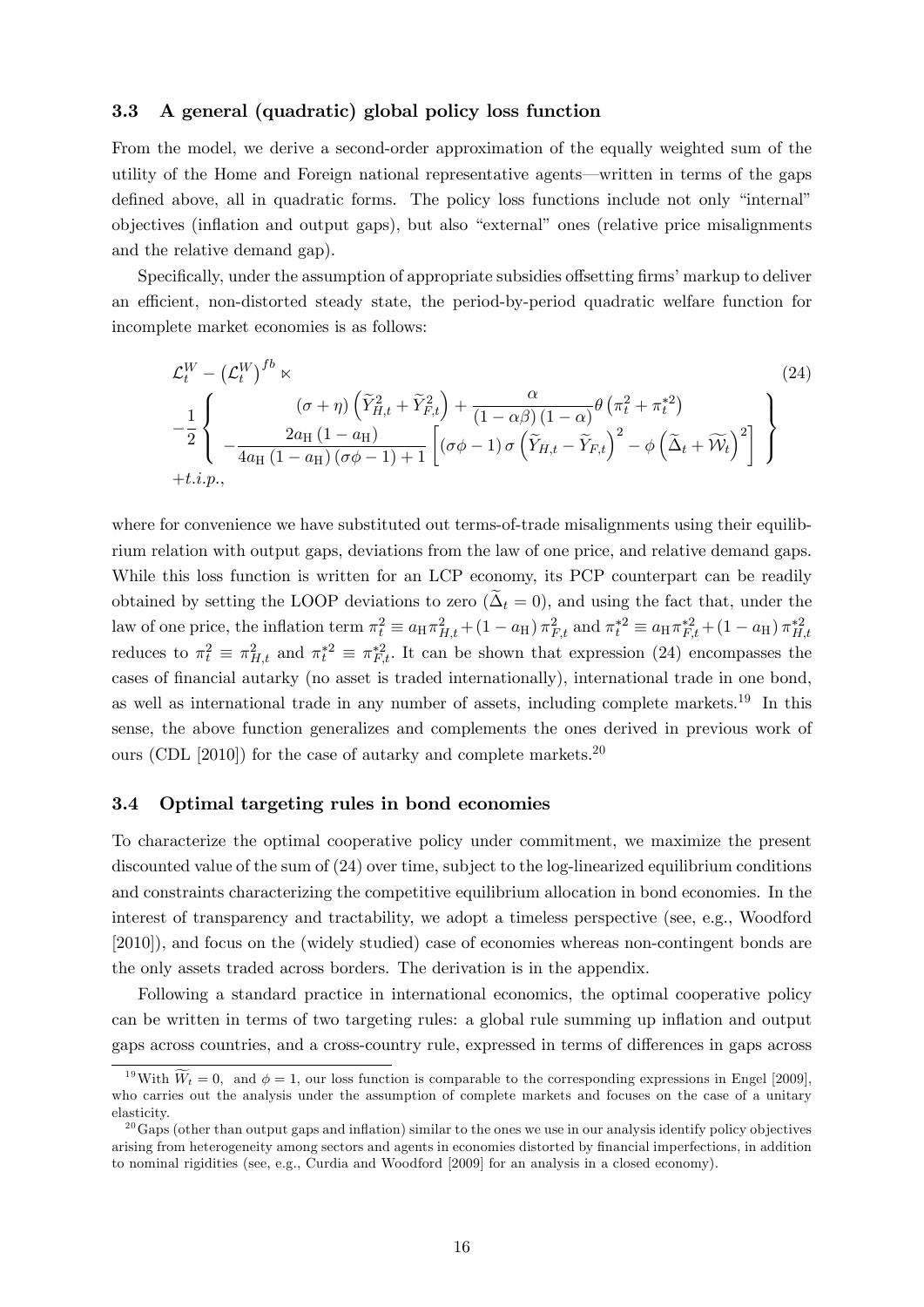countries. From a global perspective, the optimal targeting rule is

$$
0 = \left(\widetilde{Y}_{H,t} - \widetilde{Y}_{H,t-1}\right) + \left(\widetilde{Y}_{F,t} - \widetilde{Y}_{F,t-1}\right) + \n\theta \left[a_H \pi_{H,t} + (1 - a_H) \pi_{F,t} + a_H \pi_{F,t}^* + (1 - a_H) \pi_{H,t}^*\right];
$$

where in the case of a PCP economy the inflation term becomes  $\pi_{H,t} + \pi^*_{F,t}$  — as noted above under PCP, world CPI and PPI inflation rates coincide. From a global perspective, the optimal cooperative monetary policy stabilizes output gaps and inflation at the global level. To the extent that world inflation is zero (in the absence of exogenous markup shocks), the sum of output gaps and consumption deviations is also zero. An important implication is that the optimal monetary stance will have the opposite sign across countries. Another implication is that we can write:

$$
\widetilde{\mathcal{W}}_t \equiv 2\sigma \widetilde{C}_t - \widetilde{\mathcal{Q}}_t.
$$

These results also hold in the natural rate allocation.

In contrast, deriving cross-country or country-specific rules involves solving a system of difference equations in the different Lagrange multipliers from the optimal policy problem, making it possible to obtain tractable general expressions–comparable to the global rule–only under some parameter restrictions. We will analyze the LCP and PCP economies in turn.

### 3.4.1 Low pass-through (LCP) economies

In the LCP case, a tractable rule is derived by Engel [2011] under the assumptions that markets are complete and  $\eta = 0$  (infinite labor elasticity). A first important result in our paper is that, as long as labor elasticity is infinite, it is possible to derive a tractable cross-country targeting rule also under incomplete markets. This is given by the following expression:

$$
0 = \theta \left( \pi_t - \pi_t^* \right) + \widetilde{\mathcal{D}}_t - \widetilde{\mathcal{D}}_{t-1} + \frac{4a_H \left( 1 - a_H \right) \phi \left( \sigma - 1 \right)}{2a_H \left( \phi - 1 \right) + 1} \left[ \widetilde{\mathcal{W}}_t - \widetilde{\mathcal{W}}_{t-1} \right] + \left( \widetilde{\Delta}_t - \widetilde{\Delta}_{t-1} \right) \right]. \tag{25}
$$

Without the last term on the right-hand side, this expression defines the targeting rule under complete markets, where the cross-country targeting criterion involves only CPI inflation and consumption differentials. The last term, in the wealth gap and deviations from the law of one price, is specific to incomplete markets economies.

Under perfect risk sharing, Engel [2011] derives the important result that, as long as  $\eta = 0$ , the relative prices  $\mathcal{T}_t + \Delta_t$  are exogenous with respect to monetary policy—for any value of  $\sigma$ . In the appendix, we establish that the same result also holds under incomplete markets, if we restrict agents to have log-utility, i.e.,  $\sigma = 1$ . Thus, we are able to show that, in LCP economies with  $\eta = 0$  and  $\sigma = 1$ , monetary policy cannot affect  $\mathcal{T}_t + \Delta_t$ —and since in this case cross-border capital flows are solely a function of  $\mathcal{T}_t + \Delta_t$ , they are independent of monetary policy for any value of the trade elasticity. This will have notable implications for the analysis in the sections to follow.

Observe that the last term on the right-hand side of the optimal rule (25) drops out when  $\sigma = 1$ : the expression for the cross-country rule (25) is the same under both complete and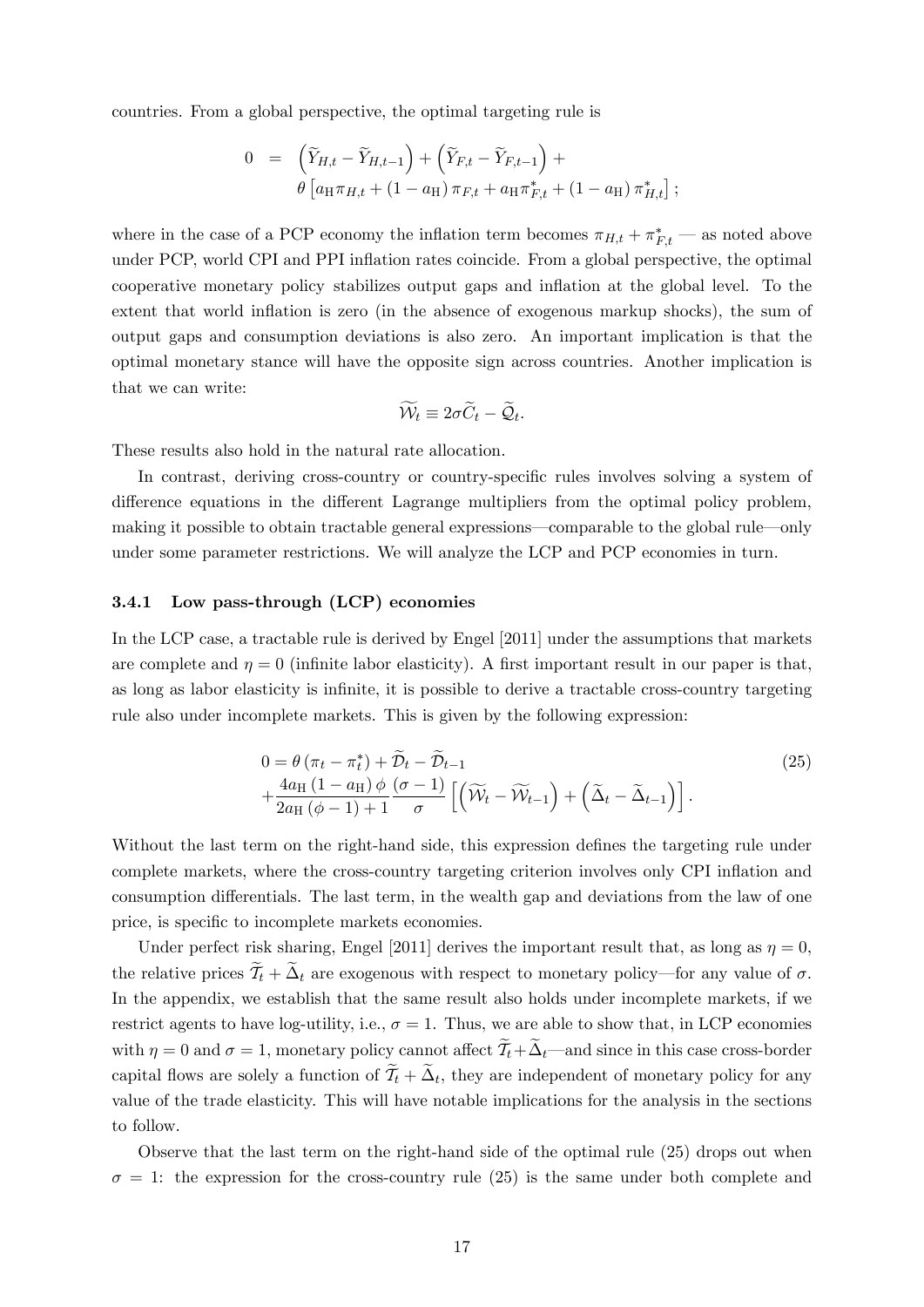incomplete markets. However, it does not follow that monetary policy is the same in the two cases. To illustrate the difference, we combine the above expression with the definition of  $\mathcal{W}_t$ to rewrite the optimal (cooperative) policy in the form of a country-specific rule for the Home economy (and a symmetric one for Foreign country). Abstracting from markup shocks, this reads:

$$
0 = \theta \pi_t + 1/2 \cdot \left[ \left( \widetilde{\mathcal{W}}_t - \widetilde{\mathcal{W}}_{t-1} \right) + \left( \widetilde{\mathcal{Q}}_t - \widetilde{\mathcal{Q}}_{t-1} \right) \right]
$$
  
=  $\theta \pi_t + \left( \widetilde{C}_t - \widetilde{C}_{t-1} \right).$ 

When markets are complete  $(\mathcal{W}_t = 0)$ , the above reduces to the expression derived by Engel [2011]: with perfect risk insurance, provided that shocks are "efficient" (i.e., they affect tastes and/or technology only, while  $\hat{\mu}_t = \hat{\mu}_t^* = 0$ , the optimal policy sets CPI inflation rates to zero. A zero inflation policy closes the consumption gap and eliminates real exchange rate misalignments at once–reflecting the fact that these gaps are proportional to (exogenous) relative prices  $\mathcal{T}_t + \Delta_t$ . This is not possible when markets are incomplete  $(\mathcal{W}_t \neq 0)$ .

It may be worth stressing that under LCP closing the real exchange rate gap (i.e., setting  $\widetilde{Q}_t = 0$  does not necessarily eliminate deviations from the law of one price—nor prevent inefficient deviations from the law of one price  $\tilde{\Delta}_t$  from mapping into output gap fluctuations. This is apparent from the following expression:

$$
\widetilde{\mathcal{Q}}_t = (2a_{\mathrm{H}}-1)\left(\widetilde{T}_t + \widetilde{\Delta}_t\right) + \widetilde{\Delta}_t = (2a_{\mathrm{H}}-1)\frac{\sigma\left(\widetilde{Y}_{F,t} - \widetilde{Y}_{F,t}\right) - (2a_{\mathrm{H}}-1)\left(\widetilde{\mathcal{W}}_t + \widetilde{\Delta}_t\right)}{4a_{\mathrm{H}}\left(1 - a_{\mathrm{H}}\right)(\sigma\phi - 1) + 1} + \widetilde{\Delta}_t.
$$

Because of nominal distortions in import and export pricing in local currency, the optimal policy allocation cannot be first best, whether or not risk sharing is perfect.

#### 3.4.2 High pass-through (PCP) economies

The analytics of the cross-country targeting rule under PCP stands in sharp contrast to the LCP case above. No parameter restriction is required to derive a compact expression for the following cross-country targeting rule in a bond economy:

$$
0 = E_t \left( \widetilde{Y}_{H,t+1} - \widetilde{Y}_{H,t} \right) - E_t \left( \widetilde{Y}_{F,t+1} - \widetilde{Y}_{F,t} \right) + \theta \left( E_t \pi_{H,t+1} - E_t \pi_{F,t+1}^* \right). \tag{26}
$$

Notably, this bond-economy optimal rule is a "forward-looking version" of the cross-country targeting rule under complete markets (see Engel [2011] and CDL [2010]), shown hereafter as:

$$
0 = \left(\widetilde{Y}_{H,t} - \widetilde{Y}_{H,t-1}\right) - \left(\widetilde{Y}_{F,t} - \widetilde{Y}_{F,t-1}\right) + \theta\left(\pi_{H,t} - \pi_{F,t}^*\right). \tag{27}
$$

Comparing the two: in a bond economy, policy-makers optimally trade off differences in output gap growth with inflation differentials in expectations, rather than state-by-state.

Combining once again the global and cross-country rules for bond economies, and abstracting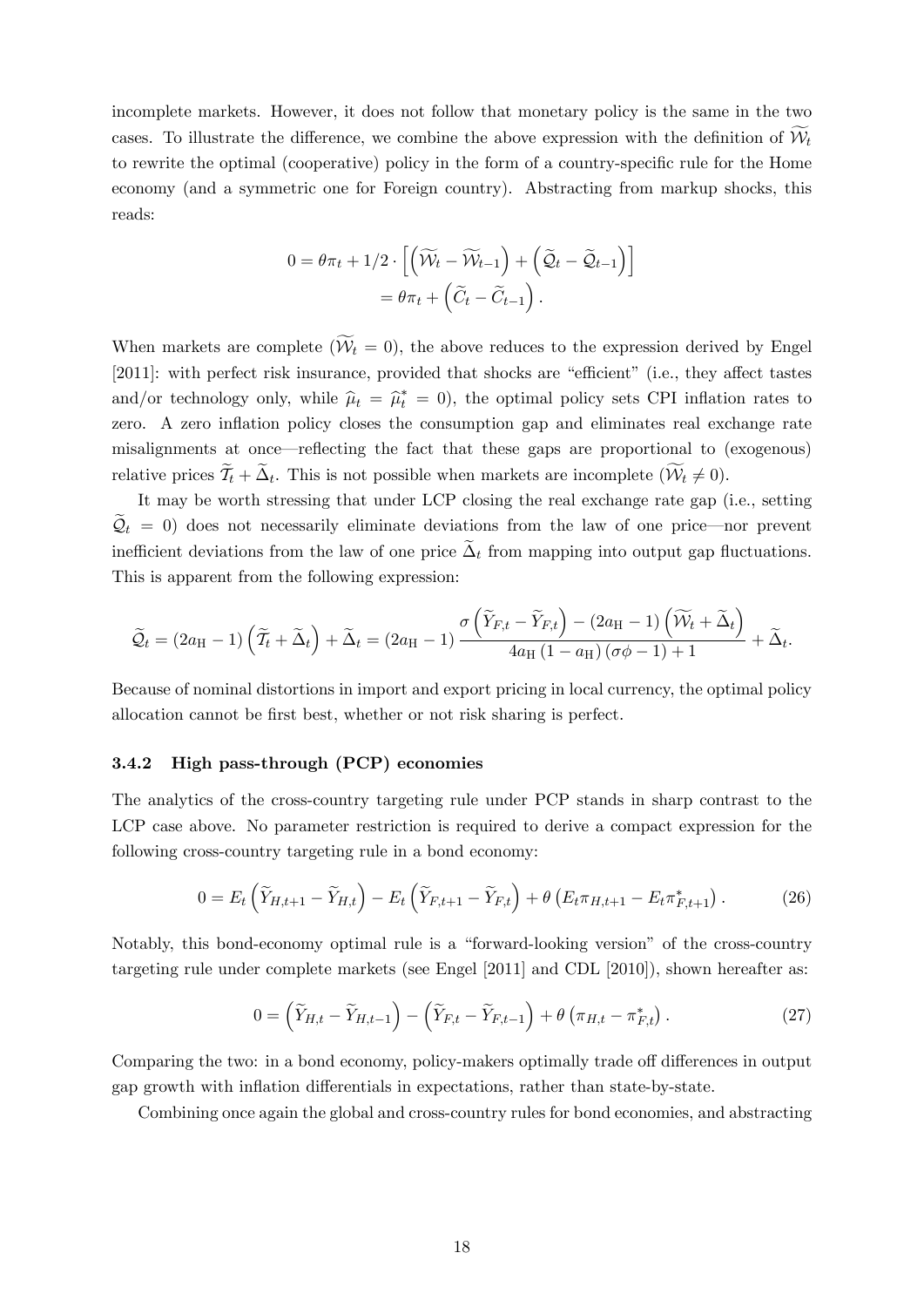from markup shocks, we can write a country-specific (cooperative) rule for the Home economy:21

$$
0 = \left[\widetilde{Y}_{H,t} - \widetilde{Y}_{H,t-1} + \theta \pi_{H,t}\right] + \frac{2a_H(1-a_H)\phi}{\sigma + \eta(4a_H(1-a_H)(\sigma\phi - 1) + 1)} \frac{2a_H(\sigma\phi - 1) + 1 - \sigma}{2a_H(\phi - 1) + 1} \left(\widetilde{\mathcal{W}}_t - \widetilde{\mathcal{W}}_{t-1}\right).
$$

Note that, if either markets are complete  $(\mathcal{W}_t = 0)$  or  $\sigma = \phi = 1$ , the above expression becomes a function of purely domestic objectives:

$$
\tilde{Y}_{H,t} - \tilde{Y}_{H,t-1} + \theta \pi_{H,t} = 0.
$$
\n(28)

Each country would stabilize its own output gap and GDP-deflator inflation–a result that identifies an important case of "isomorphism" of optimal policy in closed and open economies.

To gain insight on how incomplete markets impinge on key policy trade-offs under PCP, we subtract the two Phillips Curves from each other using the equilibrium expression for the terms of trade:

$$
\pi_{H,t} - \pi_{F,t}^{*} = \beta \left( E_t \pi_{H,t+1} - E_t \pi_{F,t+1}^{*} \right) +
$$
\n
$$
\frac{(1-\alpha\beta)(1-\alpha)}{\alpha} \left\{ \begin{array}{c} (\eta + \sigma) \left( \widetilde{Y}_{H,t} - \widetilde{Y}_{F,t} \right) + \widehat{\mu}_t - \widehat{\mu}_t^{*} \\ -2 \left( 1 - a_H \right) \cdot \left[ 2a_H \left( \sigma \phi - 1 \right) \frac{\sigma \left( \widetilde{Y}_{H,t} - \widetilde{Y}_{F,t} \right) - (2a_H - 1) \widetilde{W}_t}{4a_H \left( 1 - a_H \right) \left( \sigma \phi - 1 \right) + 1} - \widetilde{W}_t \right] \end{array} \right\}.
$$

Under complete markets  $(W_t = 0)$ , the terms-of-trade gap actually becomes strictly proportional to the differences in output gaps. It is then easy to verify that, consistent with the cross-country targeting rule  $(28)$ , monetary authorities face no significant trade-off between inflation and output gap stabilization, except in the presence of exogenous markup shocks  $\hat{\mu}_t$ or  $\hat{\mu}_t^*$ . In other words, as long as (*current* and *anticipated*) shocks affect both output and its first-best counterpart, the optimal policy consists of keeping national output gaps closed and inflation exactly equal to zero. Under complete markets and PCP, this is indeed the optimal response to ("*efficient"*) shocks to productivity and preferences.

In the presence of financial imperfections, however, the terms-of-trade gap and output gaps are not proportional to each other. Any shock, including efficient shocks to tastes and technology, results in a wealth gap  $W_t \neq 0$ , forcing monetary authorities to trade off inflation and output gaps. This is true also when  $\sigma = \phi = 1$ , in which case the targeting rules are formally identical across complete and incomplete markets, yet domestic welfare-relevant output gaps do not behave identically.

$$
0 = [\sigma + \eta (4a_{H} (1 - a_{H}) (\sigma \phi - 1) + 1)] \left\{ \left[ \widetilde{Y}_{H,t} - \widetilde{Y}_{H,t-1} \right] - \left[ \widetilde{Y}_{F,t} - \widetilde{Y}_{F,t-1} \right] + \theta (\pi_{H,t} - \pi_{F,t}^{*}) \right\} + 4a_{H} (1 - a_{H}) \phi \frac{2a_{H} (\sigma \phi - 1) + 1 - \sigma}{2a_{H} (\phi - 1) + 1} \left( \widehat{W}_{t} - \widehat{W}_{t-1} \right) + 2(1 - a_{H}) \left[ 2a_{H} (\sigma \phi - 1) \sigma - (\sigma - 1) \frac{4a_{H} (1 - a_{H}) (\sigma \phi - 1) + 1}{2a_{H} (\phi - 1) + 1} \right] \theta (\pi_{H,t} - \pi_{F,t}^{*}).
$$

 $^{21}$ Under financial autarky, the cross-country rule already derived in Corsetti et al. (2010) can be written as follows: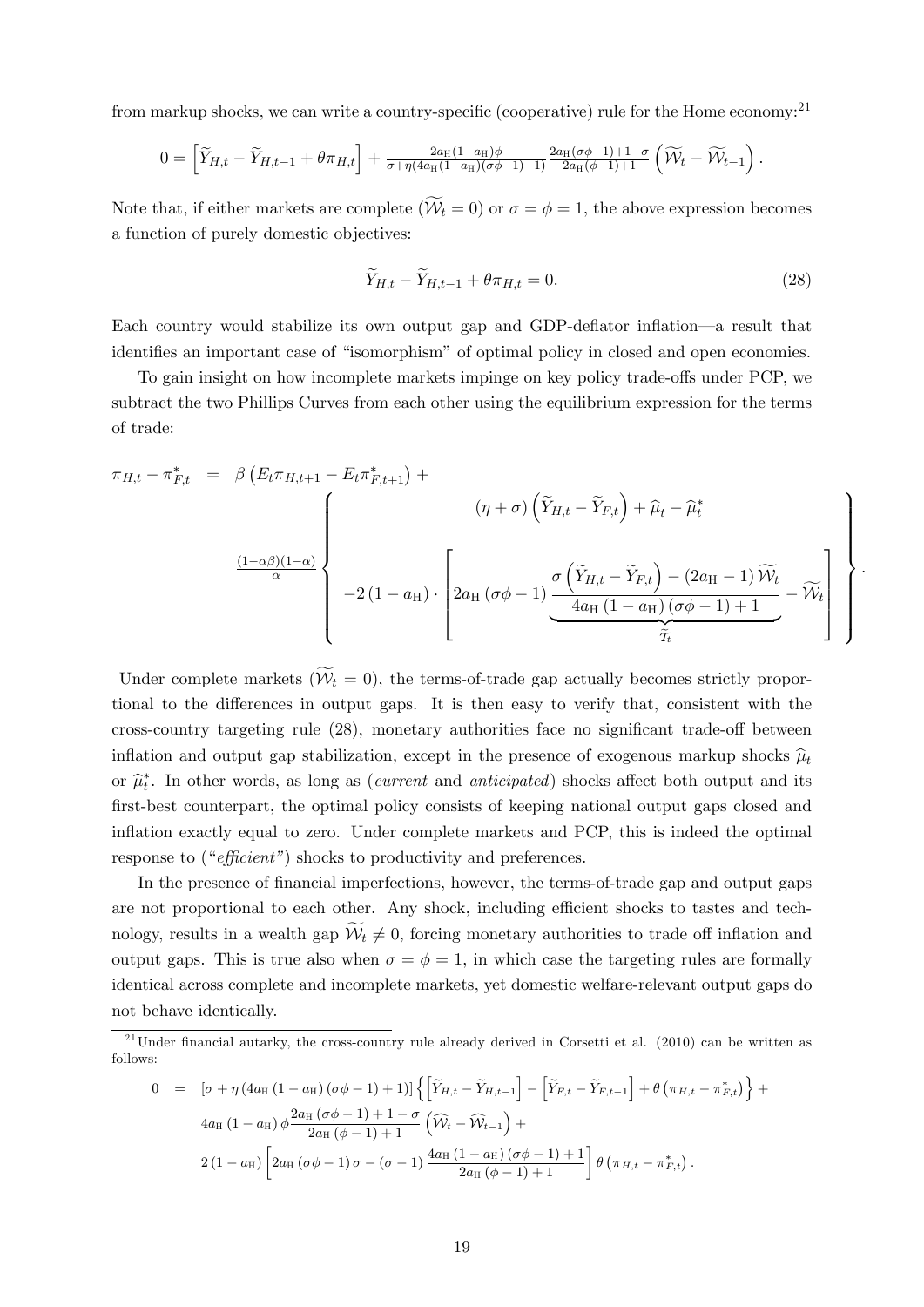### 4 Optimal trade-offs varying exchange rate pass-through

In this and the next section, we bring our analysis to bear on the optimal conduct of monetary policy in economies that experience inefficient capital flows and study the macroeconomic dynamics that result from the implementation of the optimal targeting rules. Throughout our analysis, we will specifically focus on shocks in the form of "news," indicating anticipated changes in preference parameters. As emphasized by Devereux and Engel [2006, 2009], an important reason for analyzing "news shocks" is that they highlight the forward-looking nature of exchange rate determination. From our perspective, a key additional reason is that, as shown in subsection 3.1.1, in the first-best allocation the current values of macro variables do not respond at all to news foreshadowing changes in fundamentals in the future: the response of "gaps" (in anticipation of future changes in technology and preferences) thus coincides with the response in the equilibrium allocation until the anticipated shock materializes–with obvious gains in tractability and analytical transparency.

For expositional clarity, in this section we focus our analysis on a bond economy with a unitary trade elasticity, log-consumption utility and linear disutility of labor–a specification we dub a "Cole and Obstfeld" or CO economy. In the next section, we generalize our results to the case of non-unitary trade elasticity. The key advantage of beginning our study by assuming a unitary elasticity is that, in this case, news shocks generate capital flows that are exogenous to policy and macroeconomic adjustments and are thus identical under both LCP and PCP. Thanks to this property, we can compare optimal monetary policy across different economic and policy environments, holding these flows (and thus the underlying shocks) constant.

### 4.1 A "Cole and Obstfeld" economy with capital flows exogenous to policy

As is well known since Cole and Obstfeld [1991] and subsequent work, in an environment with a Cobb-Douglas aggregator of domestic and imported goods  $(\phi = 1)$ , log consumption utility ( $\sigma = 1$ ) and symmetric home bias, productivity risk is efficiently shared via endogenous terms-of-trade movements, regardless of whether financial markets are complete or incomplete. However, full risk sharing is not granted in the presence of other sources of risk directly affecting net foreign assets, ranging from political risk (i.e., anticipation of capital controls; see, e.g., Acharya and Bengui [2015]), to financial shocks (see, e.g., Gabaix and Maggiori [2015] and Cavallino [2016]), and/or preference shocks impinging on savings. As many of these shocks have broadly similar analytical representations, there is little or no loss of generality in focusing on shocks to preferences that affect the intertemporal valuation of consumption, thus resulting in a motive to save and lend across borders, and generating cross-country capital flows.

Furthermore, throughout the analysis we will posit a linear disutility of labor,  $\eta = 0$ , as this last restriction is necessary for tractability in the LCP economies. We start by discussing the first-best and competitive allocations, then turn to the optimal policy.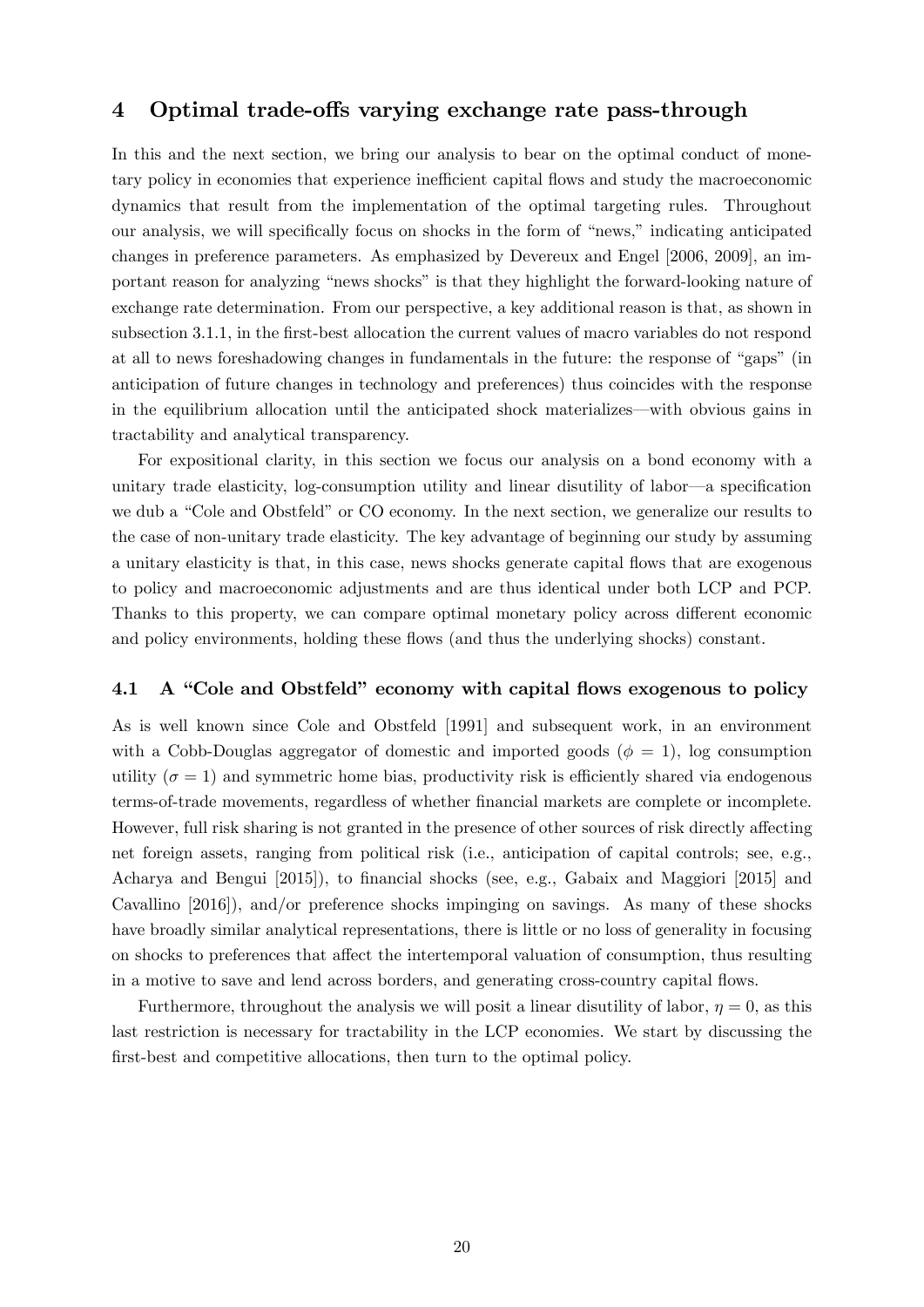#### 4.1.1 Cross-border (notional) flows in the first-best allocation

As we have already shown, in the first-best allocation, no macro variable (but the long-term interest rate) responds to news shocks. With  $\sigma = \phi = 1$ , (17) simplifies to

$$
\widehat{\mathcal{B}}_t^{fb} - \beta^{-1}\widehat{\mathcal{B}}_{t-1}^{fb} = -\left(1-a_{\rm H}\right)\left(\widehat{\zeta}_{C,t} - \widehat{\zeta}_{C,t}^*\right).
$$

A surge of (efficient) financial inflows  $(\widehat{\mathcal{B}}_t^{fb} < 0)$  can only be driven by contemporaneous relative preference shocks in the Home country  $(\hat{\zeta}_{C,t} - \hat{\zeta}_{C,t}^* > 0)$ . In Table 1, we write the corresponding allocation. Note that in this table we do not yet impose  $\eta = 0$ , as a way to gain insight into the implications of such assumption.

### Table 1. The first-best allocation in the CO economy

$$
\begin{aligned}\n\widehat{Y}_{H,t}^{fb} &= \frac{1}{1+\eta} \left[ a_{\mathrm{H}} \widehat{\zeta}_{C,t} + (1 - a_{\mathrm{H}}) \widehat{\zeta}_{C,t}^* \right] \\
\widehat{Y}_{F,t}^{fb} &= \frac{1}{1+\eta} \left[ (1 - a_{\mathrm{H}}) \widehat{\zeta}_{C,t} + a_{\mathrm{H}} \widehat{\zeta}_{C,t}^* \right] \\
\widehat{Q}_t^{fb} &= (2a_{\mathrm{H}} - 1) \widehat{T}_t^{fb} = -\frac{\eta}{1+\eta} (2a_{\mathrm{H}} - 1)^2 \left( \widehat{\zeta}_{C,t} - \widehat{\zeta}_{C,t}^* \right) \\
\widehat{\mathcal{D}}_t^{fb} &= \left( \widehat{\zeta}_{C,t} - \widehat{\zeta}_{C,t}^* \right) - \widehat{\mathcal{Q}}_t^{fb}\n\end{aligned}
$$

If  $\eta > 0$ , provided consumption preferences are biased towards Home goods (2*a*H  $> 1$ ), capital inflows from Home preference shocks in favor of current consumption would result in a Home currency real appreciation  $(\hat{Q}_t^{fb} < 0)$ . But with a linear disutility of labor,  $\eta = 0$ , the first-best real exchange rate remains constant  $(\hat{Q}_t^{fb} = 0)$ . The only effect of the shock is to raise output in both countries, in proportion to the consumption Home bias. Given that the exchange rate is unresponsive, the consumption differential rises efficiently, one-to-one with the contemporaneous relative preference shock:  $\widehat{\mathcal{D}}_t^{fb} = \left(\widehat{\zeta}_{C,t} - \widehat{\zeta}_{C,t}^*\right)$ .

#### 4.1.2 Financial flows in bond economies

In contrast to the first-best allocation, when the only traded assets are non-contingent bonds, financial flows respond not only to contemporaneous fundamentals, but also to expectations of future fundamentals:

$$
\widehat{\mathcal{B}}_t = \widehat{\mathcal{B}}_{t-1} + (1 - a_{\mathrm{H}}) \beta \sum_{j=0}^{\infty} \beta^j E_t \left[ \left( \widehat{\zeta}_{C,t+1+j} - \widehat{\zeta}_{C,t+1+j}^* \right) - \left( \widehat{\zeta}_{C,t+j} - \widehat{\zeta}_{C,t+j}^* \right) \right]. \tag{29}
$$

An anticipated future fall in the relative degree of impatience  $(\hat{\zeta}_{C,t+1+j} - \hat{\zeta}_{C,t+1+j}^* < 0)$  causes capital to flow into the Home country—recall that a negative  $\widehat{\mathcal{B}}_t$  denotes inflows into the Home country. These flows are *ine*¢*cient*: while trade in bonds is welfare maximizing from an individual household's perspective (at Home and abroad), the entire capital account deficit is excessive relative to the first-best allocation–since in response to anticipated shocks no (notional) capital would flow across borders on impact under perfect risk sharing and flexible prices (i.e.,  $\hat{B}_t^{fb} = 0$ ). Note that the size of the inefficient inflows is increasing in openness (decreasing in home bias  $a_{\rm H}$ ).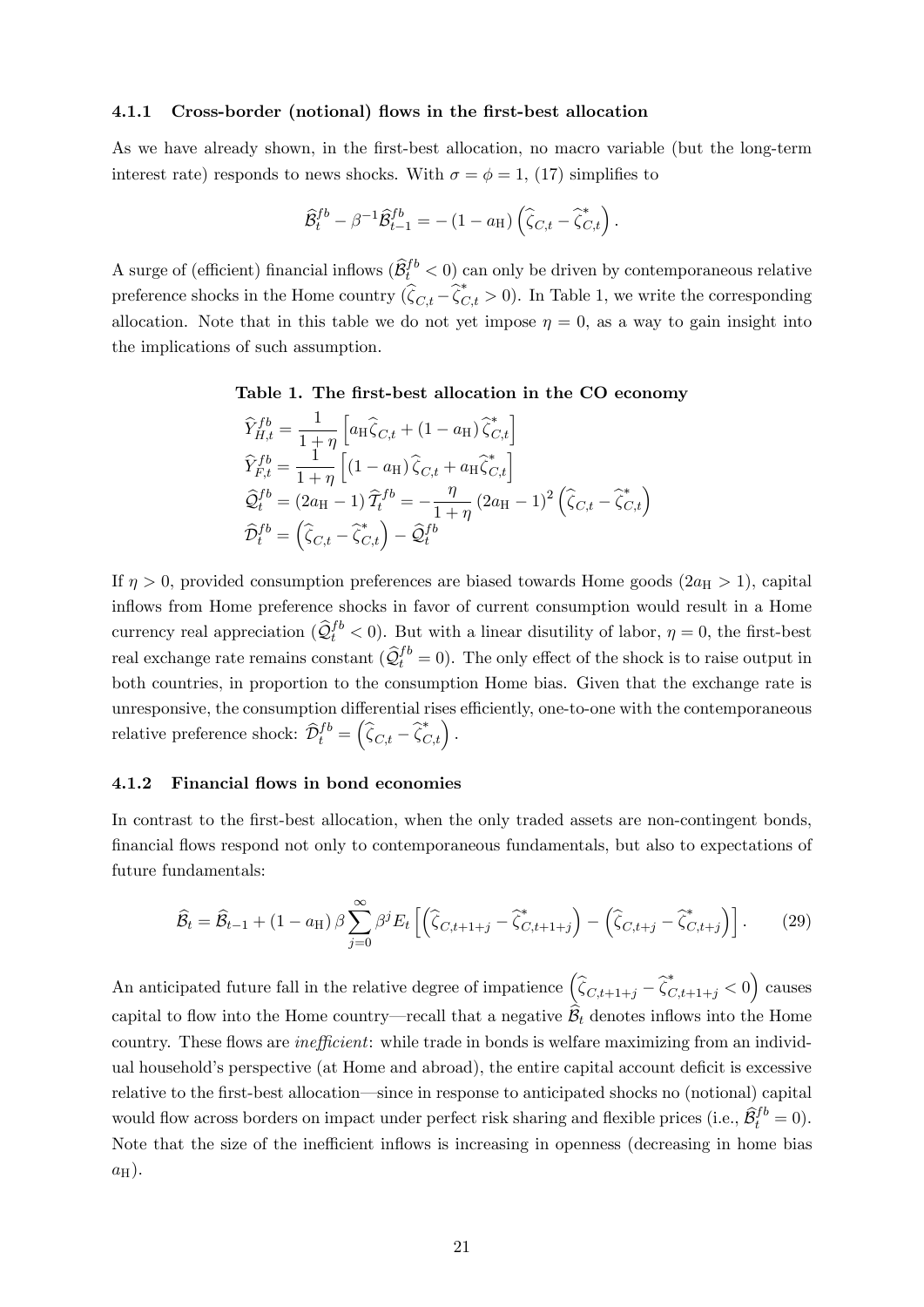Inefficient capital flows open a wealth gap:

$$
(1 - a_{\mathrm{H}}) \widetilde{\mathcal{W}}_t = -\left(\widehat{\mathcal{B}}_t - \beta^{-1} \widehat{\mathcal{B}}_{t-1}\right) - (1 - a_{\mathrm{H}}) \left(\widehat{\zeta}_{C,t} - \widehat{\zeta}_{C,t}^*\right). \tag{30}
$$

Two key results can be derived from the expressions above. First, as in the CO economy, both  $B_t$ , and  $W_t$  are a function of the exogenous preference shocks only, and therefore independent of nominal rigidities and monetary policy regimes. Second, a capital inflow  $(\widehat{\mathcal{B}}_t < 0)$  driven by news shocks will invariably lead to a positive wealth gap. From a global welfare perspective, as the Home economy accommodates a higher desire to save among Foreign residents, the relative Home demand  $\widetilde{\mathcal{D}}_t$  grows excessive, and/or the real exchange rate becomes misaligned.

Observe nonetheless that the wealth gap is not necessarily positive in the presence of capital inflows. The above expression suggests that, even if  $B_t < 0$ ,  $W_t$  can be negative in response to contemporaneous (as opposed to "news") taste shocks, raising the utility of current Home consumption (and associated with a relative increase in efficient output,  $\hat{Y}_{H,t}^{fb} - \hat{Y}_{F,t}^{fb} > 0$ ).<sup>22</sup> In this case, although capital flows into the Home country, domestic consumption is inefficiently low relative to the foreign one. The implications for optimal monetary policy will be discussed in detail in the next section.

#### 4.1.3 The natural rate allocation with news shocks

With imperfect insurance, inefficient capital flows result in misallocation independent of price stickiness. This is apparent from inspecting the flexible price or natural rate allocation in response to news shocks, shown in Table 2. In the table, all variables are expressed as deviations from the efficient allocations—defining gaps denoted with a superscript "*na*"—, and, since  $\widehat{\mathcal{Q}}_t^{fb}=0, \ \widetilde{\mathcal{Q}}_t^{na}=\widehat{\mathcal{Q}}_t.$ 

#### Table 2. The natural rate allocation in the CO economy

$$
\widetilde{Y}_{H,t}^{na} = -\widetilde{Y}_{F,t}^{na} = -(1 - a_H) \widetilde{W}_t
$$
\n
$$
\widetilde{Q}_t^{na} = -(2a_H - 1) \widetilde{W}_t
$$
\n
$$
\widetilde{T}_t^{na} = -\widetilde{W}_t
$$
\n
$$
\widetilde{D}_t^{na} = 2(1 - a_H) \widetilde{W}_t
$$
\n
$$
\widetilde{C}_t^{na} = -\widetilde{C}_t^{*na} = \frac{1}{2} \widetilde{D}_t^{na} = (1 - a_H) \widetilde{W}_t
$$

In the natural rate allocation of our CO economies, output gaps, exchange rate misalignment and relative demand gap are all proportional to the (exogenous) gap  $\mathcal{W}_t$  in response to news shocks. When  $W_t > 0$ , capital inflows result in a negative welfare-relevant output gap, an overvalued real exchange rate and an excessive level of domestic consumption, both in absolute terms and relative to Foreigners. Since news shocks bring about purely redistributive inefficiencies, the Foreign economy just mirrors the Home responses.

In response to news shocks, all gaps jump on impact, reflecting the wealth gap opened by the news. Afterwards, since  $E_t \mathcal{W}_{t+1} = \mathcal{W}_t$ , they remain constant until the change in the

$$
{}^{22}\text{By} \quad \text{using} \quad (29), \quad \text{you} \quad \text{can} \quad \text{also} \quad \text{write} \quad \text{this} \quad \text{expression} \quad \text{as} \quad (1 - a_{\text{H}}) E_t \widehat{\mathcal{W}}_{t+s} =
$$
\n
$$
- (1 - a_{\text{H}}) \left[ \beta \sum_{j=0}^{\infty} \beta^j E_t \left[ \left( \widehat{\zeta}_{C, t+1+j} - \widehat{\zeta}_{C, t+1+j}^* \right) + \right] + \frac{1-\beta}{\beta} \widehat{\mathcal{B}}_{t-1}.
$$
\n
$$
(1 - a_{\text{H}}) E_t \widehat{\mathcal{W}}_{t+s} =
$$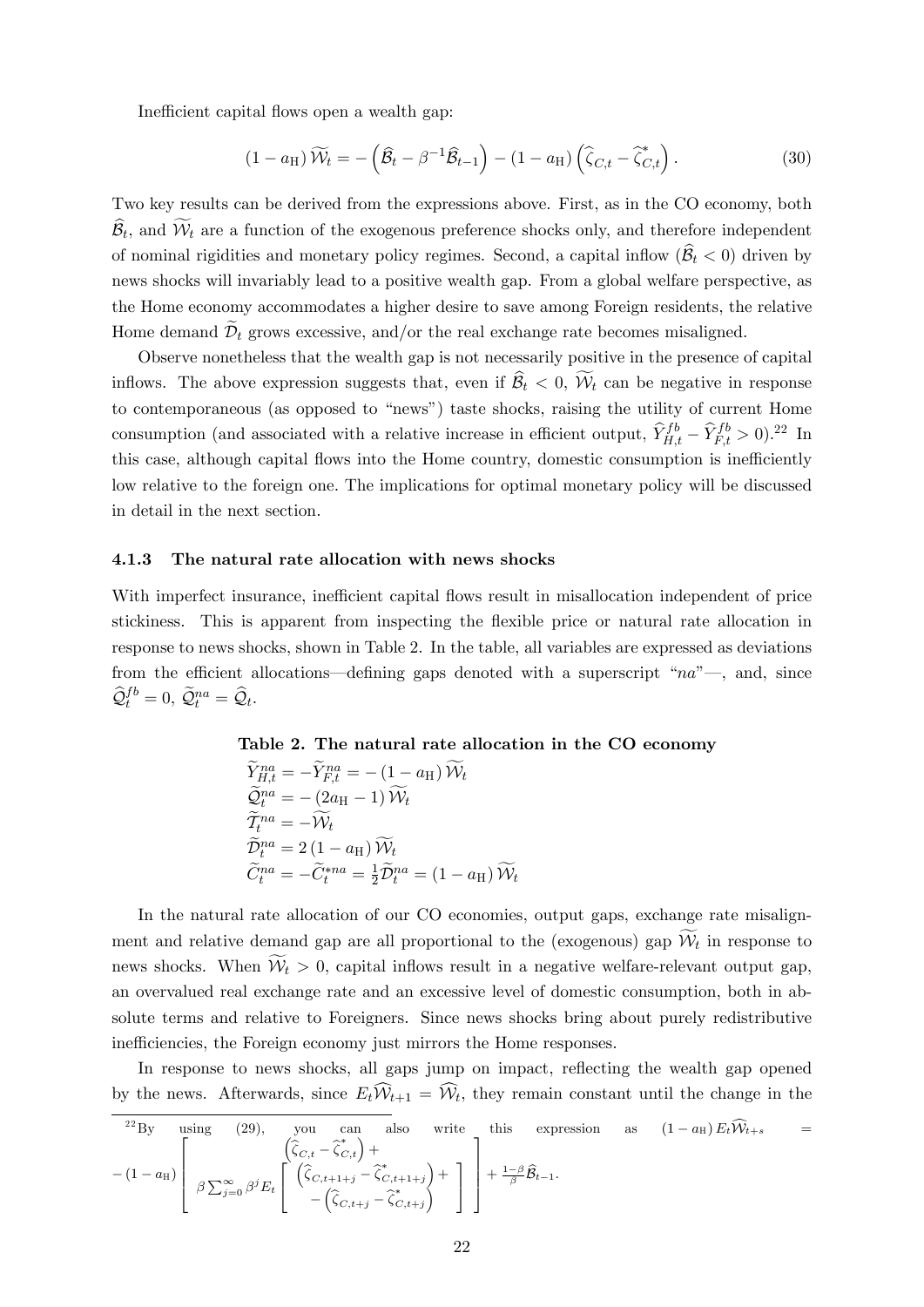fundamentals materializes.<sup>23</sup> Note that, in the intervening period between the news and future changes in fundamentals, the short-term natural rate of interest (equal to the growth rate of consumption under flexible prices) is not affected at all by the news shocks.<sup>24</sup>

It can be shown that, in our CO economies, the natural allocation in Table 2 above not only coincides with PPI price stability under PCP (this is a well known result), but also with CPI price stability under LCP (but for relative prices  $(\tilde{\mathcal{T}}_t + \tilde{\Delta}_t)$  and the output gap). This result will be quite useful in the policy analysis to follow.

### 4.2 Domestic demand stabilization with low pass-through (LCP economies)

For given inefficient capital flows  $(29)$  and the associated wealth gap  $(30)$ ) in response to news shocks, Table 3 shows the constrained-efficient allocation under LCP, when monetary authorities implement the optimal targeting rules, rewritten below for convenience:

$$
\theta \pi_t + \frac{1}{2} \left( \widetilde{\mathcal{Q}}_t - \widetilde{\mathcal{Q}}_{t-1} \right) = -\frac{1}{2} \left( \widetilde{\mathcal{W}}_t - \widetilde{\mathcal{W}}_{t-1} \right),
$$

Table 3: Constrained-efficient allocation under LCP with news shocks

$$
\widetilde{Y}_{H,t} = 2a_{\mathrm{H}} (1 - a_{\mathrm{H}}) \left( \widetilde{T}_{t} + \widetilde{\Delta}_{t} \right) + 1/2 \cdot (2a_{\mathrm{H}} - 1) \widetilde{D}_{t}
$$
\n
$$
\pi_{t} = -\frac{1}{2\theta} 2 (1 - a_{\mathrm{H}}) \frac{(\beta \varkappa_{2} - 1)}{\beta \varkappa_{2}} \widetilde{W}_{t} - \frac{(\beta \varkappa_{2} - 1)}{\beta \varkappa_{2}} \widetilde{W}_{t-1} + (1 - \varkappa_{1}) \widetilde{Q}_{t-1}
$$
\n
$$
\widetilde{T}_{t} + \widetilde{\Delta}_{t} = \nu_{1} \left( \widetilde{T}_{t-1} + \widetilde{\Delta}_{t-1} \right) - \frac{(\beta \nu_{2} - 1)}{\beta \nu_{2}} \widetilde{W}_{t}
$$
\n
$$
\widetilde{Q}_{t} = -(2a_{\mathrm{H}} - 1) \frac{(\beta \varkappa_{2} - 1)}{\beta \varkappa_{2}} \widetilde{W}_{t} - \frac{1}{\beta \varkappa_{2}} \left( \widetilde{W}_{t} - \widetilde{W}_{t-1} \right) + \varkappa_{1} \widetilde{Q}_{t-1}
$$
\n
$$
\widetilde{D}_{t} = 2 (1 - a_{\mathrm{H}}) \frac{(\beta \varkappa_{2} - 1)}{\beta \varkappa_{2}} \widetilde{W}_{t} + \frac{1}{\beta \varkappa_{2}} \widetilde{W}_{t-1} + \varkappa_{1} \widetilde{Q}_{t-1}
$$

In the table, the variables  $x_1, v_1$  and  $x_2, v_2$  represent eigenvalues—where  $v_{1,2}$  differs from  $x_{1,2}$  only in that they does not depend on  $\theta$ .<sup>25</sup> For future reference, it is worth noting that

<sup>25</sup>Namely for  $\varkappa_{1,2}$ :

$$
\varkappa_{1,2}=\dfrac{1+\beta+\dfrac{\left(1-\alpha\beta\right)\left(1-\alpha\right)}{\alpha}\theta\pm\sqrt{\left[1+\beta+\dfrac{\left(1-\alpha\beta\right)\left(1-\alpha\right)}{\alpha}\theta\right]^{2}-4\beta}}{2\beta}
$$

and  $\nu_{1,2}$  differ from the above only in that the term  $\frac{(1-\alpha\beta)(1-\alpha)}{\alpha}$  is not multiplied by  $\theta$ . It is worth noting that the eigenvalues  $x_2$  and  $v_2$  determine the discounted weight attributed to expectations of future fundamentals in driving the dynamics of the real exchange rate and of relative prices  $\mathcal{T}_t + \Delta_t$ . Note that the higher the degree of price stickiness  $\alpha$ , the larger the stable eigenvalues  $\varkappa_1$  and  $v_1$ , the lower the speed of adjustment of gaps under the optimal policy. Correspondingly, the lower the unstable eigenvalues  $\mathfrak{x}_2$  and  $\nu_2$ , the less expected future fundamentals are discounted in determining the gaps.

 $23$ When fundamentals change in the future, of course, macroeconomic variables will change again, including both actual  $\hat{C}_{t+s}^{na}$  and efficient consumption  $\hat{C}_{t+s}^{fb}$ , but not  $\hat{Q}_t^{na}$ 

<sup>&</sup>lt;sup>24</sup>It follows that a monetary policy framework equating the policy rate to the short-term natural rate would be initially unresponsive to the capital inflows.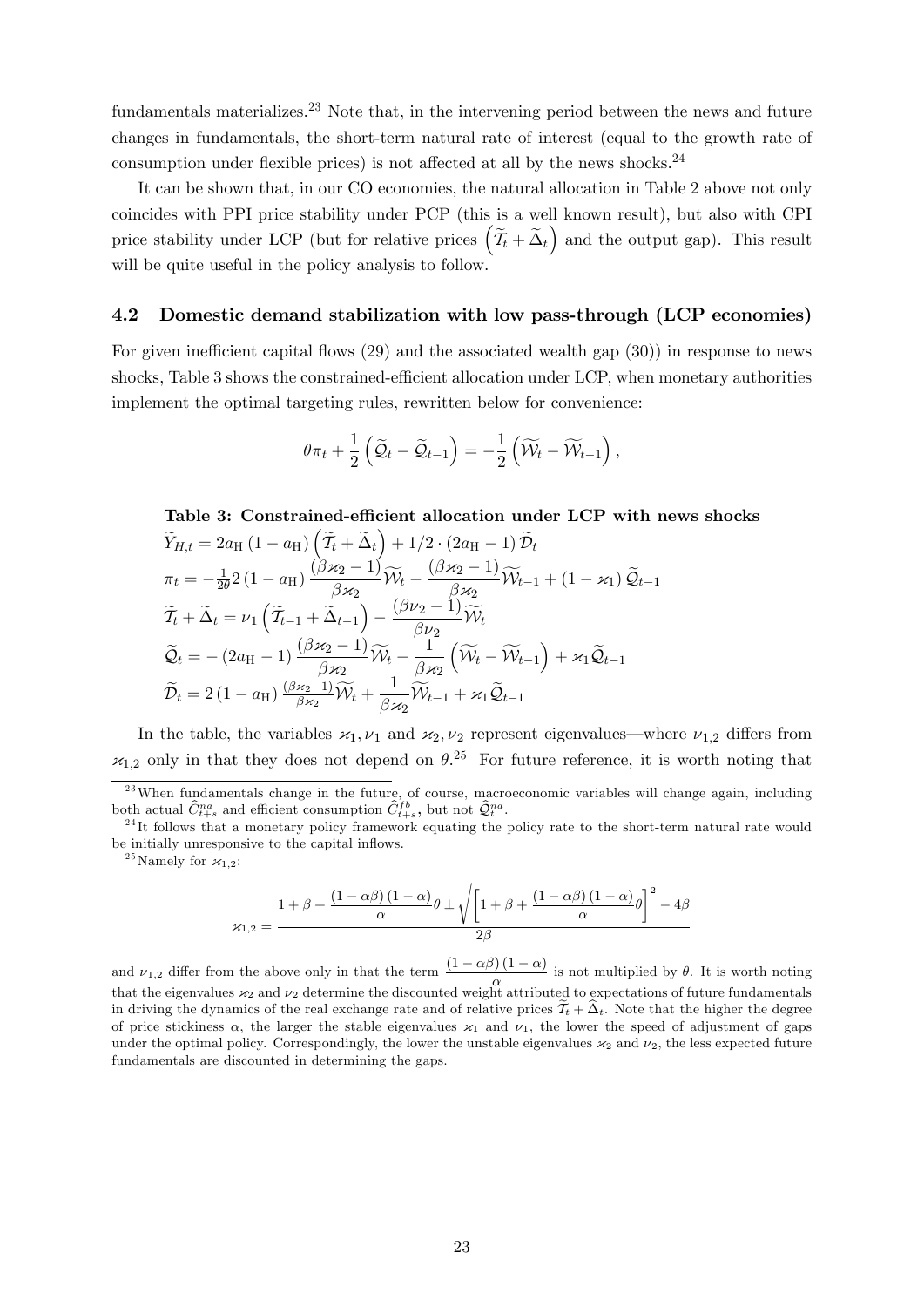these eigenvalues are related as follows

$$
0 < \varkappa_1 < 1 < \beta^{-1} + \frac{(1 - \alpha \beta)(1 - \alpha)}{\alpha \beta} \theta < \varkappa_2,
$$
\n
$$
0 < \nu_1 < 1 < \beta^{-1} + \frac{(1 - \alpha \beta)(1 - \alpha)}{\alpha \beta} < \nu_2,
$$
\n
$$
\nu_2 < \varkappa_2
$$

so that  $0 < \frac{(\beta \varkappa_2 - 1)}{2}$  $\beta$ x $_2$  $< 1, 0 < \frac{(\beta \nu_2 - 1)}{2}$  $\beta$ ν $_2$  $<$  1, and  $\frac{(\beta \nu_2 - 1)}{2}$  $\beta \nu_2$  $<\frac{(\beta x_2-1)}{2}$  $\frac{\beta_{2}-1}{\beta_{2}}$ .

Consider the world-economy response to news shocks at time  $t_0$ , resulting in capital inflows and a positive wedge gap  $W_{t_0} > 0$ . According to Table 3, implementing the targeting rules leads to a fall in Home CPI inflation on impact, given by the following expression:

$$
\pi_{t_0} = -\left(1 - a_H\right) \frac{(\beta \varkappa_2 - 1)}{2\theta \beta \varkappa_2} \widetilde{\mathcal{W}}_{t_0} \le 0. \tag{31}
$$

The (constrained-) optimal contractionary stance at Home does contain the inefficient surge in Home consumption relative to the Foreign one. The relative demand gap is positive

$$
\widetilde{\mathcal{D}}_{t_0} = 2\left(1 - a_{\mathrm{H}}\right) \frac{\left(\beta \varkappa_2 - 1\right)}{\beta \varkappa_2} \widetilde{\mathcal{W}}_{t_0} > 0 \tag{32}
$$

but smaller than under CPI price stability (compare with Table 2, whereas  $\frac{(\beta x_2 - 1)}{2}$  $\frac{\beta_{2}+1}{\beta_{2}}$  < 1). The Home real exchange rate correspondingly appreciates on impact:

$$
\widetilde{Q}_{t_0} = -\left[ (2a_{\rm H} - 1) \frac{(\beta \varkappa_2 - 1)}{\beta \varkappa_2} + \frac{1}{\beta \varkappa_2} \right] \widetilde{W}_{t_0} < 0. \tag{33}
$$

by more than under price stability (since the expression in square brackets is greater than one).<sup>26</sup> Recall that, since  $\hat{Q}_t^{fb} = 0$  in response to news shocks, the welfare relevant gap and the real exchange rate move one-to-one:  $\widetilde{Q}_t = \widehat{Q}_t$ .

Because the optimal stance is relatively contractionary at Home, the output gap is always smaller than under CPI price stability.<sup>27</sup> Yet, under the optimal policy, the welfare-relevant

$$
\frac{1}{\beta \varkappa_2} > (2a_{\rm H} - 1) \frac{(\beta \varkappa_2 - 1)}{\beta \varkappa_2} \frac{\varkappa_1}{(1 - \varkappa_1)} = (2a_{\rm H} - 1) \frac{1}{\beta \varkappa_2}.
$$
 (34)

The expected appreciation in the long run reflects the permanent wealth effects associated with the capital inflow under incomplete markets.

 $\rm{^{27}Namely:}$ 

$$
\widetilde{Y}_{H,t_0}^{CPI} = -(1 - a_H) \left[ 1 - 2a_H \left( 1 - \frac{(\beta \nu_2 - 1)}{\beta \nu_2} \right) \right] \widetilde{\mathcal{W}}_{t_0},
$$

where now gaps under strict CPI stability are denoted with a *CPI* superscript.

 $^{26}$ Observe that, dynamically, the optimal stance induces a predictable exchange rate dynamic, where Home real appreciation is followed by depreciation. To illustrate this dynamic, one can use the expression for  $\mathcal{Q}_t$  in Table 3 to decompose the movement of the exchange rate into a long-run permanent appreciation component and a component driven by the expected cumulated real interest rate differential across countries. Comparing the two, what determines this dynamic is the following inequality: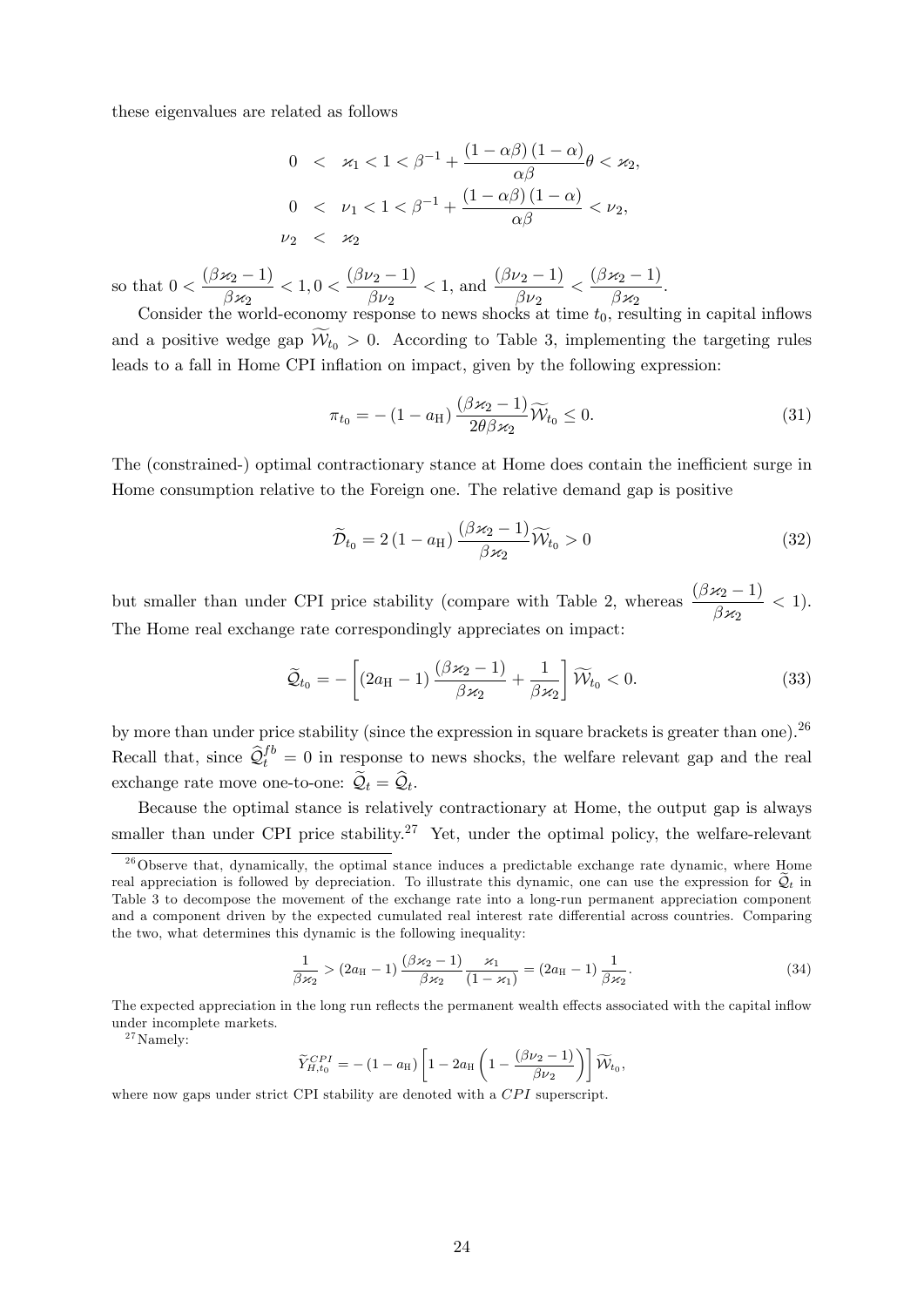output gap is not necessarily negative on impact:

$$
\widetilde{Y}_{H,t_0} = 2a_H (1 - a_H) \left( \widetilde{T}_t + \widetilde{\Delta}_t \right) + 1/2 \cdot (2a_H - 1) \widetilde{\mathcal{D}}_t \n= -(1 - a_H) \left[ \frac{(\beta \varkappa_2 - 1)}{\beta \varkappa_2} - 2a_H \left( \frac{(\beta \varkappa_2 - 1)}{\beta \varkappa_2} - \frac{(\beta \nu_2 - 1)}{\beta \nu_2} \right) \right] \widetilde{\mathcal{W}}_{t_0} \leq 0,
$$

Specifically, it is possible that the positive impact of the capital inflow on the relative demand gap,  $\mathcal{D}_t$  outweighs the negative effect of the terms-of-trade gap and deviations from the LOOP,  $\tilde{\mathcal{I}}_t + \tilde{\Delta}_t$ <sup>28</sup> It is easy to see that, on impact, the output gap is negative if the following condition is satisfied:

$$
\frac{\beta \varkappa_2 - 1}{\beta \varkappa_2 - 1} > 2a_{\mathrm{H}}.
$$

This condition is more likely to hold in economies that are very open (i.e., economies with a low home bias  $a_H$ )—intuitively, openness increases the relative weight of  $(\tilde{\mathcal{T}}_t + \tilde{\Delta}_t)$  and decreases that of  $\widetilde{\mathcal{D}}_t$  in the output gap expression above. Furthermore, the condition always holds (for any degree of openness), in limit cases where prices are either very sticky ( $\alpha_2 \simeq \nu_2 \rightarrow 1/\beta$ ) or very flexible  $(\varkappa_2 \simeq \nu_2 \to \infty)$ .

Together, these results show that, in our CO economies under LCP, the monetary authorities optimally trade off stabilization of domestic demand with a larger real exchange rate gap. Using our expressions, we can now dig deeper, and analyze how this trade-off, i.e., the extent to which monetary policy pursues one objective over the other, varies with the degree of nominal rigidities (thus exchange rate pass-through) and openness.

Concerning nominal rigidities and pass-through, note that, for  $\alpha \to 0$  (prices are flexible in the limit),  $\frac{(\beta x_2 - 1)}{2}$  $\frac{\kappa_2-1}{\beta \kappa_2} \to 1$  and  $\frac{1}{\beta \kappa_2} \to 0$ : in absolute value, the coefficient of  $\widetilde{\mathcal{W}}_{t+s}$  declines in (33), but rises in (32). For higher degrees of price flexibility,optimizing policymakers tolerate a larger misallocation of demand, as they pay more attention to the inefficient real exchange rate appreciation. This is quite intuitive: as import prices become less sticky, exchange rate passthrough is higher. Competitiveness progressively becomes a stronger policy concern relative to aggregate demand stabilization (the more flexible prices are, the closer  ${\varkappa}_2$  is to  ${\nu}_2$ , and the smaller the output gap is in absolute value). Remarkably, as prices become less sticky, a milder Home monetary contraction causes the equilibrium rate of inflation (31) to fall by more (since with less nominal rigidities prices react more strongly).

Similar considerations apply to openness: as the economy becomes more open, i.e., for  $a_H \rightarrow 1/2$  (the case of no home bias), the optimal policy pays more attention to real exchange rate misalignment. Indeed, for any given degree of price stickiness, when the economy becomes more open, a tight domestic monetary policy becomes progressively less effective in dealing with a demand boom fueled by capital inflows.29

<sup>&</sup>lt;sup>28</sup> Recall that since  $\nu_2 < \varkappa_2$ , the expression in square brackets can have either sign.

 $^{29}$ When  $\widehat{\mathcal{W}}_{t_0} < 0$ —the case associated with an increase in the efficient level of current output—Home monetary policy is relatively expansionary to stimulate the inefficiently low domestic consumption. Relative to the above, the response of optimal monetary policy is the opposite, because capital inflows are now inefficiently low. The real exchange rate depreciates and is undervalued. However, undervaluation is lower with a high degree of pass-through and openness.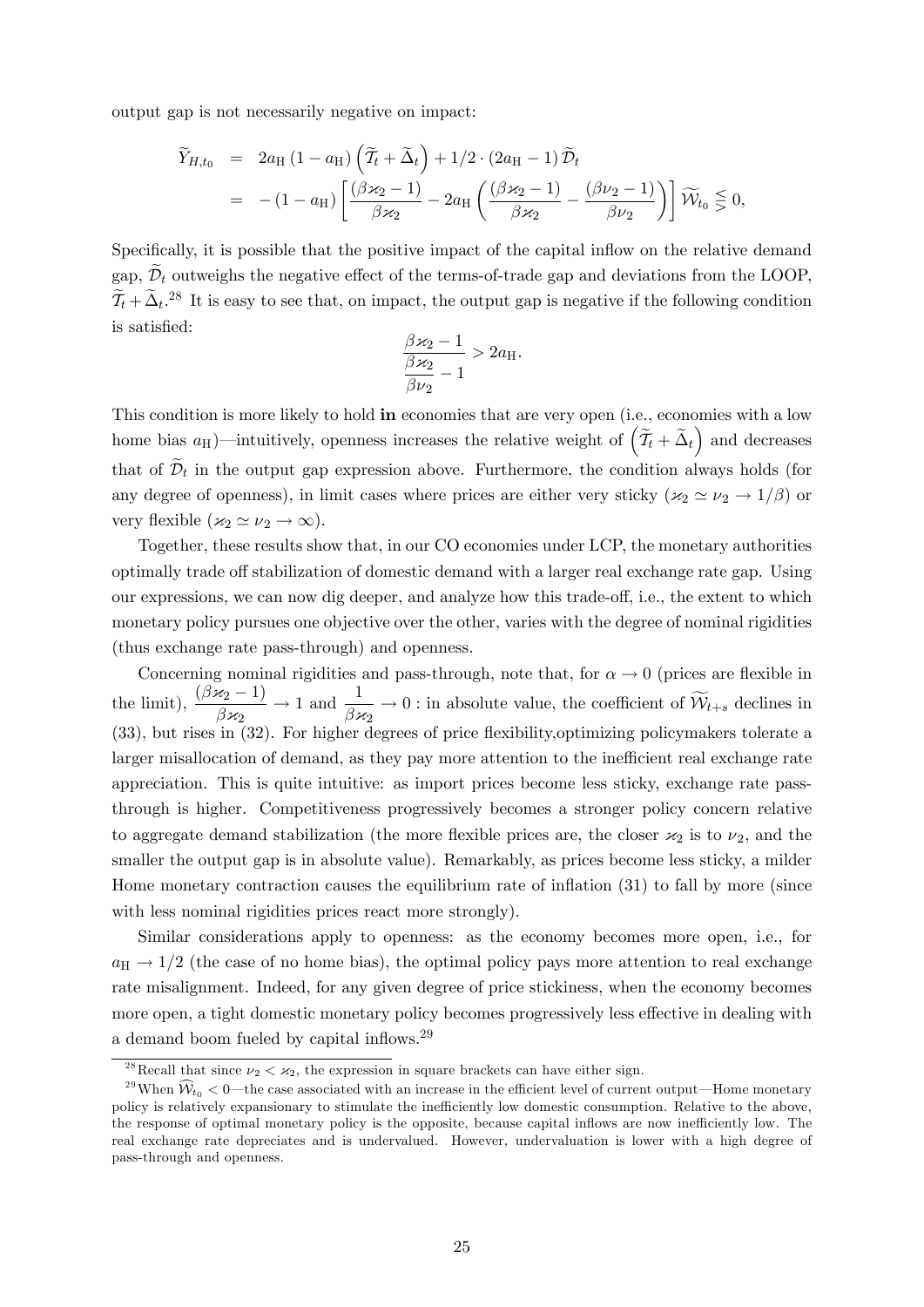### 4.3 Exchange rate stabilization and competitiveness with high pass-through (PCP economies)

A comparison of our results across LCP and PCP economies is particularly suitable in our Cole-and-Obstfeld specification, since in response to identical news shocks, the sign and size of the ensuing capital flows and wealth gap—that is, the expressions for  $B_t$  and  $W_t$  in (30) and (29)— are exactly the same. Conditional on a given  $B_t < 0$  and the associated  $W_t > 0$ , Table 4 presents the allocation under the optimal cooperative monetary policy in the PCP economy.

### Table 4: Constrained-efficient allocation under PCP with news shocks

$$
\widetilde{Y}_{H,t} = \varkappa_1 \widetilde{Y}_{H,t-1} - (1 - a_H) \frac{(\beta \varkappa_2 - 1)}{\beta \varkappa_2} \widetilde{W}_t
$$
\n
$$
\theta \pi_{H,t} = -\left(\widetilde{Y}_{H,t} - \widetilde{Y}_{H,t-1}\right)
$$
\n
$$
\widetilde{T}_t = -\left(1 - \frac{2(1 - a_H)}{\beta \varkappa_2}\right) \widetilde{W}_t + 2\varkappa_1 \widetilde{Y}_{H,t-1}
$$
\n
$$
\widetilde{Q}_t = (2a_H - 1) \left[ -\left(1 - \frac{2(1 - a_H)}{\beta \varkappa_2}\right) \widetilde{W}_t + 2\varkappa_1 \widetilde{Y}_{H,t-1} \right]
$$
\n
$$
\widetilde{D}_t = 2(1 - a_H) \left[ 1 + \frac{(2a_H - 1)}{\beta \varkappa_2} \right] \widetilde{W}_t + 2(2a_H - 1) \varkappa_1 \widetilde{Y}_{H,t-1}
$$

The Home optimal monetary response to the capital inflows is the opposite relative to the LCP case: when exchange rate pass-through is complete, Home monetary authorities pursue a monetary expansion. Compared with the natural rate allocation in Table 2, they tolerate some short-run (GDP deflator) inflation:

$$
\pi_{t_0} = (1 - a_{\rm H}) \frac{(\beta \varkappa_2 - 1)}{\beta \varkappa_2} \widetilde{\mathcal{W}}_{t_0} > 0
$$

and lean on the appreciation of the real exchange rate

$$
\widetilde{\mathcal{Q}}_{t_0} = - (2a_{\mathrm{H}} - 1) \left( 1 - \frac{2(1 - a_{\mathrm{H}})}{\beta \varkappa_2} \right) \widetilde{\mathcal{W}}_{t_0} < 0.
$$

so as to contain competitiveness losses. Relative to the allocation in Table 2, the expansionary stance mitigates the negative output gap

$$
\widetilde{Y}_{H,t_0} = -(1 - a_{\mathrm{H}}) \, \frac{(\beta \varkappa_2 - 1)}{\beta \varkappa_2} \widetilde{W}_{t_0} < 0,
$$

(this is so because  $\frac{(\beta x_2 - 1)}{2}$  $\frac{f(z_2 - z)}{\beta z_2}$  < 1), at the cost of increasing the relative demand gap

$$
\widetilde{\mathcal{D}}_{t_0} = 2(1 - a_{\mathrm{H}}) \left[ 1 + \frac{(2a_{\mathrm{H}} - 1)}{\beta \varkappa_2} \right] \widetilde{\mathcal{W}}_{t_0} > 0.
$$

The optimal degree of monetary expansion again depends on whether the economy is more or less open, and the degree of price stickiness.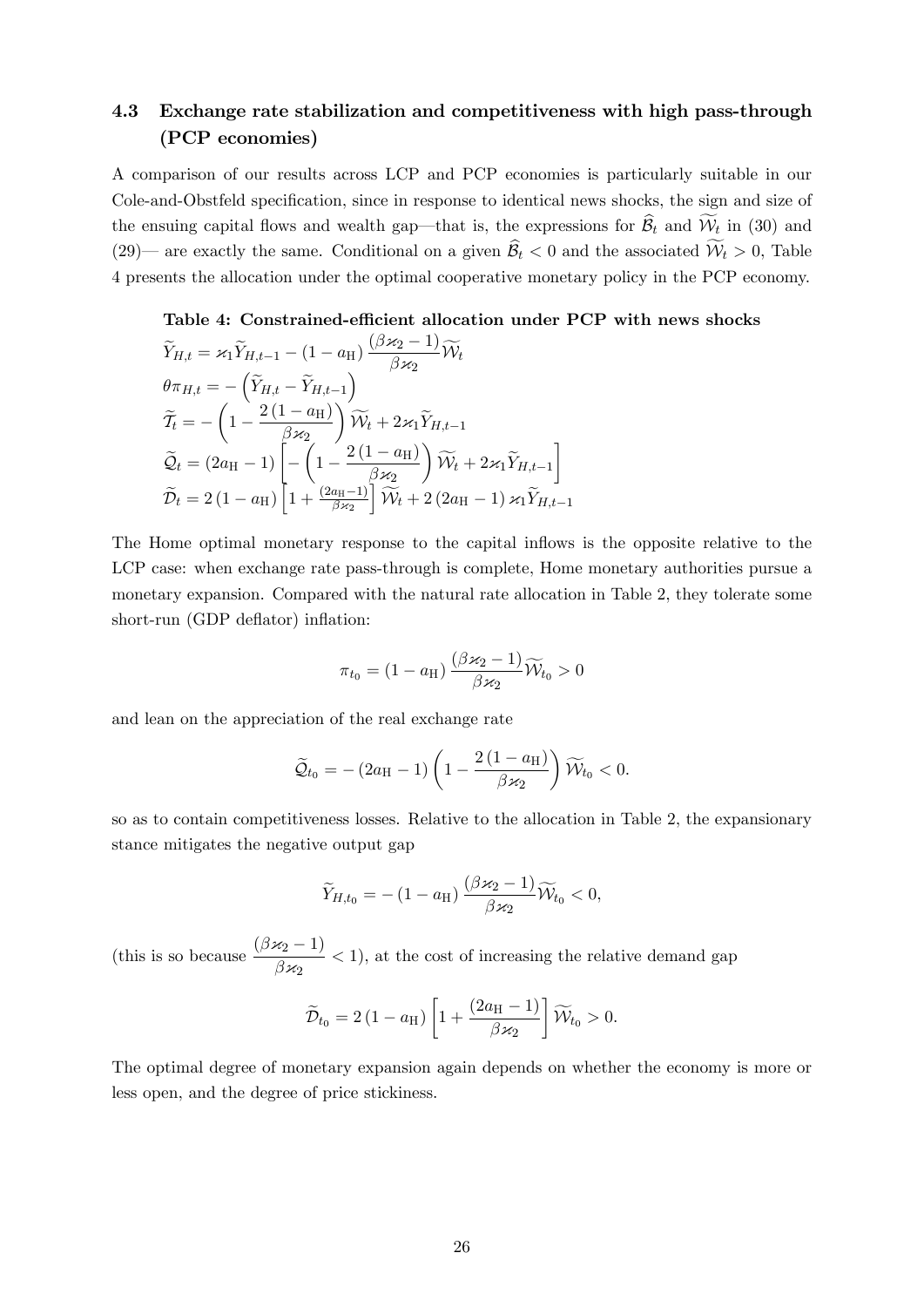### 4.4 Exchange rate volatility, inflation and output gaps in CO economies: LCP vs PCP

For our CO economies, the macroeconomic response to shocks under the optimal policy is illustrated by Figure 1. The figure plots the impulse responses of the relevant gaps to a shock anticipated to occur 20 quarters in the future (outside the time scale of the graph), causing an inflow of capital in the Home economy.<sup>30</sup> The shock is normalized to produce an initial capital inflow as high as 1 percent of Home GDP. As shown by the first graph in the upper left corner, the stock of foreign debt increases exogenously along the optimal adjustment path. The size of capital flows is excessive: the wealth gap (shown in the graph in the upper right corner) jumps to a positive value and remains constant, according to (14). Both the capital inflows and the wealth gap are exogenous to macroeconomic adjustment and policy and, hence independent of LCP and PCP.

The remaining graphs in the figure distinguish between LCP economies (continuous lines) and PCP economies (dashed lines). The price response (lower left corner) shows that the monetary stance is relatively expansionary under PCP (GDP-deflator inflation is positive), contractionary under LCP (CPI inflation is negative).

Comparing the two economies highlights an important result. Under the optimal policy, the real exchange rate is always less volatile under PCP (where monetary authorities lean against appreciation) than under LCP (where monetary authorities exacerbate misalignment). Analytically, this follows from observing that under strict inflation targeting, the real exchange rate response under LCP (CPI targeting) is the same as under PCP (GDP deflator targeting), and thus equal to the natural rate allocation  $\hat{Q}_t^{na} = -(2a_H - 1)\hat{W}_t$ . Relative to this natural rate allocation, we have shown that the optimal policy makes the real exchange rate *less* volatile under PCP, and *more* volatile under LCP. Correspondingly, the real exchange rate always undershoots its long-run value under PCP–and overshoots under LCP. Because of the expenditure-switching effects of the exchange rate, however, the output gap is more negative under PCP.31

### 5 Optimal trade-offs varying trade elasticities

In this section, we generalize our analysis by relaxing the assumption of a unitary trade elasticity*.* This allows us to extend the analysis in at least three directions. First, unlike in the CO economies, cross-border flows also respond to shocks to productivity–in addition to shocks to preferences for saving and/or changes in taxes or capital controls. We can thus consider different types of business cycle disturbances. Second, the wealth gap  $\mathcal{W}_t$  associated with capital inflows (excessive relative to the first-best allocation) that is triggered by news shocks can also be negative—a negative  $\mathcal{W}_t$  implies that, in spite of inefficiently large capital inflows, Home relative wealth is inefficiently low. Policy prescriptions will thus need to take this into account,

$$
(1-a_H)\,\frac{(\beta\varkappa_2-1)}{\beta\varkappa_2}>(1-a_H)\left[2a_H\frac{(\beta\nu_2-1)}{\beta\nu_2}-\frac{(\beta\varkappa_2-1)}{\beta\varkappa_2}\right]>(1-a_H)\left[1-2a_H\left(1-\frac{(\beta\nu_2-1)}{\beta\nu_2}\right)\right].
$$

<sup>&</sup>lt;sup>30</sup>The parameter values are as follows:  $\phi = \sigma = 1$ ,  $a_H = .75$ ,  $\beta = .99$ ,  $\alpha = .75$ .

<sup>&</sup>lt;sup>31</sup> Analytically, this follows from comparing the expression for the output gaps under PCP, the natural allocation and LCP, whereas, since  $\nu_2 < \varkappa_2$ ,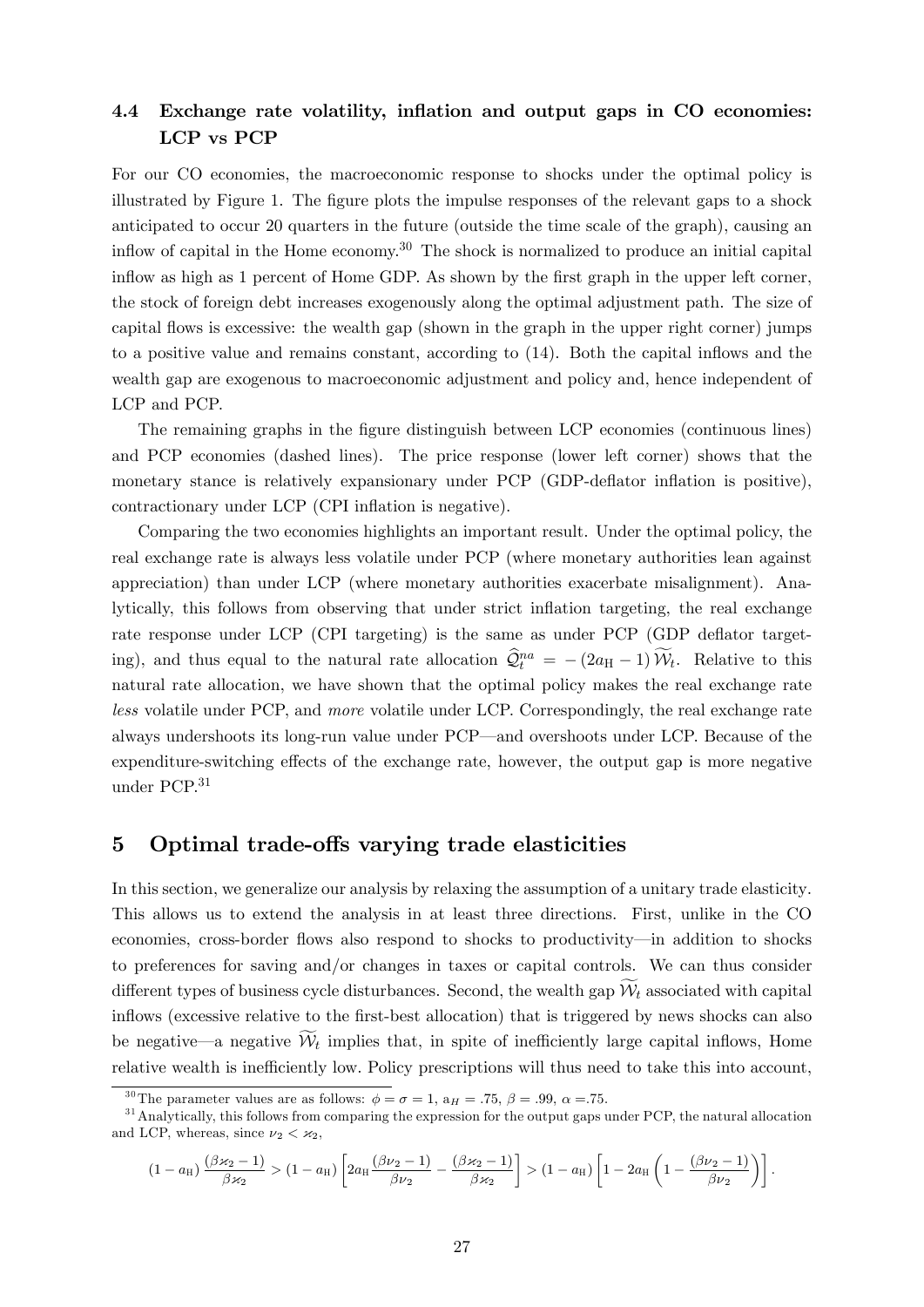in comparison with the CO economies. Finally, capital flows may no longer be exogenous to monetary policy. We can thus characterize how optimal monetary policy affects the size of inefficient cross-border borrowing and lending.

To keep the analytical complexity at a minimum, we restrict our attention to "news shocks" only–no contemporaneous shock will appear in the equations to follow.32 For news shocks, when  $\sigma = 1$ ,  $\eta = 0$  but  $\phi \neq 1$ , the natural rate allocation differs from Table 2 only in the following, crucial, dimension:33

$$
\widetilde{Y}_{H,t}^{na} = -(1 - a_{\rm H}) \left[ 2a_{\rm H} \left( \phi - 1 \right) + 1 \right] \widetilde{\mathcal{W}}_{t+s}^{na} = \widehat{\mathcal{B}}_t^{na}.
$$
\n(35)

Thus, while a capital inflow  $(\widehat{\mathcal{B}}_t^{na} < 0)$  will invariably lead to a negative output gap, the associated wealth gap,  $\mathcal{W}_t^{na}$ , may be positive or negative, depending on the value of the trade elasticity. Specifically, given  $\widehat{B}_t^{na} < 0$ ,

$$
\widetilde{\mathcal{W}}_t^{na} > 0 \qquad \text{if} \qquad \phi > \frac{2a_\text{H} - 1}{2a_\text{H}} \le 1/2. \tag{36}
$$

Given  $\widetilde{\mathcal{W}}_t^{na}$ , however, all the other gaps behave exactly the same as in Table 2—they therefore depend on the elasticity  $\phi$  through the response of the wealth gap. As shown above, for  $\mathcal{W}_t^{na}$ 0*,* capital inflows appreciate the exchange rate, the Home currency is overvalued and Home domestic demand is excessive. The opposite is true when, for elasticities below the threshold above,  $\widetilde{\mathcal{W}}_t^{na} < 0$ : capital inflows are associated with real depreciation and the Home real exchange rate is undervalued; Home demand is too low.

### 5.1 Monetary policy and the transfer problem

The implications of capital inflows for relative prices and the exchange rate are best understood in light of the "transfer problem," the classical controversy in open economy macro originated by the debate between Keynes and Ohlin about the effects of war reparation payments on the terms of trade of a country (see Keynes [1929a,b,c] and Ohlin [1929a,b]). Under incomplete markets, capital inflows into Home are effectively a transfer from Foreign. From a global perspective, because of home bias in demand, if relative prices did not adjust, higher savings by Foreign residents and higher dissaving by Home residents would translate into an excess supply of Foreign goods. Equilibrium unavoidably requires a relative price adjustment–as John Williamson would put it, there is no "immaculate transfer" (see Krugman [2007]).

In an equilibrium in which  $W_t > 0$ , substitution effects from the real exchange rate are stronger than income effects: equilibrium adjustment to a transfer occurs via Home real appreciation, redirecting world demand towards Foreign goods. Because of the fall in the relative price of Foreign output, Foreign incomes fall and Home incomes rise by more than the size of the transfer at constant prices–the problem stressed by Keynes.

However, when  $W_t < 0$ —corresponding to the case in which Home and Foreign goods

 $32$ Contemporaneous shocks mainly affect the relation between capital flows and the sign of the wealth gap; nevertheless, given the latter, the optimal monetary policy response is the same for both contemporaneous and anticipated shocks.

<sup>&</sup>lt;sup>33</sup>However, for  $\phi \neq 1$ , the natural rate allocation is not equivalent any longer to that under CPI stability and LCP.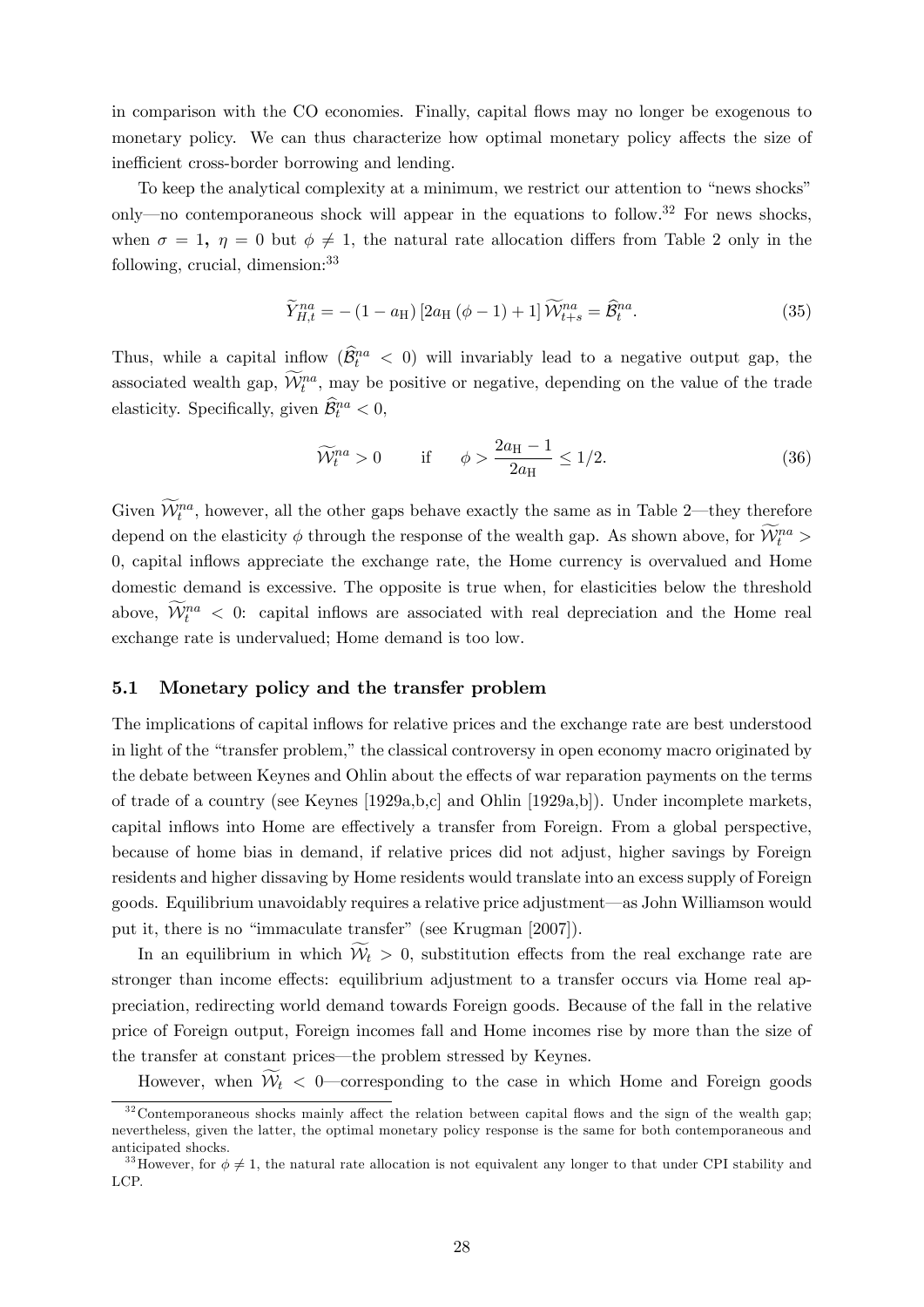are strong complement—the income effects from relative price adjustment are stronger than substitution effects. In response to Home capital inflows, there is no equilibrium with Home appreciation/Foreign depreciation, because this would drive Foreign demand too low for the goods markets to clear at global level. Equilibrium requires Foreign appreciation/Home depreciation (see Corsetti et al. [2008a]).

The relative strength of income versus substitution effects has crucial implications for monetary policy design. As we will see below, in economies where the trade elasticity is sufficiently low that  $B_t < 0$  and  $W_t < 0$ , sustaining domestic demand and output in response to capital inflows and currency undervaluation becomes the overriding concern of monetary policy: the optimal monetary stance is expansionary–for any degree of exchange rate pass-through and openness.34

### 5.2 Low pass-through (LCP) economies

The equilibrium relation between capital flows and the wealth gap in LCP economies is shown in Table 5, together with the full solution for the dynamics of capital flows under the optimal policy. The two expressions in the table depend only on exogenous shocks, and (through the t.i.p. term)<sup>35</sup> on the current and anticipated future evolution of relative prices in the first-best allocation, unaffected by policy. Thus, a first remarkable and arguably surprising result is that, in LCP economies, as long as  $\eta = 0$  and  $\sigma = 1$  cross-border capital flows and the wealth gap remain independent of policy even if the trade elasticity is different from unity (the case of CO economies).

Table 5: Capital flows under LCP and with news shocks, for 
$$
\phi \neq 1
$$
  
\n
$$
(1 - a_H) \left[ 1 + 2a_H (\phi - 1) \frac{(\beta \nu_2 - 1)}{\beta \nu_2} \right] \widetilde{W}_t = -(\widehat{\mathcal{B}}_t - \beta^{-1} \widehat{\mathcal{B}}_{t-1}) +
$$
\n
$$
2a_H (1 - a_H) (\phi - 1) \sum_{j=0}^{\infty} \nu_2^{-j-1} E_t \left[ \left( \widehat{T}_{t+j+1}^{fb} - \widehat{T}_{t+j}^{fb} \right) - \beta^{-1} \left( \widehat{T}_{t+j}^{fb} - \widehat{T}_{t+j-1}^{fb} \right) \right]
$$
\n
$$
\widehat{\mathcal{B}}_t - \widehat{\mathcal{B}}_{t-1} = \frac{2a_H (\phi - 1) \frac{(\beta \nu_2 - 1)\nu_1}{\nu_2 (1 - \beta \nu_1)}}{1 + 2a_H (\phi - 1) \frac{(\beta \nu_2 - 1)}{\nu_2 (1 - \beta \nu_1)}} \left( \beta^{-1} \widehat{\mathcal{B}}_{t-1} - \widehat{\mathcal{B}}_{t-1} \right) + t.i.p
$$

From the table, it is apparent that the trade elasticity  $\phi$  nonetheless matters for  $\widehat{\mathcal{B}}_t$  and  $W_t$  in two crucial respects. It determines, first, whether a given "news shock" translates into inefficient borrowing or lending; and, second, whether  $B_t$  and  $W_t$  have the same or the opposite sign. Differently from the natural allocation above (generally unfeasible in LCP economies),

$$
\begin{split} &\text{t.i.p.}=\left[\frac{1+2a_{\text{H}}(\phi-1)\frac{(\beta\nu_{2}-1)}{\beta\nu_{2}}}{1+2a_{\text{H}}(\phi-1)\frac{(\beta\nu_{2}-1)}{\beta\nu_{2}(1-\beta\nu_{1})}}\right]\beta\sum_{j=0}^{\infty}\beta^{j}E_{t}\left[\left(\widehat{\zeta}_{C,t+j+1}-\widehat{\zeta}_{C,t+j+1}^{*}\right)-\left(\widehat{\zeta}_{C,t+j}-\widehat{\zeta}_{C,t+j}^{*}\right)\right]\\ &+2a_{\text{H}}\left(1-a_{\text{H}}\right)\left(\phi-1\right)\sum_{s=0}^{\infty}\nu_{2}^{-s-1}E_{t}\left[\left(\widehat{T}_{t+s+1}^{fb}-\widehat{T}_{t+s}^{fb}\right)-\beta^{-1}\left(\widehat{T}_{t+s}^{fb}-\widehat{T}_{t+s-1}^{fb}\right)\right]\\ &-2a_{\text{H}}\left(1-a_{\text{H}}\right)\left(\phi-1\right)\left[\frac{1+2a_{\text{H}}(\phi-1)\frac{(\beta\nu_{2}-1)}{\beta\nu_{2}(1-\beta\nu_{1})}}{1+2a_{\text{H}}(\phi-1)\frac{(\beta\nu_{2}-1)}{\beta\nu_{2}(1-\beta\nu_{1})}}\right]\cdot\left\{\beta\sum_{j=0}^{\infty}\beta^{j}E_{t}\left[\left(\widehat{T}_{t+j+1}^{fb}-\widehat{T}_{t+j}^{fb}\right)\right]+\\ &\sum_{j=0}^{\infty}\beta^{j}\left[\begin{array}{c} \sum_{s=0}^{\infty}\nu_{2}^{-s-1}E_{t}\left[\left(\widehat{T}_{t+j+s+1}^{fb}-\widehat{T}_{t+j+s}^{fb}\right)-\beta^{-1}\left(\widehat{T}_{t+j+s}^{fb}-\widehat{T}_{t+j+s-1}^{fb}\right)\right] \\ -\left(1-\nu_{1}\right)\beta\left[\sum_{s=0}^{j}\nu_{1}^{j-s}\left(\sum_{h=0}^{\infty}\nu_{2}^{-h-1}E_{t}\left[\left(\widehat{T}_{t+h+s+1}^{fb}-\widehat{T}_{t+h+s}^{fb}\right)-\beta^{-1}\left(\widehat{T}_{t+h+s}^{fb}-\widehat{T}_{t+h+s-1}^{fb}\right)\right]\right]\right]\end{array}\end{split}
$$

 $34$ It is worth stressing that no such effect would materialize were markets complete: perfect risk diversification would eliminate any adverse income effects from shocks and exchange rate movements. Recall from Section 3.3.1 that in the first-best allocation news shocks would not trigger any financial flow across borders, so that in a bond economy all capital inflows in the natural allocation are invariably excessive, irrespective of the sign of  $\widehat{W}^{na}_{t}$ .<br><sup>35</sup>The terms independent of policy (t.i.p.) in the table are: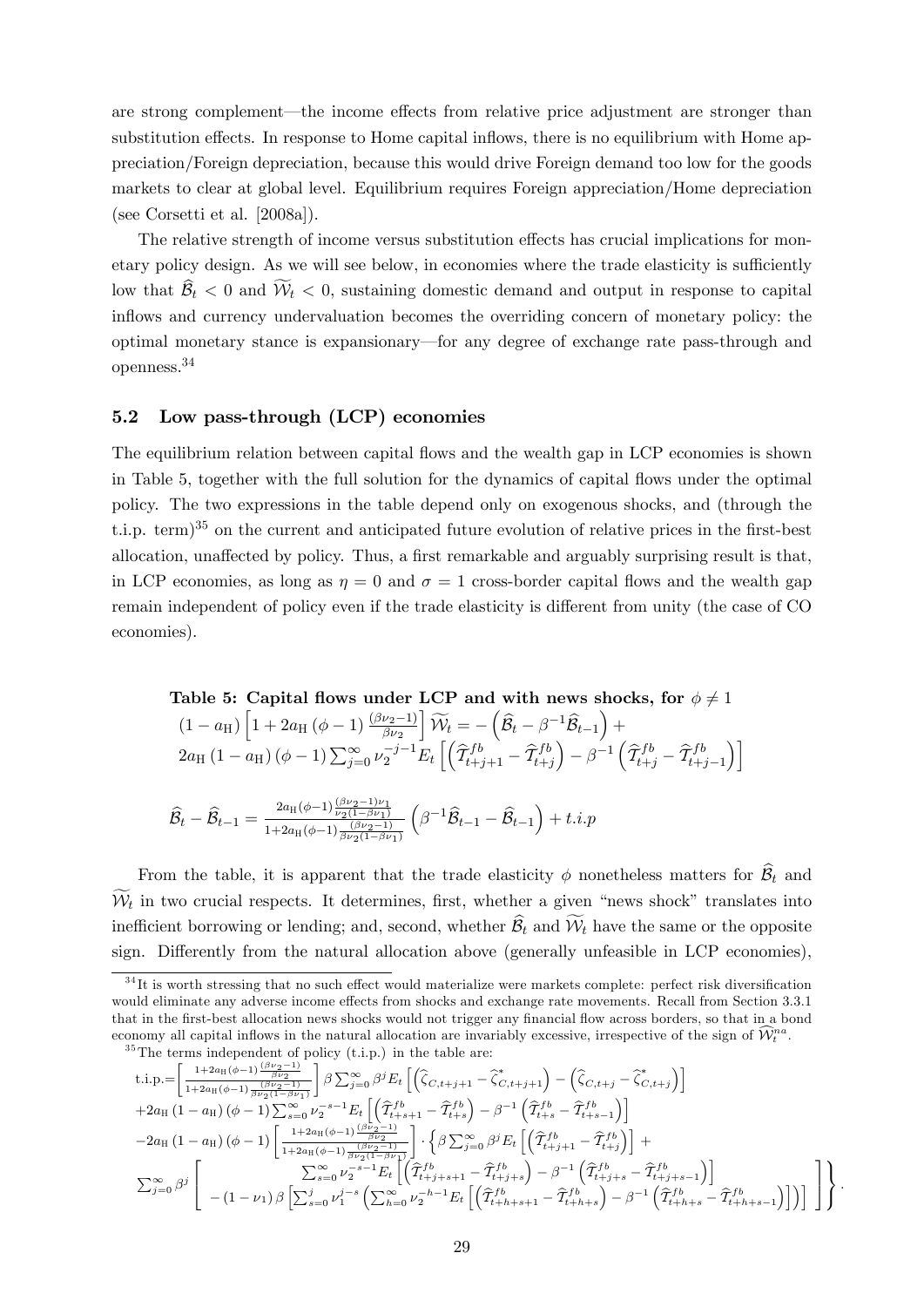the threshold value of the trade elasticity below which  $B_t$  and  $\mathcal{W}_t$  have the same sign no longer depends exclusively on the home bias parameter, and differs depending on the shocks hitting the economy. For the case of taste shocks, the threshold is: $36$ 

$$
\phi < \frac{2a_{\rm H} - \frac{\beta \nu_2}{(\beta \nu_2 - 1)}}{2a_{\rm H}} < 1.
$$

This threshold is smaller, the more open the economies  $(a_H \rightarrow 1/2, \phi \ge 0)$  and the higher the degree of price stickiness  $(\nu_2 \to 1/\beta)$ , so that  $\frac{\beta \nu_2}{(\beta \nu_2 - 1)} \to 1, \phi \ge 0$ )—resulting in a lower degree of pass-through . For the case of anticipated productivity shocks, the threshold is:

$$
\phi < \frac{2a_{\rm H} - \frac{\beta \nu_2}{(\beta \nu_2 - 1)} \left(1 - \beta \nu_1\right)}{2a_{\rm H}} < 1.
$$

Since  $\nu_1 \leq 1 < \beta^{-1} \leq \nu_2$ , this expression is unambiguously above the one derived for the case of taste shocks.37

A second remarkable result in our LCP economies is that, given the sign and paths of  $\widehat{\mathcal{B}}_t$ and  $\mathcal{W}_t$  in response to shocks (from Table 5), the trade elasticity  $\phi$  does not enter directly the expressions for the response of inflation, demand gaps and the real exchange rate. Indeed, provided contemporaneous shocks are excluded from the analysis, these expressions are exactly the same as in Table 3, derived for the CO economies with a unitary elasticity.

From Table 3, we know that, in response to shocks that cause a capital inflow,  $\widehat{\mathcal{B}}_t < 0$ associated with a positive wealth gap,  $W_t > 0$ , the Home monetary authorities will optimally let inflation decline, at the cost of exacerbating the Home real exchange rate appreciation (and overshooting) in the short run–they will implement a monetary tightening. Similar to our earlier analysis, the extent to which the optimal policy response translates into a fall in relative consumption will depend on the degrees of openness and stickiness of import prices, the latter in turn determining the degree of exchange rate pass-through. A variable for which the trade elasticity parameter  $\phi$  makes a difference, however, is the welfare-relevant output gap. Its impact response to the optimal contractionary stance is:

$$
\widetilde{Y}_{H,t_0} = -(1 - a_H) \left[ \frac{(\beta \varkappa_2 - 1)}{\beta \varkappa_2} - 2a_H \left( \frac{(\beta \varkappa_2 - 1)}{\beta \varkappa_2} - \phi \frac{(\beta \nu_2 - 1)}{\beta \nu_2} \right) \right] \widetilde{W}_{t_0} \leq 0. \tag{37}
$$

<sup>36</sup>As shown above, with  $\sigma = 1$  and  $\eta = 0$ , the terms-of-trade response to (current or anticipated) taste shocks in the first-best allocation is  $\tilde{\mathcal{I}}_t^{fb} = 0$ . So, the expressions in Table 5 simplify as follows:

$$
(1 - a_{\mathrm{H}}) \left[ 1 + 2a_{\mathrm{H}} (\phi - 1) \frac{(\beta \nu_2 - 1)}{\beta \nu_2} \right] \widehat{W}_t = -(\widehat{\mathcal{B}}_t - \beta^{-1} \widehat{\mathcal{B}}_{t-1})
$$
  

$$
\widehat{\mathcal{B}}_t - \widehat{\mathcal{B}}_{t-1} = \frac{2a_{\mathrm{H}} (\phi - 1) \frac{(\beta \nu_2 - 1) \nu_1}{\nu_2 (1 - \beta \nu_1)}}{1 + 2a_{\mathrm{H}} (\phi - 1) \frac{(\beta \nu_2 - 1)}{\beta \nu_2 (1 - \beta \nu_1)}} \left( \beta^{-1} \widehat{\mathcal{B}}_{t-1} - \widehat{\mathcal{B}}_{t-1} \right)
$$
  

$$
+ \left[ \frac{1 + 2a_{\mathrm{H}} (\phi - 1) \frac{(\beta \nu_2 - 1)}{\beta \nu_2 (1 - \beta \nu_1)}}{\beta \nu_2 (1 - \beta \nu_1)} \right] \beta \sum_{j=0}^{\infty} \beta^j E_t \left[ \left( \widehat{\zeta}_{C, t+j+1} - \widehat{\zeta}_{C, t+j+1}^* \right) - \left( \widehat{\zeta}_{C, t+j} - \widehat{\zeta}_{C, t+j}^* \right) \right]
$$

from which it is easy to derive the threshold in the text. Note that the first-best terms of trade  $\tilde{\mathcal{I}}_{t+s}^{fb}$  in Table 5 are different from zero for productivity shocks.

<sup>37</sup>This result is apparent from the fact that  $\widehat{\mathcal{B}}_t < 0$  necessarily implies that the sum of the last two lines in the second expression in the Table 3 have the opposite sign and are larger in absolute value than the third line in the same expression, which also appears in the equation for  $W_t$ . The threshold is sufficient for the term  $\frac{1+2a_{\text{H}}(\phi-1)\frac{(\beta\nu_2-1)}{\beta\nu_2}}{1+2a_{\text{H}}(\phi-1)\frac{(\beta\nu_2-1)}{\beta\nu_2(1-\beta\nu_1)}}$ to be non negative.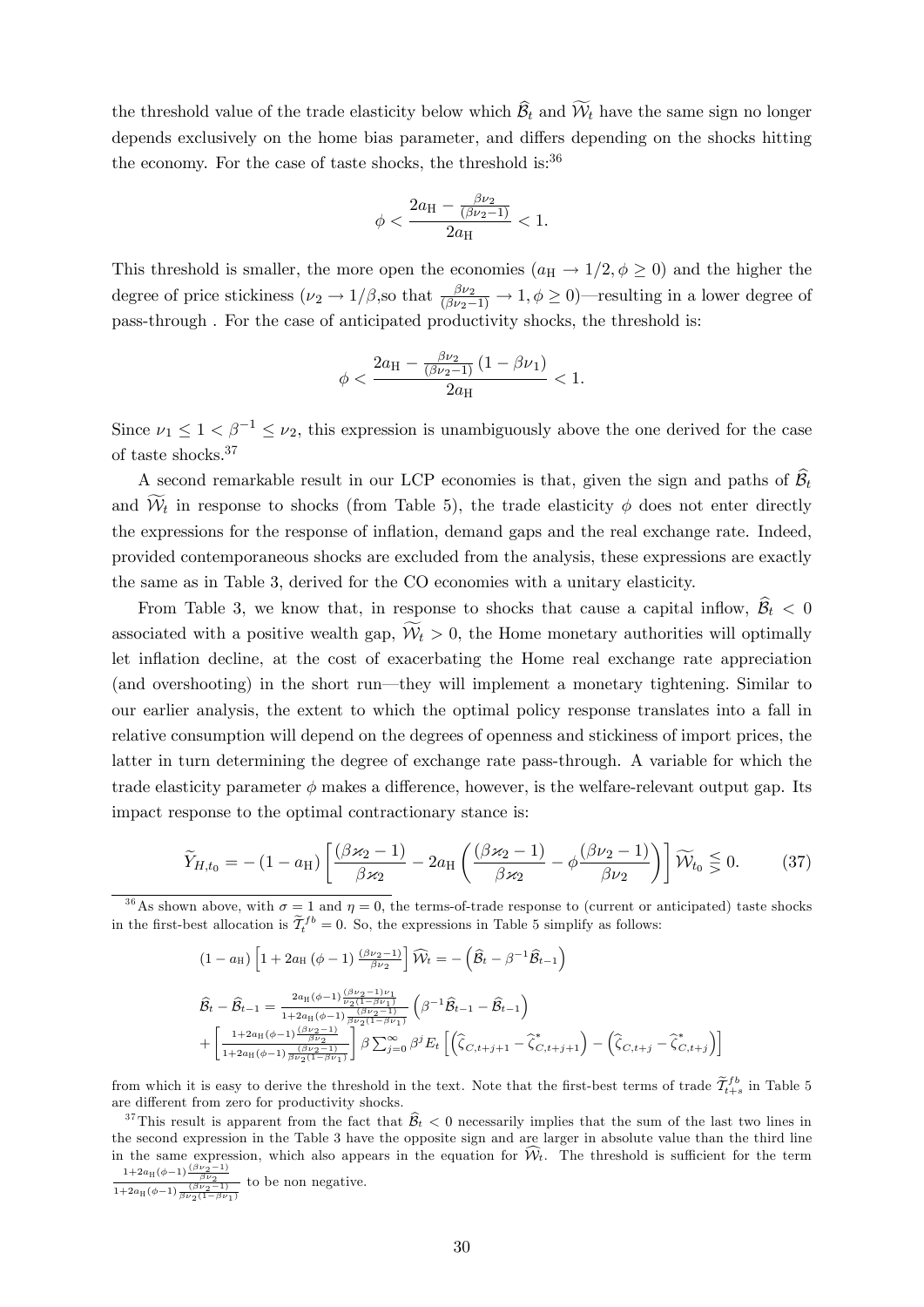It is easy to show that the response of this gap to the optimal monetary contraction is unambiguously negative for values of  $\phi$  sufficiently above 1.

The optimal policy response to excessive inflows is quite different in economies where domestic and foreign goods are highly complementary and the effects of the "transfer" change sign, for values of the trade elasticity below the thresholds above. With  $B_t < 0$  and  $W_t < 0$ , the (exogenous) capital inflows are associated with inefficiently low domestic demand: monetary authorities optimally focus on domestic demand stabilization (see Table 3). The optimal stance is relatively expansionary (rather than contractionary) at Home, up to the point of bringing the Home output gap into positive territory (as follows from assessing (37) for  $\phi \to 0$ ). Relative to strict inflation targeting, Home aggregate demand and economic activity will be stronger, while the real exchange rate will clearly be weaker—i.e., even more undervalued.<sup>38</sup>

### 5.3 High pass-through (PCP) economies

The allocation under the optimal policy in PCP economies is shown in Table 6, once again abstracting from contemporaneous shocks. Different from our results under LPC, it is apparent that capital flows are no longer independent of the macroeconomic allocation and therefore of policy. The optimal monetary stance may also affect the size of the inflows, even for  $\sigma = 1.39$ 

Table 6: Constrained-efficient allocation under PCP with news shocks, for 
$$
\phi \neq 1
$$
  
\n
$$
\widetilde{\mathcal{W}}_t = \mathcal{A} \cdot \beta \sum_{j=0}^{\infty} \beta^j \begin{bmatrix} 2a_H(\phi - 1) E_t \left( \left( \widehat{Y}_{H,t+j+1}^{fb} - \widehat{Y}_{F,t+j+1}^{fb} \right) - \left( \widehat{Y}_{H,t+j}^{fb} - \widehat{Y}_{F,t+j}^{fb} \right) \right) + \\ - (2a_H(\phi - 1) + 1) E_t \left( \left( \widehat{\zeta}_{C,t+1+j} - \widehat{\zeta}_{C,t+1+j}^{fb} \right) - \left( \widehat{\zeta}_{C,t+j} - \widehat{\zeta}_{C,t+j}^{b} \right) \right) \end{bmatrix}
$$
\n
$$
\widehat{B}_t = \widehat{B}_{t-1} - \mathcal{B} \cdot \beta \sum_{j=0}^{\infty} \beta^j \begin{bmatrix} 2a_H(\phi - 1) E_t \left( \left( \widehat{Y}_{H,t+j+1}^{fb} - \widehat{Y}_{F,t+j+1}^{fb} \right) - \left( \widehat{Y}_{H,t+j}^{fb} - \widehat{Y}_{F,t+j}^{fb} \right) \right) + \\ - (2a_H(\phi - 1) + 1) E_t \left( \left( \widehat{\zeta}_{C,t+1+j} - \widehat{\zeta}_{C,t+1+j}^{fb} \right) - \left( \widehat{\zeta}_{C,t+j} - \widehat{\zeta}_{C,t+j}^{fb} \right) \right) \end{bmatrix} + 2(1 - a_H) \begin{bmatrix} 2a_H(\phi - 1) + 1 | \frac{1 - s_H}{1 - \beta \delta_1} \beta \varkappa_1 \widetilde{Y}_{H,t-1} \\ 2a_H(\phi - 1) + 1 | \frac{(\beta \varkappa_2 - 1)}{\beta \varkappa_2} \widetilde{W}_t + \\ 2a_H(\phi - 1) + 1 | \frac{3 \varkappa_2}{\beta \varkappa_2} \left( \widehat{W}_t - \widehat{W}_{t-1} \right) \end{bmatrix}
$$
\n
$$
\widehat{T}_{H,t} = \varkappa_1 \widetilde{Y}_{H,t-1} - (1 - a_H) \begin{bmatrix} 2a_H(\phi - 1) + 1 | \frac{(\beta \
$$

At least three results are worth stressing. First, if exchange rate pass-through is complete, the threshold for the trade elasticity at which the wealth gap  $\mathcal{W}_t$  switches sign under the optimal policy is the same as the one derived for the natural rate allocation (36), and thus identical for both (anticipated) taste and productivity shocks.<sup>40</sup> Together with the results from the previous

<sup>&</sup>lt;sup>38</sup>With  $\sigma \neq 1$ , capital flows and wealth gaps respond to monetary policy. Yet, under reasonably general conditions, the results discussed in this subsection will go through: the sign of monetary policy is not determined by capital flow stabilization. Moreover, as shown in the appendix, for  $\sigma > 1$  and  $\phi > 1$ , expansionary monetary policy always reduces the capital inflow; the opposite happens for  $\sigma < 1$  and  $0 \leq \phi < 1 - 1 - \frac{2a_H - 1 + \frac{2(1-a_H)}{\sigma}}{2a_H \frac{\nu_2 - 1}{1 - \nu_1}}$ *<* 1*.* <sup>39</sup>Under PCP it is possible to derive analytically tractable results for any  $\eta \geq 0$  and  $\sigma \geq 1$ . However for comparability with the LCP case the table reports the solution for the case  $\eta = 0$  and  $\sigma > 0$ .

<sup>&</sup>lt;sup>40</sup>This is so because, in the expression for  $\widehat{\mathcal{B}}_t$ , first, the coefficient  $\mathcal B$  of the term in the shocks is always non-positive for any value of  $\phi$ , namely: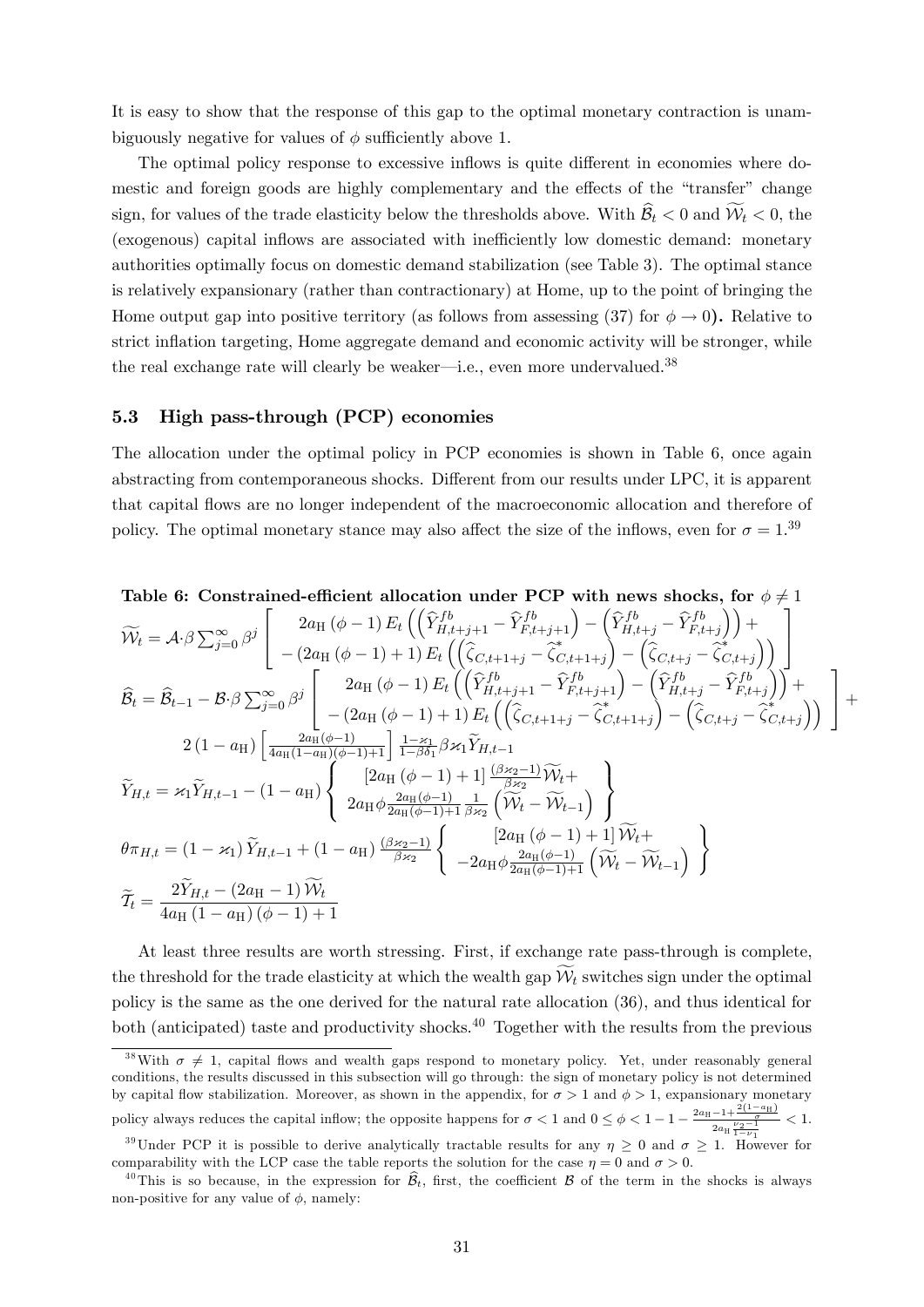subsection, this establishes that the elasticity threshold below which a capital inflow causes a negative wealth gap is never larger (whether under LCP or PCP) than in the natural rate allocation. It is bounded above by  $\frac{2a_{\text{H}}-1}{2a_{\text{H}}}$ , which is decreasing in openness (and goes to zero for  $a_H \rightarrow 1/2$ , the case of no home bias in consumption).

Second, under the optimal policy, the impact response of inflation to capital inflows is always positive, for any value of the elasticity  $\phi$ , i.e., whether  $\mathcal{W}_t$  is positive or negative:<sup>41</sup>

$$
\theta \pi_{H,t} = (1 - a_H) \frac{\beta \varkappa_2 - 1}{\beta \varkappa_2} \left[ 4a_H \left( 1 - a_H \right) \left( \phi - 1 \right) + 1 \right] \frac{\widetilde{W}_t}{2a_H \left( \phi - 1 \right) + 1} > 0.
$$

Hence, the optimal monetary policy is always expansionary on impact (note that, unlike the case of LCP, there is no switch in the sign of the monetary policy). The trade elasticity, however, impinges on the inflationary impact of the optimal monetary expansion.

For elasticities above the threshold (36), the optimal policy is similar to the one derived in the CO economy. Capital inflows associated with inefficiently high Home demand  $(W_t > 0)$  call for easier monetary policy at Home (see the inflation expression above), to resist exchange rate overvaluation. The welfare-relevant output gap nonetheless remains negative, despite the fact that such a stance stokes inflationary pressures.

For elasticities below the threshold (36) such that  $B_t$  and  $W_t$  are both negative, the expansionary Home policy stance may even bring the welfare-relevant output gap into positive territory. As shown in the appendix, for low enough trade elasticities, the optimal Home monetary policy stance is increasingly driven by the need to prop up an inefficiently low domestic demand. In response to the capital inflow, Home residents' consumption actually falls in relative terms for values of  $\phi$  below the following threshold:

$$
\phi \leq \frac{(2a_{\mathrm{H}}-1) (\beta \varkappa_2-1)}{2a_{\mathrm{H}}} \frac{(\beta \varkappa_2-1)}{\beta \varkappa_2} \leq \frac{(2a_{\mathrm{H}}-1)}{2a_{\mathrm{H}}}.
$$

It is for this region of elasticities that the optimal monetary boost turns the output gap positive.

Our third result is that, unlike the CO economy and the LCP case, the monetary expansion now affects the size of capital inflows. In general, there are two channels to consider, working in opposite directions. By leaning against real appreciation, an expansionary monetary policy discourages capital inflows; by sustaining domestic demand, it raises domestic borrowing. It can be shown that, under the optimal policy, the first channel prevails for  $\phi > 1$ : relative to the benchmark of the natural rate allocation, capital inflows are *smaller* in absolute value. Yet, for elasticity values in the range  $1 > \phi > \frac{2a_H-1}{2a_H}$ , it is the second channel that prevails: the optimal

$$
\mathcal{B} = -\frac{(1-a_{\rm H})}{4a_{\rm H}(1-a_{\rm H})(\phi-1)+1}.
$$
\n
$$
\left[1 - \frac{1-z_1}{z_2-1} \frac{4a_{\rm H}(1-a_{\rm H})(\phi-1)}{[2a_{\rm H}(\phi-1)+1]^2} \frac{4a_{\rm H}(1-a_{\rm H})(\phi-1)+1}{4a_{\rm H}(1-a_{\rm H})(\phi-1)+1+4a_{\rm H}(1-a_{\rm H})\phi} \frac{4a_{\rm H}^2(\phi-1)^2}{[2a_{\rm H}(\phi-1)+1]^2} \frac{(1-\beta)}{\beta(z_2-1)} \right] \le 0.
$$
\nSecond, the sign of the coefficient  $\phi$  is the expression for  $\hat{M}$ , given by

ficient  $A$  multiplying the same term in the expression for  $W_t$ , given by

$$
\mathcal{A} = \frac{\left[2 a_{\mathrm{H}} \left(\phi - 1\right) + 1\right]^{-1}}{4 a_{\mathrm{H}} \left(1 - a_{\mathrm{H}}\right) \left(\phi - 1\right) + 1 + 4 a_{\mathrm{H}} \left(1 - a_{\mathrm{H}}\right) \phi \frac{4 a_{\mathrm{H}}^2 \left(\phi - 1\right)^2}{\left[2 a_{\mathrm{H}} \left(\phi - 1\right) + 1\right]^2} \frac{\left(1 - \beta\right)}{\beta \times {}_2 \left(1 - \beta \times {}_1\right)}} \lesssim 0
$$

depends instead on whether  $\phi$  is above or below the threshold (36).

<sup>41</sup>To see why, note that, conditional on  $\widehat{\mathcal{B}}_t < 0$ , the term on the right-hand side of the expression in the text is always positive  $([2a_H (\phi - 1) + 1]^{-1} \widetilde{\mathcal{W}}_t$  always has the opposite sign of  $\widehat{\mathcal{B}}_t$ ).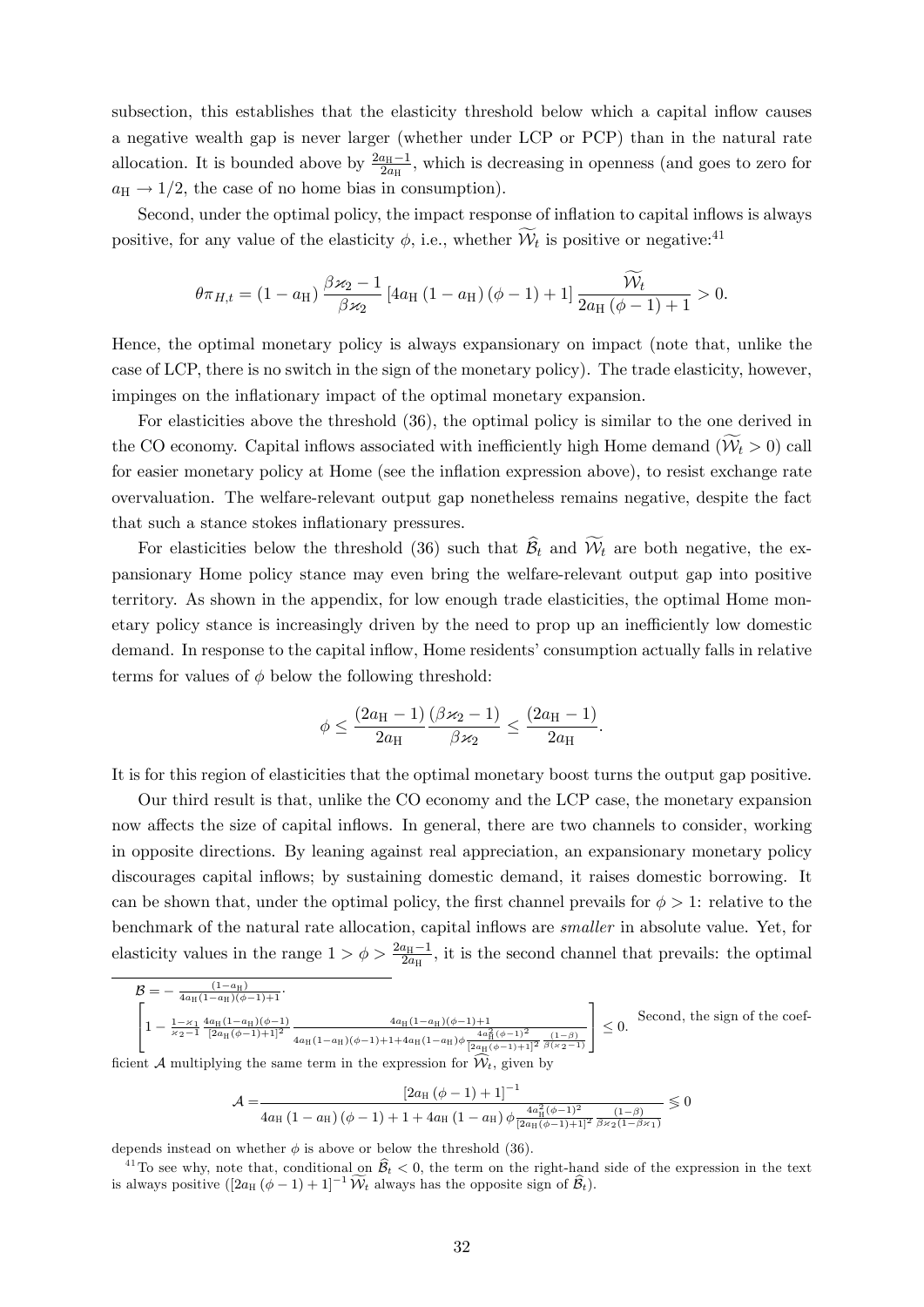monetary stance magnifies net borrowing relative to the natural rate allocation.<sup>42</sup>

### 6 Conclusions

As a consequence of the 2008 global financial crisis, much research has been devoted to reconsider the set of policy tools and measures that can be activated to insulate national economies from the ebb and flows of cross-border capital flows. In this paper, we have taken the perspective of monetary policy decision making, and analyzed what monetary instruments can deliver when additional tools are not readily available and/or are of limited effectiveness. Our main question is how monetary policy can manage the effects of inefficient capital flows on domestic macroeconomic dynamic and welfare, by optimally trading off domestic and external objectives.

Our study provides key analytical insight into the efficient resolution of this trade-off. When international capital markets fall short of delivering a high degree of risk sharing (so that capital flows are associated with currency misalignment), the design of optimal monetary rules hinges on recognizing the direct and indirect relevance of competitiveness for domestic stabilization and welfare. With a high pass-through, indeed, the optimal response to inefficient capital inflows is directed to contain misalignment and overappreciation, tolerating a temporary surge in domestic inflation. However, the stabilization of aggregate demand is a priority–at the costs of missing out on external objectives and temporary below-target inflation–when imperfect pass-through mutes the price competitiveness effects of exchange rate appreciation, *and* trade elasticities are not too low.

Our results, derived under commitment, can be brought to bear on the case of cooperation under discretion, where policymakers are not able to improve the short-run trade-offs among competing goals by credibly guiding expectations of future policy rates and inflation. As is well known, in the closed economy counterpart of our model, or in its version under complete markets, optimal targeting rules derived under discretion will include all variables (a part of inflation) in levels, rather than in growth rates. Namely, under discretion monetary authorities cannot credibly pursue a nominal anchor in level. This will also be the case in the specification of our bond economy where capital flows are exogenous to monetary policy. In either our CO economies, or our LCP economies with  $\sigma = 1$  and  $\alpha = 0$ , the targeting rules under discretion can be easily derived from our analysis in Section 3–crossing out lagged terms. Economic dynamics can be readily derived from our analysis in Sections 4 and 5. In more general specifications of the model, however, the accumulation of net foreign assets and liabilities will change the state of the economy over time: targeting rules derived under discretion will generally include a term capturing the optimal policy response to foreign debt accumulation, complicating their analytical characterization.

An important consequence of the inability of discretionary policymakers to credibly pursue a nominal anchor is that the nominal price level and the exchange rate will have a unit root: any rise of inflation above target will not be offset by credible policies pursuing a fall in inflation below target in the future. For our baseline specifications with exogenous capital flows, then, it is easy to verify that, with the optimal policy in place, inflation and exchange rate volatility will be higher under discretion than under commitment.

<sup>&</sup>lt;sup>42</sup>As shown in the appendix, an expansionary monetary shock always decreases capital inflows for  $\phi > 1$ .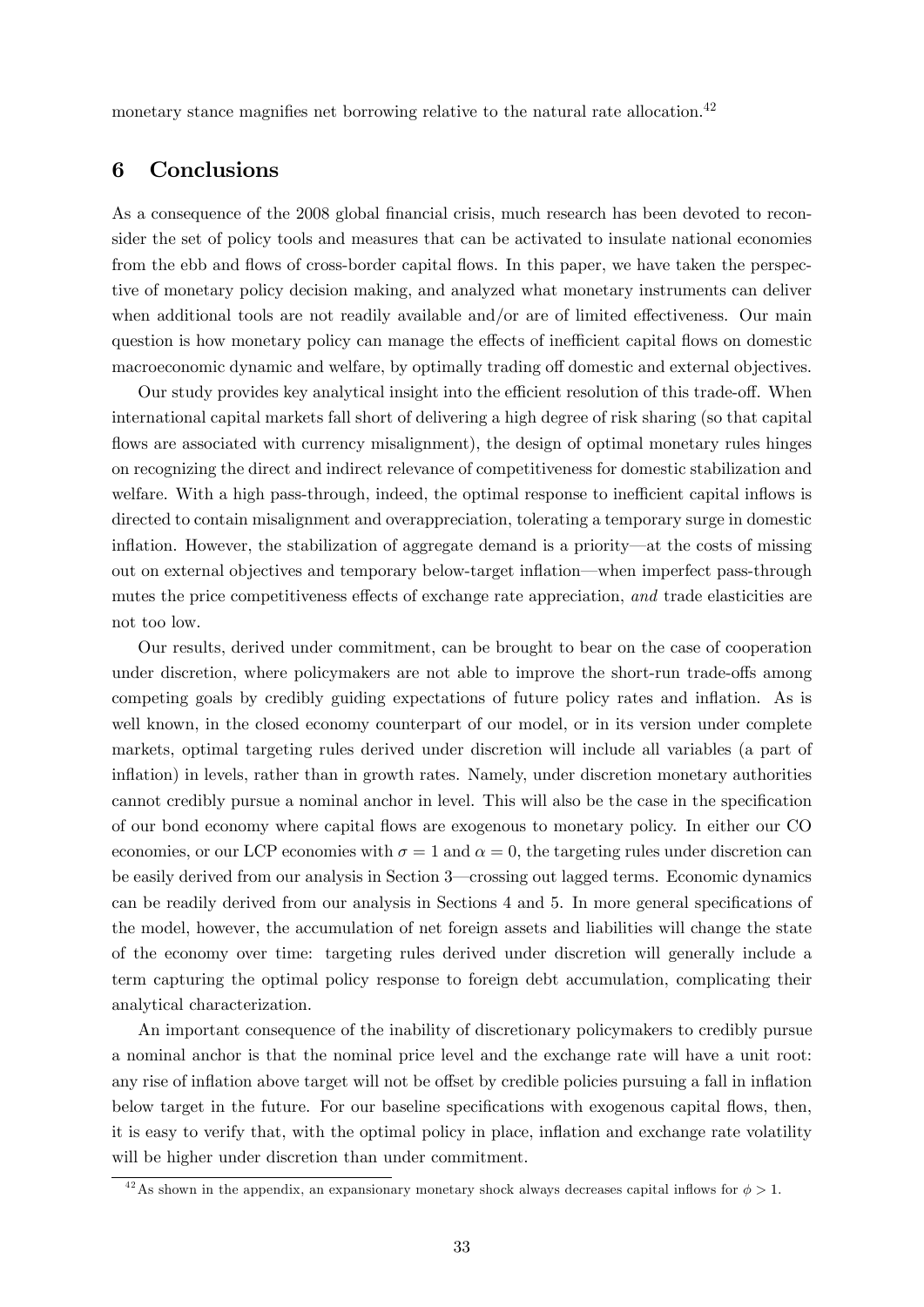Among possible directions for future research, an important one concerns the analysis of strategic interactions among policymakers. Numerical analyses of the Nash equilibrium under incomplete markets and PCP suggest that, although policymakers have an incentive to manipulate the terms of trade of the country in their own national interests, incomplete markets increase the weight attached to stabilization of domestic incomes (see e.g. Rabitsch [2012] and, for a small open economy, De Paoli [2009]). Based on our results, we can further observe that inefficient capital flows have strong redistributive effects across border. We have seen that cooperative policies attempt to redress these effects: in our analysis, when the optimal monetary policy at Home is either a contraction or an expansion, the Foreign monetary stance has the opposite sign. Without cooperation, however, these redistributive effects of capital inflows inherently create room for conflicts and strategic behavior.

Relatedly, while in this paper we focus on the benchmark cases of PCP and LCP, the evidence on the importance of pricing in vehicle currencies strongly motivates further work exploring the case of asymmetric pass-through, or Dominant Currency Pricing (DCP, see Gopinath [2016] and Casas et al. [2016]). An important question is which direction, when facing a capital inflow with currency overvaluation, monetary policy will take in the country which issues the dominant currency.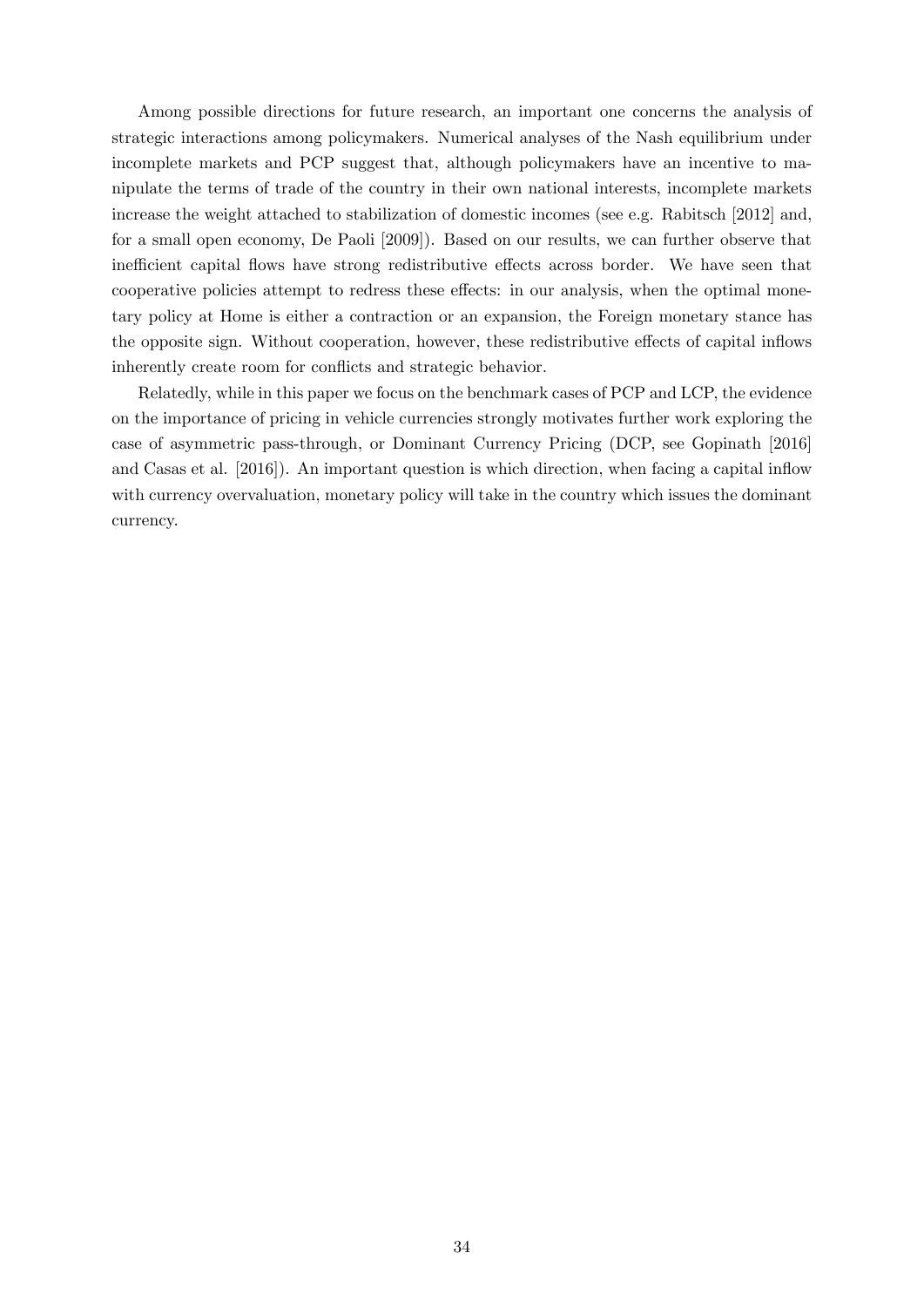









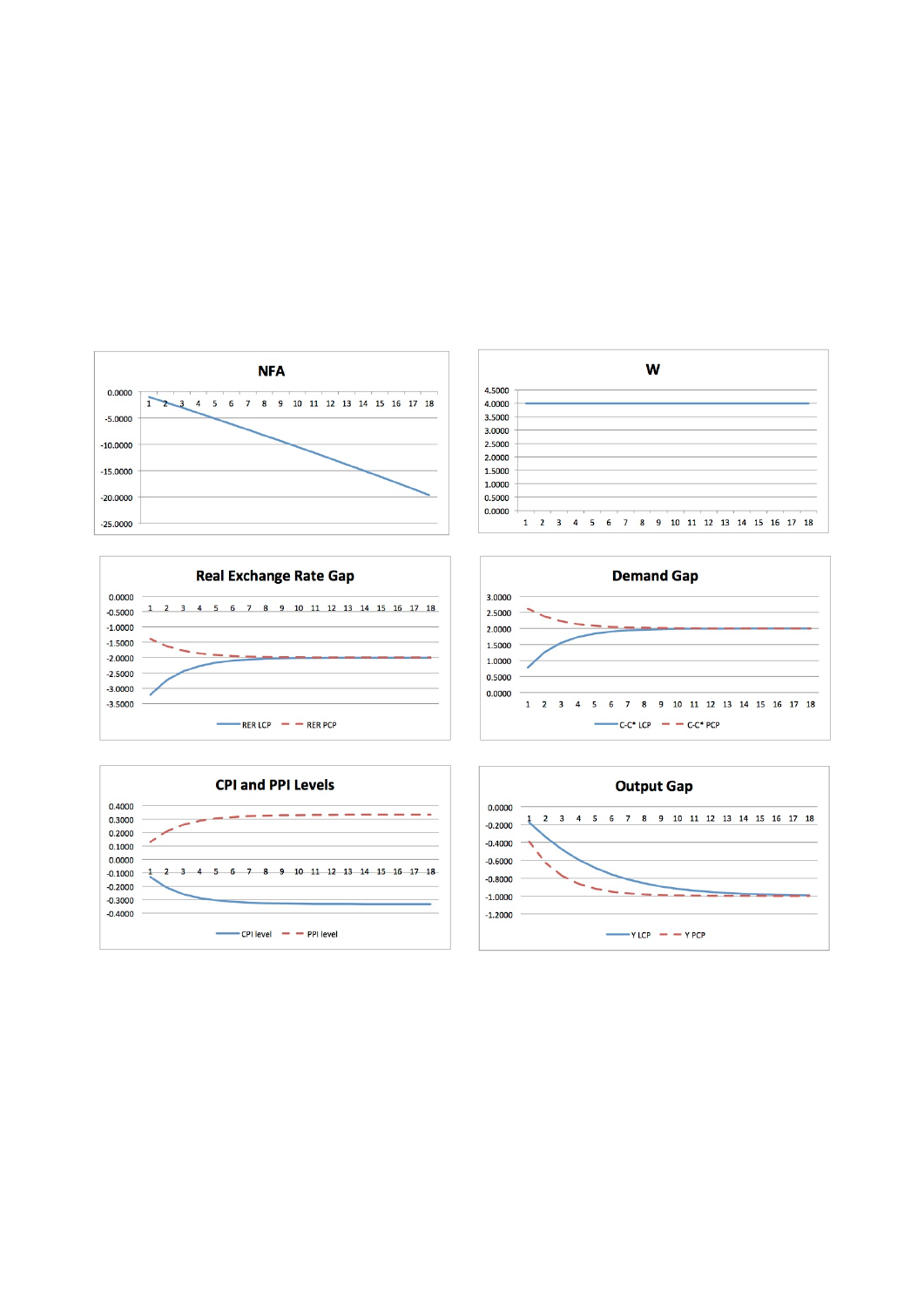### 7 Appendix

#### 7.1 The transmission of monetary policy with imperfect capital markets

In this appendix, we analyze how monetary policy impacts the welfare-relevant gaps defined in the main text. As is well known, there are notable differences in the transmission of monetary decisions across LCP and PCP economies. Specifically, a monetary expansion causing nominal depreciation weakens the terms of trade under PCP but tends to strengthen the terms of trade under LCP. Here, our specific interest is to understand how monetary transmission is affected by financial distortions.

Starting with the LCP model, consider for simplicity a Home monetary shock such that CPI inflation follows an autoregressive process,  $a_H \pi_{Ht+s} + (1 - a_H) \pi_{Ft+s} = \rho^s \pi > 0$ ,  $s \geq 0$ assuming that the Foreign monetary authority responds by keeping CPI price stability, i.e.,  $a_H \pi^*_{Ft+s} + (1 - a_H) \pi^*_{Ht+s} = 0, s \ge 0$ . For the reasons explained in the text, we focus on the case  $\eta = 0$ , when the LCP model is relatively straightforward to solve. With  $\eta = 0$ , the responses of the key variables are given in Table A1. In the table, since an expansionary Home monetary policy shock is obviously inefficient (all first-best deviations are equal to zero), the responses of welfare-relevant gaps coincide with the response of macro variables.

Table A1: The effect of a monetary policy shock under LCP  
\n
$$
\widetilde{\mathcal{W}}_{t+s} = \widetilde{\mathcal{W}}_t = \frac{(\sigma - 1)}{2(1 - a_H) + \sigma \left[2a_H\left((\phi - 1)\frac{1 - \nu_1}{\nu_2 - 1} + 1\right) - 1\right]} \frac{1 - \beta}{(1 - \alpha\beta)(1 - \alpha)} \pi
$$
\n
$$
\widetilde{B}_t = (1 - a_H) \left\{ 2a_H\left((\phi - 1)\frac{(\beta \nu_2 - 1)}{\beta \nu_2} \frac{1}{1 - \beta \nu_1} \widetilde{\mathcal{W}}_t + \frac{(\sigma - 1)}{\sigma} \frac{(1 - \rho)}{(1 - \alpha\beta)(1 - \alpha)} \beta \pi \right\}
$$
\n
$$
\widetilde{T}_{t+s} + \widetilde{\Delta}_{t+s} = -\frac{1 - \nu_1^{s+1}}{1 - \nu_1} \frac{(\beta \nu_2 - 1)}{\beta \nu_2} \widetilde{\mathcal{W}}_{t+s}
$$
\n
$$
\widetilde{\Delta}_{t+s} = \frac{(1 - \rho\beta)}{(1 - \alpha\beta)(1 - \alpha)} \rho^s \pi - (2a_H - 1) \left[1 - \frac{1 - \nu_1^{s+1}}{1 - \nu_1} \frac{(\beta \nu_2 - 1)}{\beta \nu_2}\right] \widetilde{\mathcal{W}}_{t+s}
$$
\n
$$
\widetilde{C}_{t+s} = \frac{(1 - \rho\beta)}{(1 - \alpha\beta)(1 - \alpha)} \rho^s \pi - (2a_H - 1) \widetilde{\mathcal{W}}_{t+s}
$$
\n
$$
\sigma \widetilde{Y}_{H, t+s} = a_H \frac{(1 - \rho\beta)}{(1 - \alpha\beta)(1 - \alpha)} \rho^s \pi - (1 - a_H) \left[1 + 2a_H \left(\sigma \phi \frac{1 - \nu_1^{s+1}}{1 - \nu_1} \frac{(\beta \nu_2 - 1)}{\beta \nu_2} - 1\right)\right] \widetilde{\mathcal{W}}_{t+s}
$$
\n
$$
\sigma \widetilde{Y}_{F, t+s} = (1 - a_H) \frac{(1 - \rho\beta)}{(1 - \alpha\beta)(1 - \alpha)} \rho^s \pi + (1 - a_H) \left[1 + 2a_H \left(\sigma \phi \frac{
$$

When markets are incomplete, a monetary shock generally causes the wealth gap  $W_t$  to deviate from zero (recall that in the bond economy  $E_t W_{t+1} = W_t$ )—implying that the effects of a monetary policy shock under incomplete markets are generally different than those under complete markets. In a few notable special cases, however, the effects of monetary policy are the same as in economies with complete markets. One such case is  $\sigma = 1$  (log consumption utility), whereas  $W_t = 0$ , and neither capital flows  $B_t$ , nor the relative price misalignment,  $\mathcal{T}_t + \Delta_t$ , are affected by monetary policy. In this special case, a monetary easing unambiguously results in positive domestic and foreign output gaps, a positive real exchange rate gap, and a higher relative demand gap. Relative to this benchmark, if the gap  $\mathcal{W}_t$  is positive the effects of monetary policy on the domestic output and the real exchange rate gaps are smaller, while the foreign output and the relative demand gaps react more. These differences reflect the fact that the misalignment  $\mathcal{T}_t + \Delta_t$  is negative when  $\mathcal{W}_t > 0$ , implying "expenditure switching" in favor of Foreign exports. The opposite is true if the wedge is negative: the domestic output and real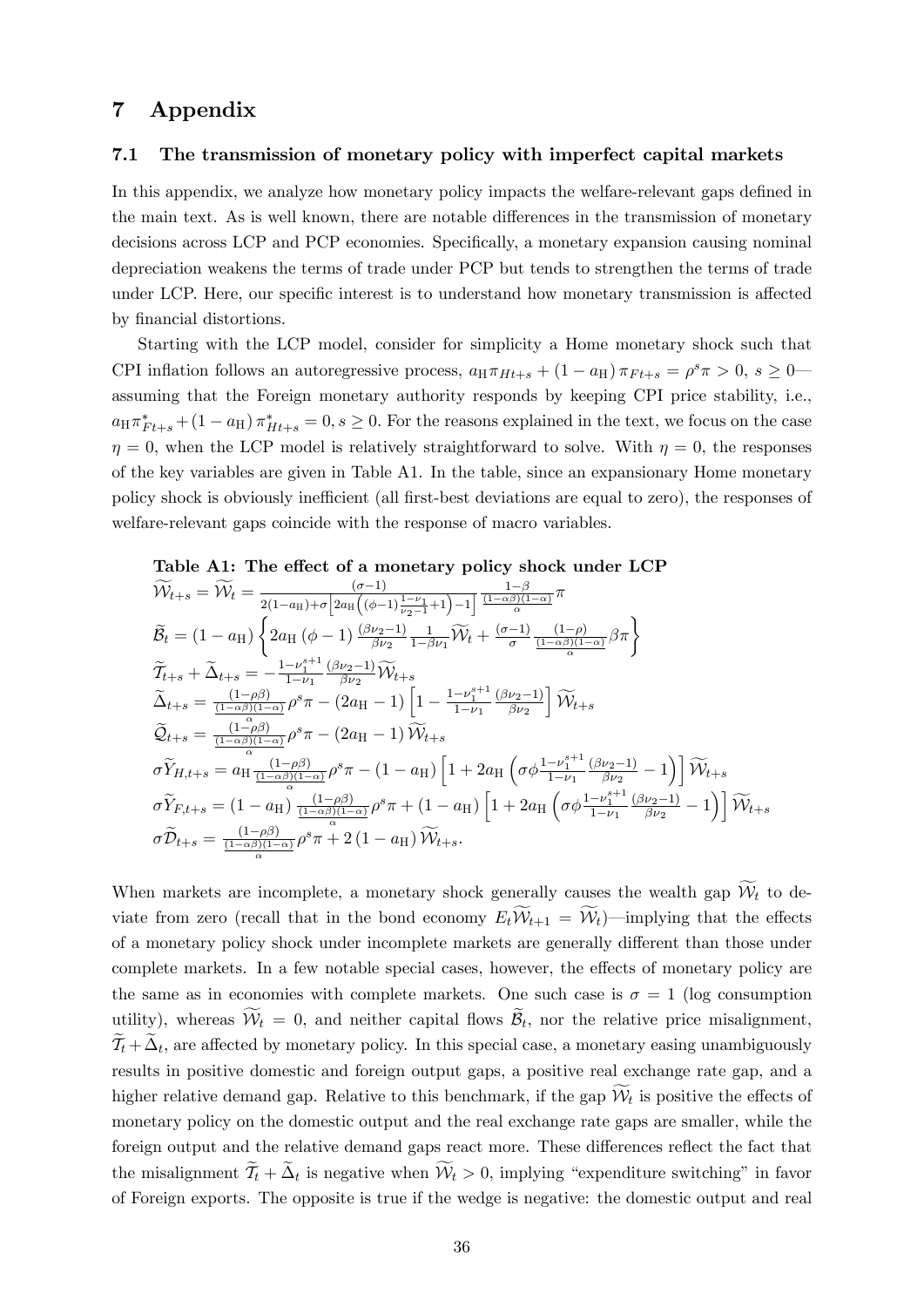exchange rate gaps react by more, while the transmission abroad is muted.

A monetary expansion can open a wealth gap in different directions, depending on elasticities. To see this, consider the following threshold expressed in terms of the trade elasticity:

$$
\phi > 1 - \frac{2a_{\rm H} - 1 + \frac{2(1 - a_{\rm H})}{\sigma}}{2a_{\rm H} \frac{\nu_2 - 1}{1 - \nu_1}} \ge 0.
$$

A monetary easing brings about a positive gap  $W_t$  either when  $\sigma > 1$  and  $\phi$  is above the threshold shown above; or when  $\sigma < 1$  and  $\phi$  is below the threshold.

By the same token, a monetary expansion can lead to either an external surplus or an external deficit. From the second equation in the table, a sufficient condition for a monetary easing to lead to an inefficient capital outflow  $\widetilde{\mathcal{B}}_t = \widehat{\mathcal{B}}_t > 0$  is that both  $\sigma > 1$  and  $\phi > 1$  recall that  $\widehat{\mathcal{B}}_t^{fb} = 0$ . A sufficient condition for inflows,  $\widetilde{\mathcal{B}}_t < 0$ , instead, is  $\sigma < 1$  and  $\phi$  below the threshold. It follows that, depending on parameter values, a positive gap  $W_t > 0$  brought about by a monetary expansion may be associated with either outflows or inflows of capital. These in turn would attenuate (or amplify) the effects of monetary policy on domestic output and the real exchange rate (domestic consumption and foreign output).

The transmission of monetary policy under PCP is shown in Table A2. Relative to the previous table, monetary easing is now modelled as an increase in domestic PPI inflation  $\pi_{Ht+s} = \rho^s \pi > 0$ ,  $s \geq 0$ , again under the assumption that the Foreign monetary authority responds by keeping PPI price stability, i.e.,  $\pi^*_{Ft+s} = 0, s \ge 0$  and  $\eta = 0$ .



$$
\widetilde{\mathcal{W}}_{t+s} = \widetilde{\mathcal{W}}_t = \frac{(2a_H\phi - 1)\sigma - (2a_H - 1)}{1 + (2a_H\phi - 1)\sigma - (2a_H - 1)} \frac{(1-\beta)}{(1-\alpha\beta)(1-\alpha)} \pi \n\widetilde{\mathcal{B}}_t = (1 - a_H) \frac{(2a_H\phi - 1)\sigma - (2a_H - 1)}{\sigma} \frac{1}{\frac{(1-\alpha\beta)(1-\alpha)}{(1-\alpha\beta)(1-\alpha)}} \beta \pi \n\widetilde{\mathcal{Q}}_{t+s} = (2a_H - 1) \widetilde{\mathcal{T}}_{t+s} = (2a_H - 1) \left[ \frac{1}{\frac{(1-\alpha\beta)(1-\alpha)}{\alpha}} \rho^s \pi - \widetilde{\mathcal{W}}_{t+s} \right] \n\sigma \widetilde{Y}_{H,t+s} = [1 + 2a_H (1 - a_H) (\sigma\phi - 1)] \frac{1}{\frac{(1-\alpha\beta)(1-\alpha)}{\alpha}} \rho^s \pi - (1 - a_H) \frac{2a_H(\sigma\phi - 1) + 1}{\sigma} \widetilde{\mathcal{W}}_{t+s} \n\sigma \widetilde{Y}_{F,t+s} = -2a_H (1 - a_H) (\sigma\phi - 1) \frac{1}{\frac{(1-\alpha\beta)(1-\alpha)}{\alpha}} \rho^s \pi + (1 - a_H) \frac{2a_H(\sigma\phi - 1) + 1}{\sigma} \widetilde{\mathcal{W}}_{t+s} \n\sigma \widetilde{\mathcal{D}}_{t+s} = \frac{(2a_H - 1)}{(1-\alpha\beta)(1-\alpha)} \rho^s \pi + 2 (1 - a_H) \widetilde{\mathcal{W}}_{t+s}.
$$

An expansionary Home monetary policy shock also causes the gap  $\mathcal{W}_t$  to deviate from zero under PCP: under incomplete markets, the effects of a monetary policy shock do not coincide with those under complete markets. Again there are a few notable exceptions: under PCP, the special case in which monetary policy affects neither  $\mathcal{W}_t (= 0)$  nor capital flows arises when  $\phi = \frac{1+\frac{2a_{\text{H}}-1}{\sigma}}{2a_{\text{H}}};$  if  $\sigma = 1$ , then, this requires  $\phi = 1$ —a Cobb-Douglas consumption aggregator. In this special case, just like under complete markets, a monetary easing unambiguously results in a higher domestic output, relative demand and real exchange rate gaps. However, foreign output is affected only when  $\sigma\phi \neq 1$ , and increases if  $\sigma\phi \leq 1$ , namely, when goods are Edgeworthcomplement. Relative to the benchmark with  $\phi = \frac{1 + \frac{2a_H - 1}{\sigma}}{2a_H}$ , similar to LCP, a positive (negative) wealth gap means that the effects of monetary policy on domestic output and the real exchange rate are smaller (larger) than under complete markets, while domestic consumption and foreign output react more (less). These effects reflect the fact that the response of the terms of trade,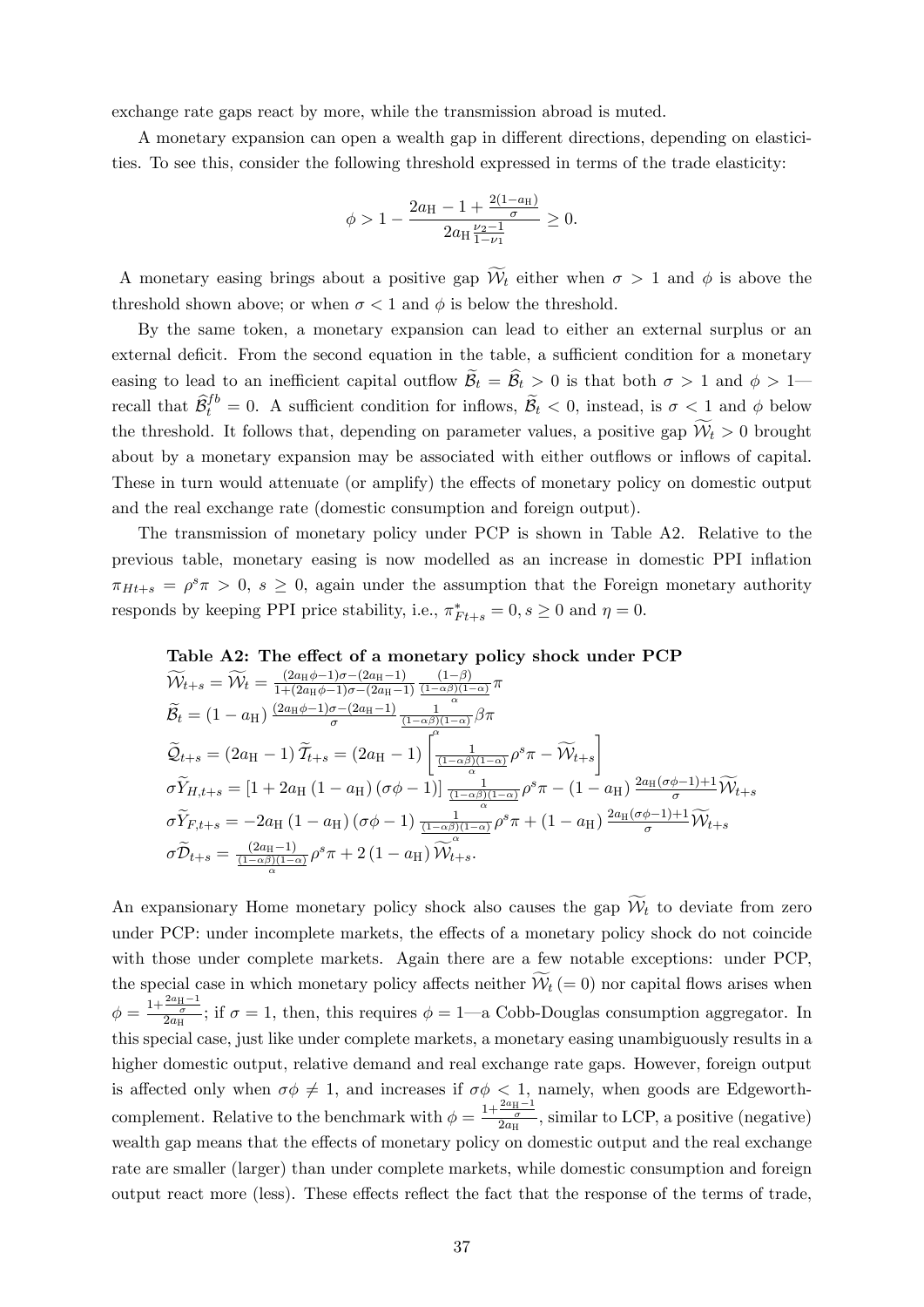$\mathcal{T}_t$ , is also smaller (larger), implying a weaker (stronger) expenditure switching in favor of Home goods. Specifically, the wealth gap is positive when the following conditions hold:

$$
\phi > \frac{1 + \frac{2a_{\rm H} - 1}{\sigma}}{2a_{\rm H}}, \phi < \frac{1 - \frac{2(1 - a_{\rm H})}{\sigma}}{2a_{\rm H}}.
$$

From the second equation in the table, it is apparent that, for a monetary easing to lead to an inefficient capital outflow on impact,  $\widetilde{\mathcal{B}}_t > 0$ , it must be the case that  $\phi > \frac{1+\frac{2a_{\text{H}}-1}{\sigma}}{2a_{\text{H}}}.$ Otherwise, it leads to capital inflows. Therefore, also under PCP a positive  $W_t > 0$  may be associated with either outflows or inflows of capital, in turn attenuating or amplifying the effects of monetary policy on domestic output and the real exchange rate (domestic consumption and foreign output).

### 7.2 Costly intermediation and stationarity of net foreign assets

Our results so far have been derived in a specification of the model in which both  $\widehat{\mathcal{B}}_t$  and  $W_t$  are not stationary. In this subsection, we show that nonstationarity does not play any substantive role. In the literature, a standard approach to ensure that  $\widehat{\mathcal{B}}_t$  is stationary in bond economies is to assume that its changes are subject to some (portfolio) adjustment costs; Gabaix and Maggiori [2015] have recently shown that this sluggish adjustment can result from costly intermediation of cross-border flows when financial intermediaries operate under borrowing constraints. In our framework, a simple way to capture the same idea is to posit deviations from the uncovered interest rate parity condition that are proportional to net foreign assets:

$$
E_t \widehat{\mathcal{W}}_{t+1} - \widehat{\mathcal{W}}_t = -\delta \widehat{\mathcal{B}}_t.
$$

With this modification, the solutions for  $B_t$  and  $W_t$  in the CO economy become:

$$
\widehat{\mathcal{B}}_t = \gamma_1 \widehat{\mathcal{B}}_t + (1 - a_H) \sum_{j=0}^{\infty} \gamma_2^{-j-1} E_t \left[ \left( \widehat{\zeta}_{C,t+1+j} - \widehat{\zeta}_{C,t+1+j}^* \right) - \left( \widehat{\zeta}_{C,t+j} - \widehat{\zeta}_{C,t+j}^* \right) \right],
$$

$$
\widehat{\mathcal{W}}_t = \left( \frac{\widehat{\mathcal{B}}_{t-1} - \beta \widehat{\mathcal{B}}_t}{(1 - a_H) \beta} \right) - \left( \widehat{\zeta}_{C,t} - \widehat{\zeta}_{C,t}^* \right)
$$
\n
$$
= - \left[ \left( \widehat{\zeta}_{C,t} - \widehat{\zeta}_{C,t}^* \right) + \sum_{j=0}^{\infty} \gamma_2^{-j-1} E_t \left[ \left( \widehat{\zeta}_{C,t+1+j} - \widehat{\zeta}_{C,t+1+j}^* \right) - \left( \widehat{\zeta}_{C,t+j} - \widehat{\zeta}_{C,t+j}^* \right) \right] - \frac{\gamma_1 - \beta}{(1 - a_H) \beta} \widehat{\mathcal{B}}_{t-1} \right].
$$

where  $\beta < \gamma_1 < 1 < \gamma_2$  are the roots of the characteristic equation associated with the above second-order difference equation:

$$
\beta \gamma^2 - (1 + \beta + \beta \delta) \gamma + 1 = 0.
$$

Both  $W_t$  and  $B_t$  are now stationary, but still functions of exogenous shocks only, so the optimal targeting rules are the same as those derived above under both LCP and PCP. Therefore, optimal monetary policy will react in the same way to a capital inflow, by tightening under LCP and easing under PCP (although of course with a different strength). Clearly, setting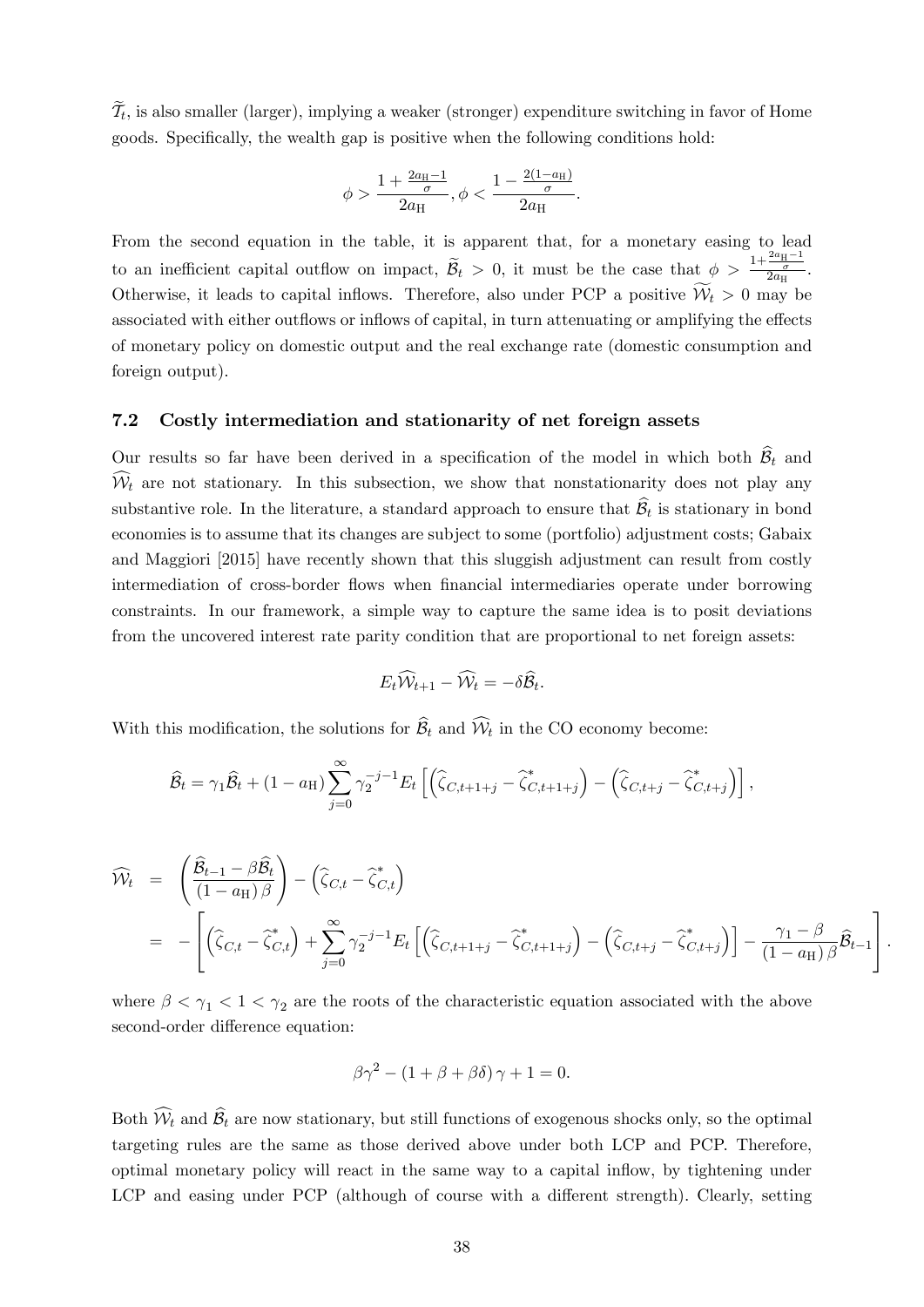$\delta = 0$  in the last expression leads to  $\gamma_1 = 1$  and  $\gamma_2 = 1/\beta$ , which yields expressions (29) and (30) above.

### 7.3 Determinants of the optimal Home monetary stance under PCP with a non-unitary elasticity

To prove the result in Subsection 5.2 in the text, we start noting that, for low enough trade elasticities, the impact response of relative consumption to capital inflows,

$$
\widetilde{C}_t = \underbrace{\frac{2(1-a_{\mathrm{H}})\,\widetilde{\mathcal{W}}_t}{2a_{\mathrm{H}}\,(\phi-1)+1}}_{sign(-\widehat{B}_t)} \left\{ \begin{array}{c} 2a_{\mathrm{H}}\,(\phi-1)+1+ \\ \frac{(2a_{\mathrm{H}}-1)}{\beta \times 2} \end{array} \right\},
$$

switches sign and becomes negative. This will be the case for values of  $\phi$  below the threshold

$$
\phi \leq \frac{(2a_{\mathrm{H}}-1)}{2a_{\mathrm{H}}} \frac{(\beta \varkappa_2 - 1)}{\beta \varkappa_2} \leq \frac{(2a_{\mathrm{H}}-1)}{2a_{\mathrm{H}}} < 1.
$$

where an expansionary monetary policy stance is motivated by an inefficiently low domestic demand. The monetary boosts causes the output gap to become consistently positive. On impact, the optimal response can be written as follows

$$
\widetilde{Y}_{H,t} = \underbrace{-\frac{(1-a_{\mathrm{H}})\,\widetilde{\mathcal{W}}_t}{2a_{\mathrm{H}}\,(\phi-1)+1} \frac{1}{\beta \varkappa_2} \left\{ \begin{array}{c} (\beta \varkappa_2 - 1) \left[2a_{\mathrm{H}}\,(\phi-1) + 1\right]^2 + \\ 4a_{\mathrm{H}}^2 \phi\,(\phi-1) \end{array} \right\},
$$
\n
$$
\widetilde{\mathcal{W}}_H
$$

where the term outside the curly brackets has the same sign as capital inflows  $\widehat{\mathcal{B}}_t$ . Therefore, whether the optimal policy turns the output gap positive or negative depends on the sign of the term in curly brackets, in turn a function of  $\phi$ . For  $\phi < 1$ , the second term in the curly brackets  $(4a_H^2 \phi (\phi - 1))$  is always negative, and converges to zero as  $\phi \to 0$ . The first term is a square and thus always positive, but converges to zero as  $\phi$  converges to the cutoff point  $\frac{2a_{\text{H}}-1}{2a_{\text{H}}}$  from above; it then becomes increasingly positive for lower values of elasticities. This implies that, under the optimally expansionary monetary policy, there is a range of elasticities around the cutoff point for which the output gap is positive. This range becomes larger, the closer  $\beta \varkappa_2$  is to 1, i.e., the stickier prices are, since the first term in curly brackets goes to zero. Importantly, this is in contrast to the natural rate allocation in which the output gap is negative for any value of the elasticity (see Table 5).

An expansionary stance dictated by concerns with domestic stabilization of course exacerbates the real misalignment. Under the optimal policy, the response of the terms-of-trade gap is

$$
\widetilde{\mathcal{T}}_t = \frac{2\widetilde{Y}_{H,t} - (2a_H - 1)\widetilde{\mathcal{W}}_t}{4a_H (1 - a_H)(\phi - 1) + 1} \n= \frac{\widetilde{\mathcal{W}}_t}{2a_H (\phi - 1) + 1} \frac{1}{\beta \varkappa_2} \left\{ \begin{array}{c} \beta \varkappa_2 \left[ 2a_H (\phi - 1) + 1 \right] \\ -2(1 - a_H) \end{array} \right\},
$$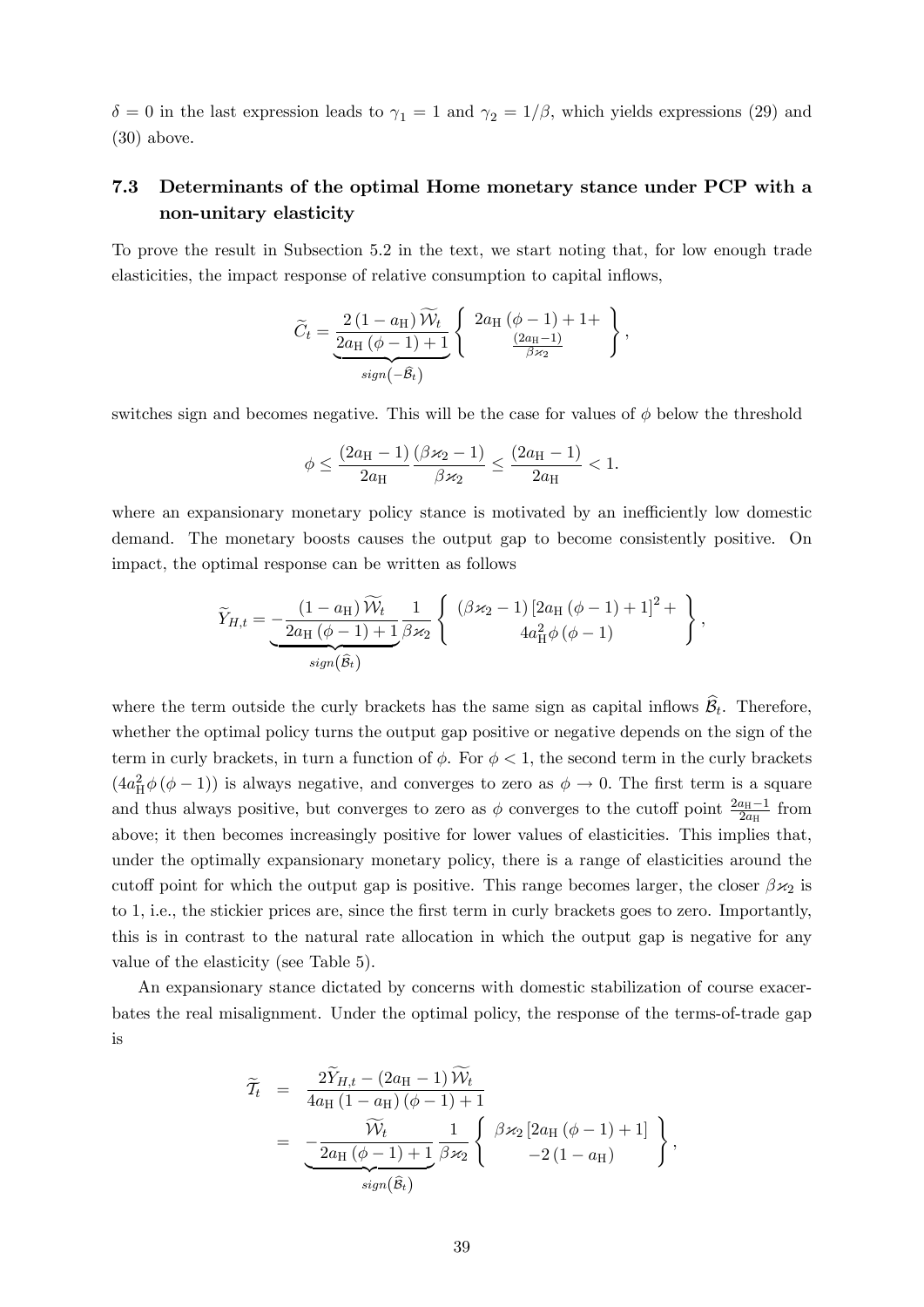where the term in curly brackets is positive if

$$
\phi \geq \frac{1 + (2a_{\mathrm{H}} - 1)(\beta \varkappa_2 - 1)}{\beta \varkappa_2} < 1,
$$

and is negative if  $\phi \leq \frac{2a_{\text{H}}-1}{2a_{\text{H}}}$ . It follows that, for  $\phi \leq \frac{2a_{\text{H}}-1}{2a_{\text{H}}}$ , the optimal Home monetary expansion causes the terms of trade to be excessively weak.

### References

- [1] Backus, David K., Patrick J. Kehoe, and Finn E. Kydland [1994]. "Dynamics of the Trade Balance and the Terms of Trade: The J Curve?" *American Economic Review 82,* pp. 864-88.
- [2] Backus, David K., and Gregor W. Smith, [1993]. "Consumption and Real Exchange Rates in Dynamic Economies with Non-traded Goods," *Journal of International Economics* 35, pp. 297-316.
- [3] Barro, Robert J., and Robert G. King, [1984]. "Time-Separable Preferences and Intertemporal-Substitution Models of Business Cycles." *Quarterly Journal of Economics*, 99 (4), pp. 817- 839
- [4] Beaudry, Paul and Franck Portier, [2006]. "Stock Prices, News, and Economic Fluctuations," *American Economic Review*, 96, pp. 1293-1307.
- [5] Beaudry, Paul, Martial Dupaigne, and Franck Portier [2008]. "The International Transmission of News Shocks", manuscript.
- [6] Benigno, Pierpaolo [2009]. "Price Stability with Imperfect Financial Integration", *Journal of Money, Credit and Banking*, 41, pp. 121-149.
- [7] Benigno, Gianluca [2007]. Comments on Devereux, Michael B. and Charles Engel [2007]. "Expectations, Monetary Policy, and the Misalignment of Traded Goods Prices", *NBER International Seminar on Macroeconomics.*
- [8] Benigno, Gianluca and Pierpaolo Benigno [2003]. "Price Stability in Open Economies," *Review of Economic Studies* 70, pp. 743-764.
- [9] Benigno, Gianluca, Huigang Chen, Christopher Otrok, Alessandro Rebucci and Eric Young [2010]. "Revisiting Overborrowing and its Policy Implications,"CEPR DP. No. 7872.
- [10] Bergin, Paul R., and Ivan Tchakarov [2003]. "Does Exchange Rate Risk Matter for Welfare?," NBER Working Paper No. 9900.
- [11] Bernanke, Ben [2005], "The global saving glut and the U.S. current account deficit" Speech 77, Board of Governors of the Federal Reserve System (U.S.).
- [12] Bianchi, Javier [2011]. "Overborrowing and Systemic Externalities in the Business Cycle," *American Economic Review* 101.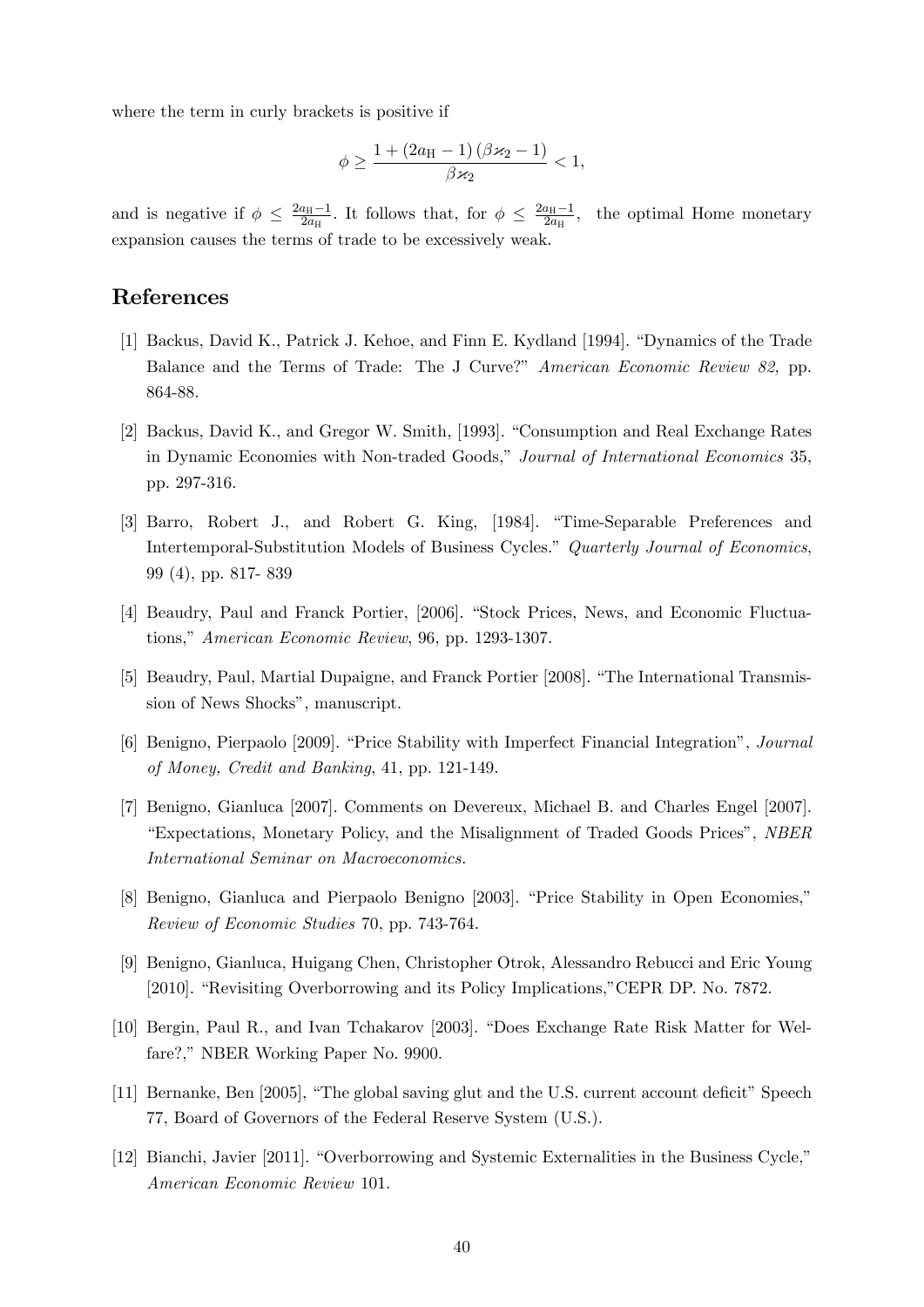- [13] Bianchi, Javier and Enrique Mendoza [2010]."Overborrowing, Financial Crises and Macroprudential Taxes," NBER Working Papers 16091.
- [14] Blanchard, Olivier and Gian Maria Milesi-Ferretti [2011]. "(Why) Should Current Account Balances Be Reduced?" IMF Staff Discussion Note.
- [15] Blanchard, O., J. Ostry, A.R. Ghosh, and M. Chamon [2017], "Are Capital Inflows Expansionary or Contractionary? Theory, Policy Implications, and Some Evidence," *IMF Economic Review*, 65(3), pp. 563-585.
- [16] Cavallino Paolo [2016], "Capital Flows and Foreign Exchange Intervention," mimeo
- [17] Chari, V.V., Patrick J. Kehoe, and Ellen McGrattan [2002]. "Can Sticky Prices Generate Volatile and Persistent Real Exchange Rates?," *Review of Economic Studies* 69, pp. 633-63.
- [18] Christiano, L.J., Ilut, C., Motto, R. and M. Rostagno [2008]. "Monetary Policy and Stock Market Boom Bust Cycles" ECB Working Paper 955.
- [19] Christiano, L.J., Ilut, C., Motto, R. and M. Rostagno [2010]. "Monetary Policy and Stock Market Boom." *Macroeconomic Challenges: the Decade Ahead*, Federal Reserve Bank of Kansas City.
- [20] Clarida, R., Galí J. and Gertler, M. [2002], "A Simple Framework for International Policy Analysis." *Journal of Monetary Economics* 49, pp. 879—904.
- [21] Coenen, G., G. Lombardo, F. Smets, and R. Straub [2010]. "International Transmission and Monetary Policy Cooperation." in Jordi Galí and Mark Gertler (Editors), *International Dimensions of Monetary Policy*. pp. 157-192.
- [22] Cole, Harold L., and Maurice Obstfeld [1991]. "Commodity Trade and International Risk Sharing: How Much Do Financial Markets Matter?" *Journal of Monetary Economics* 28, pp. 3-24.
- [23] Corsetti, Giancarlo and Paolo Pesenti [2005]. "International Dimensions of Optimal Monetary Policy", *Journal of Monetary Economics* 52, pp. 281-305.
- [24] Corsetti Giancarlo, Luca Dedola and Sylvain Leduc [2006]. "Productivity, External Balance and Exchange Rates: Evidence on the Transmission Mechanism Among G7 Countries," *NBER International Studies on Macroeconomics*.
- [25] Corsetti Giancarlo, Luca Dedola and Sylvain Leduc [2008a]. "International Risk-Sharing and the Transmission of Productivity Shocks," *Review of Economic Studies* 75, pp. 443-473.
- [26] Corsetti Giancarlo, Luca Dedola and Sylvain Leduc [2008b]. "High exchange rate volatility and low pass-through," *Journal of Monetary Economics* 55 , pp. 1113—1128.
- [27] Corsetti Giancarlo, Luca Dedola and Sylvain Leduc [2010]. "Optimal Monetary Policy in Open Economies," in Benjamin Friedman and Michael Woodford, *Handbook of Monetary Economics*, Vol. 3B, pp. 861-934.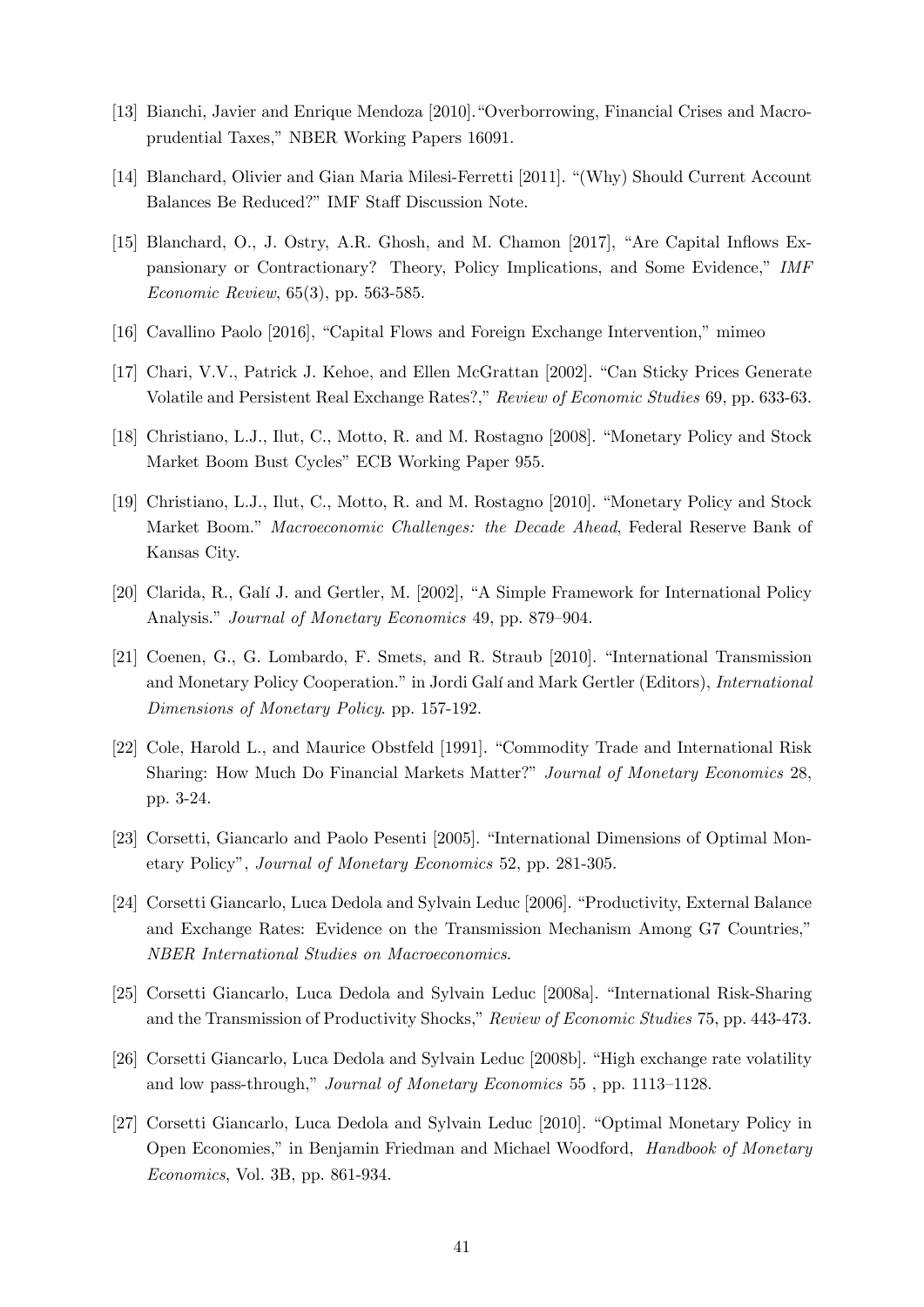- [28] Cúrdia Vasco and Michael Woodford [2016]. "Credit Frictions and Optimal Monetary Policy," *Journal of Monetary Economics,* 84 pp. 30-65.
- [29] De Paoli, Bianca [2009]. "Monetary Policy under Alternative Asset Market Structures: The Case of a Small Open Economy," *Journal of Money, Credit and Banking* 41(7), pp. 1301-1330 .
- [30] Devereux, Michael B. [2004]."Should the exchange rate be a shock absorber?", *Journal of International Economics* 62, pp. 359— 377
- [31] Devereux, Michael B. and Charles Engel [2003]. "Monetary policy in the open economy revisited: Price setting and exchange-rate flexibility", *Review of Economic Studies* 70, pp.765-783.
- [32] Devereux, Michael B. and Charles Engel [2007]. "Expectations, Monetary Policy, and the Misalignment of Traded Goods Prices", *NBER International Seminar on Macroeconomics.*
- [33] Devereux, Michael B. and Alan Sutherland [2008]. "Financial Globalization and Monetary Policy." *Journal of Monetary Economics* 55, pp.1363-1375.
- [34] Devereux, Michael B. and Changhua Yu [2016], "Monetary and Exchange Rate Policy with Endogenous Financial Constraints" mimeo, University of British Columbia
- [35] Dornbusch, Rudiger [1976]. "Expectations and Exchange Rate Dynamics." *Journal of Political Economy* 84 (6), pp. 1161—1176
- [36] Eichengreen, Barry et al. [2011]. "Rethinking Central Banking", Committee on International Economic Policy and Reform.
- [37] Engel, Charles, Mark, C. Nelson, and Kenneth D.West [2007], "Exchange Rate Models Are Not as Bad as You Think." *NBER Macroeconomics Annual*.
- [38] Engel, Charles [2011]. "Currency Misalignments and Optimal Monetary Policy: A Reexamination," *American Economic Review* 101 (October 2011), pp. 2796—2822.
- [39] Fahri, Emanuel and Ivan Werning [2014], "Dilemma not Trilemma? Capital Controls and Exchange Rates with Volatile Capital Flows" *IMF Economic Review* (Special Volume in Honor of Stanley Fischer) 62. pp. 569-605
- [40] Ferrero, Andrea, Mark Gertler and Lars E.O. Svensson [2008]. "Current Account Dynamics and Monetary Policy," in J. Galí and M. Gertler (Editors), *International Dimensions of Monetary Policy*, pp 199-250.
- [41] Galí, Jordi and Tommaso Monacelli [2005]. "Monetary Policy and Exchange Rate Volatility in a Small Open Economy", *Review of Economic Studies* 72, pp. 707—734.
- [42] Geanakoplos, John and Herakles Polemarchakis [1986]. "Existence, regularity, and constrained suboptimality of competititve allocations when the asset market is incomplete," in: *Essays in Honor of Kenneth J. Arrow; Uncertainty, Information and Communication*, Vol. 3; Heller, W. P.; Starr, R. M.; Starrett, D. A., Eds.; Cambridge University press: Cambridge, pp. 65—96.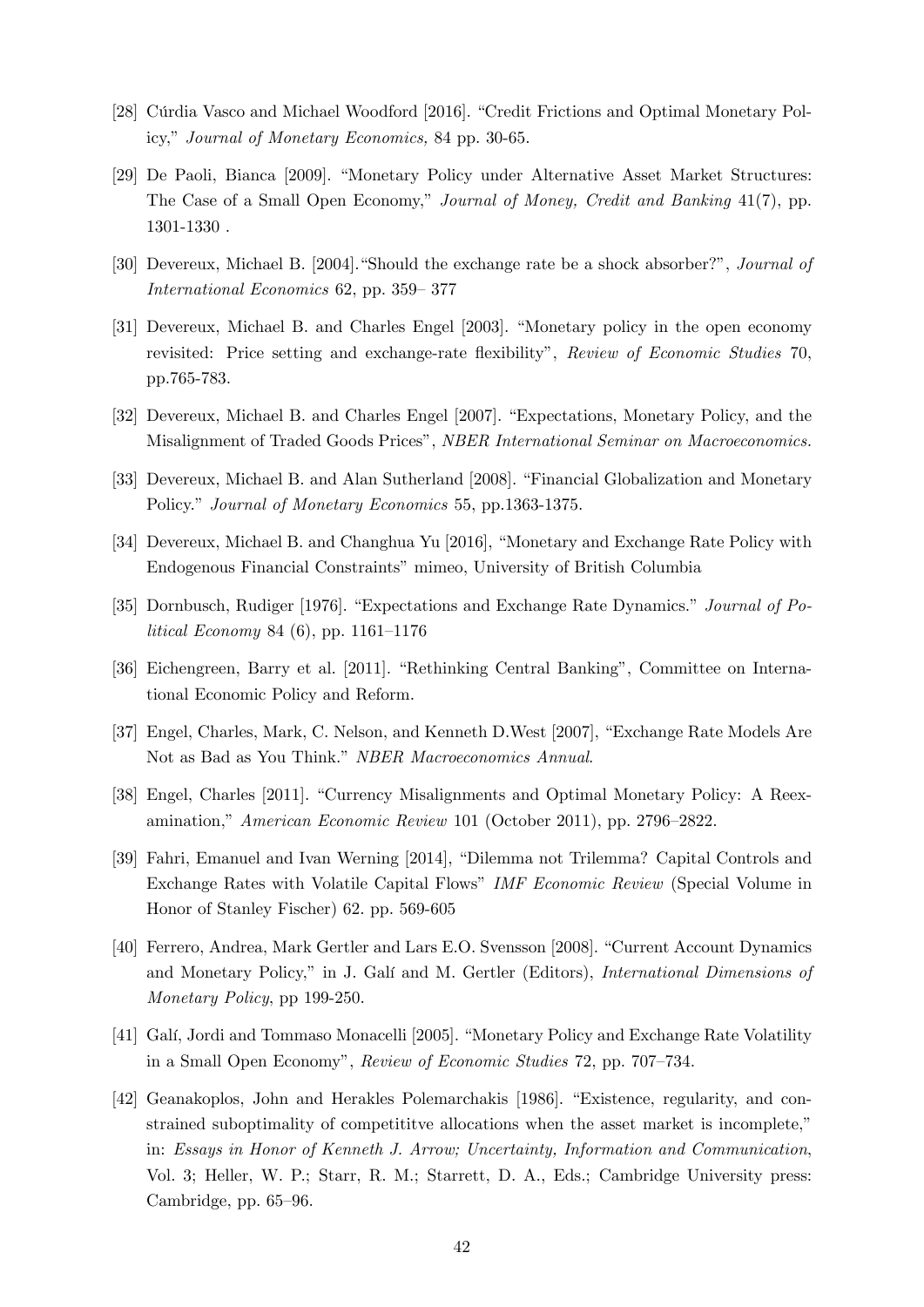- [43] Gopinath Gita [2016] "The International Price System", Jackson Hole Symposium Proceedings
- [44] Gravelle, Hugh, and Ray Rees [1992]. *Microeconomics*, London: Longman.
- [45] Gabaix, Xavier and Matteo Maggiori [2015]. "International liquidity and exchange rate dynamics", *Quarterly Journal of Economics*, 130 (3), pp. 1369-1420.
- [46] Gourinchas, Pierre-Olivier and Rey, Helene, 2014."External Adjustment, Global Imbalances, Valuation Effects," in Gopinath, G. & Helpman, . & Rogoff, K. (ed.), *Handbook of International Economics*, Elsevier.
- [47] Jeanne, Olivier and Anton Korinek [2010]. "Excessive Volatility in Capital Flows: A Pigouvian Taxation Approach," *American Economic Review*, vol. 100(2), pp. 403-07.
- [48] Keynes, J. M. [1929a]. "The German Transfer Problem," *The Economic Journal*, 39, pp. 1-7.
- [49] Keynes, J. M. [1929b] "The Reparations Problem: A Discussion. II. A Rejoinder," *The Economic Journal*, 39, pp. 179-182.
- [50] Keynes, J. M. [1929c] "Mr. Keynes' Views on the Transfer Problem. III. A Reply," *The Economic Journal*, 39, pp. 404-408.
- [51] Kollmann, Robert [2002]. "Monetary policy rules in the open economy: effects on welfare and business cycles", *Journal of Monetary Economics* 49, pp. 989—1015.
- [52] Kollmann, Robert [2003]. "Monetary Policy Rules in an Interdependent World", CEPR Discussion Paper No.4012 .
- [53] Korinek, Anton [2018]. "Regulating Capital Flows to Emerging Markets: An Externality View," *Journal of International Economics*, 111, pp. 61-80.
- [54] Krugman Paul [2007], "Will there be a dollar crisis?", *Economic Policy* 51, pp. 437-467.
- [55] Lorenzoni, Guido [2008]. "Inefficient Credit Booms," *Review of Economic Studies*, 75(3), pp. 809—833.
- [56] Mendoza, Enrique [1991]. "Real Business Cycles in a Small Open Economy," *American Economic Review,* vol. 81(4), pp. 797-818.
- [57] Mountford, Andrew [2005]. "Leaning into the Wind: A Structural VAR Investigation of UK Monetary Policy," *Oxford Bulletin of Economics and Statistics* 67, pp. 597-621.
- [58] Obstfeld, Maurice [1990]. "Intertemporal dependence, impatience, and dynamics,". *Journal of Monetary Economics* 26, pp. 45—75.
- [59] Obstfeld, Maurice, and Kenneth Rogo§ [1995]. "Exchange Rate Dynamics Redux," *Journal of Political Economy*, 103(3), pp. 624-60
- [60] Obstfeld, Maurice, and Kenneth Rogoff [2001]. "The six major puzzles of international macroeconomics: Is there a common cause?" *NBER Macroeconomics Annual*.